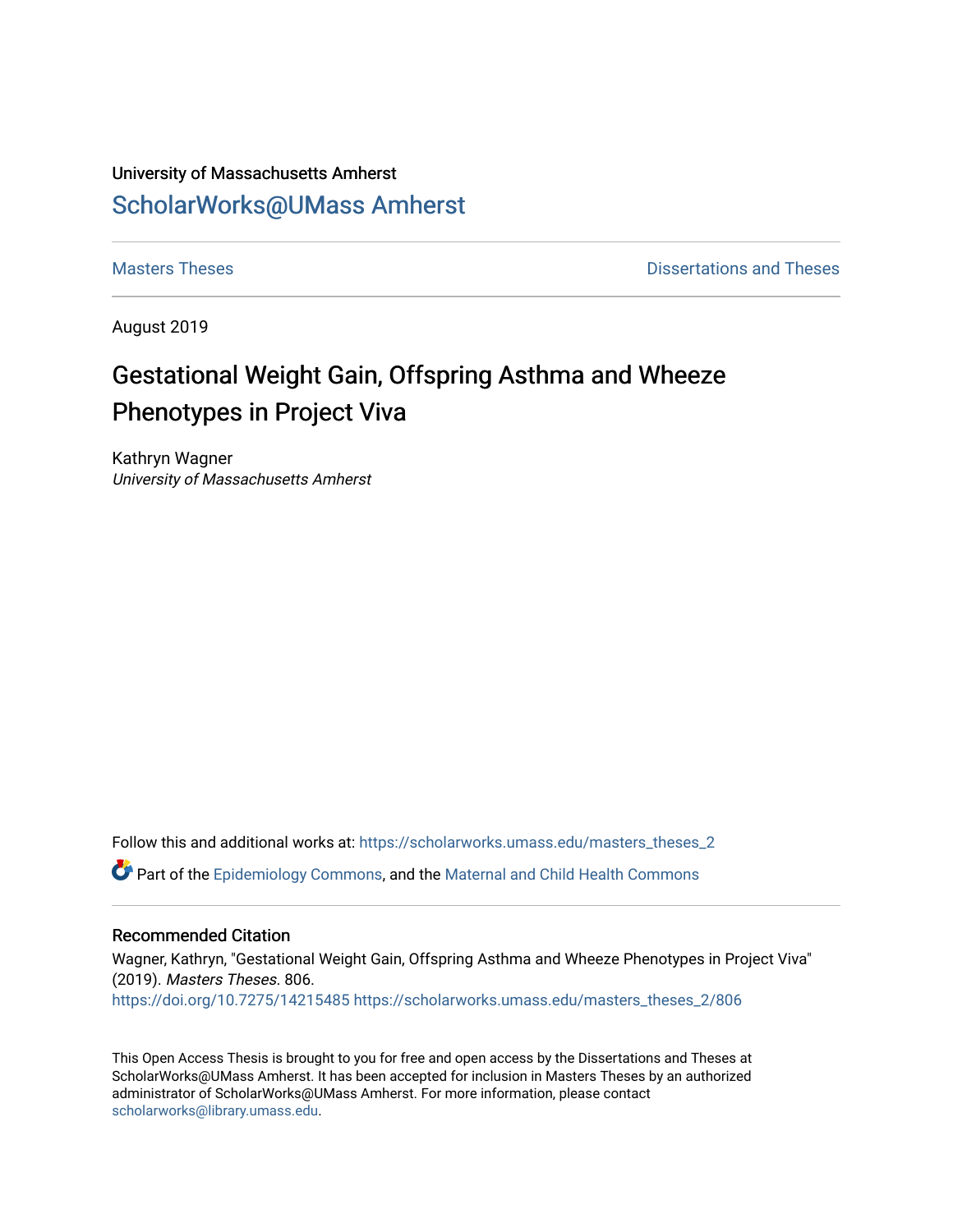## GESTATIONAL WEIGHT GAIN, OFFSPRING ASTHMA AND WHEEZE PHENOTYPES IN PROJECT VIVA

A Thesis Presented

by

KATHRYN A. WAGNER

Submitted to the Graduate School of the

University of Massachusetts Amherst in partial fulfillment

Of the requirements for the degree of

### MASTER OF SCIENCE

May 2019

School of Public Health and Health Sciences

Department of Biostatistics and Epidemiology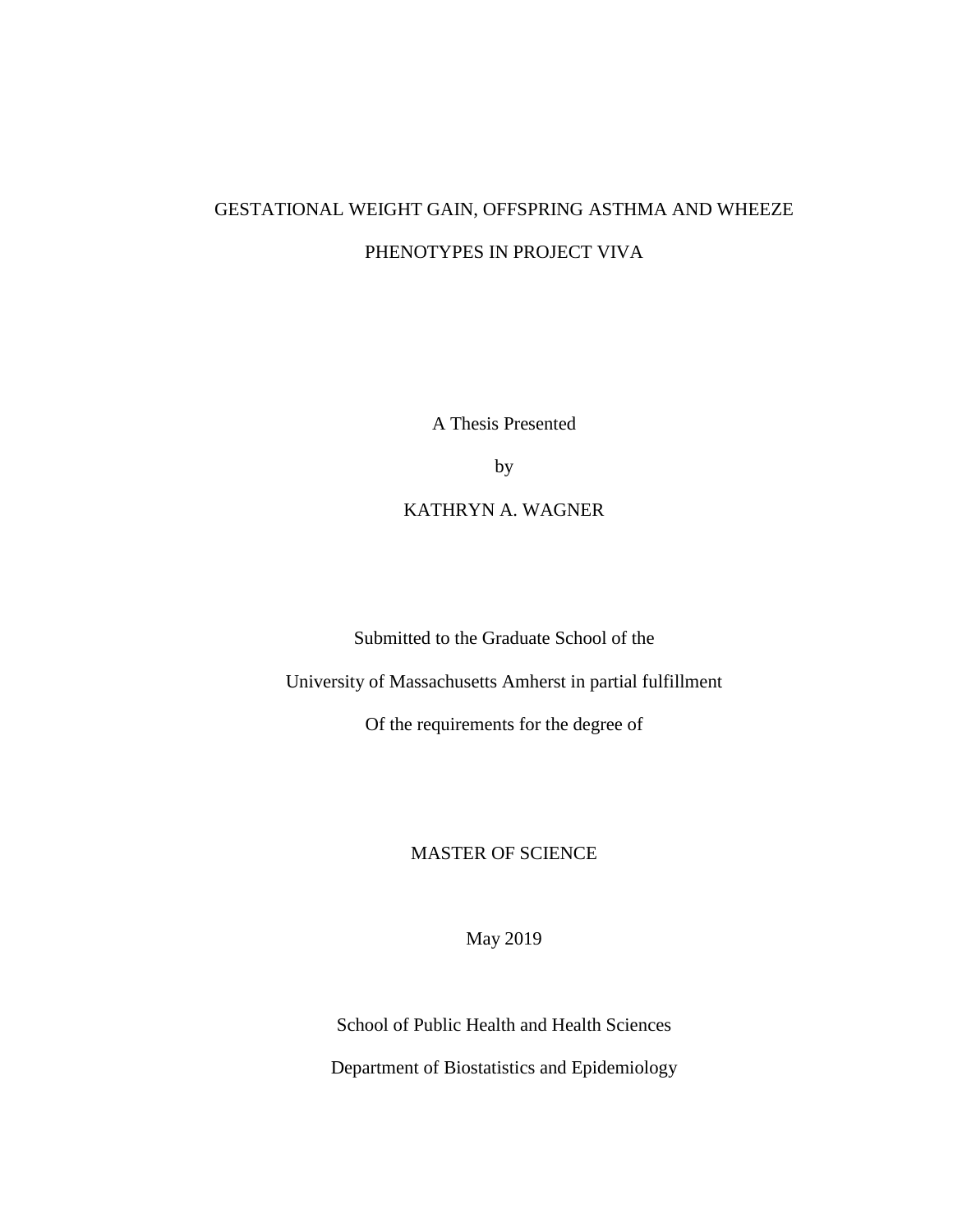# GESTATIONAL WEIGHT GAIN, OFFSPRING ASTHMA AND WHEEZE

### PHENOTYPES IN PROJECT VIVA

A Thesis Presented

by

### KATHRYN A. WAGNER

Approved as to style and content by:

Youssef Oulhote, Chair

Kenneth Kleinman, Member

<u> 1989 - Johann Barbara, martxa amerikan per</u>

Brian Whitcomb, Member

Paula Stamps

Graduate Program Director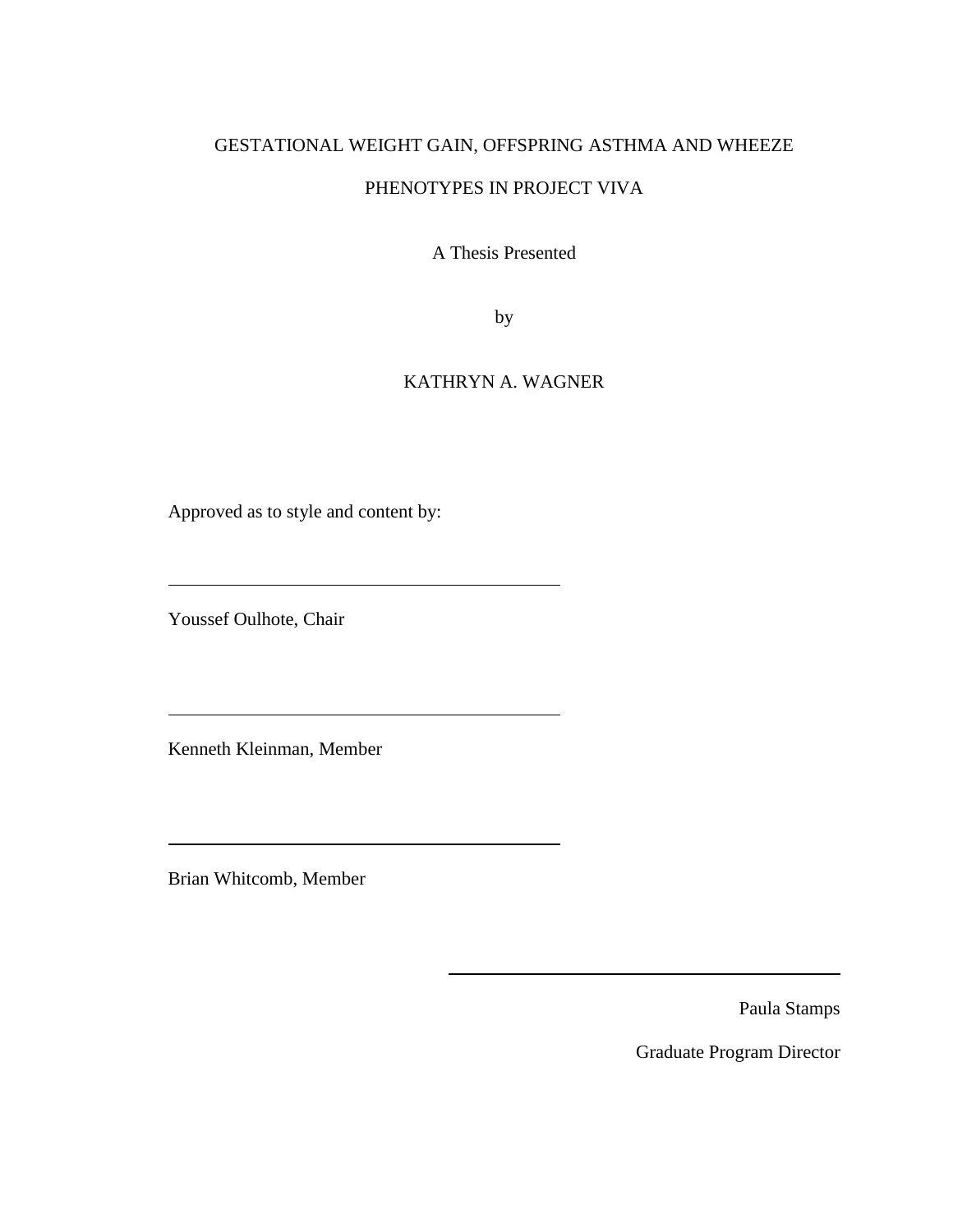#### **ABSTRACT**

## GESTATIONAL WEIGHT GAIN, OFFSPRING ASTHMA AND WHEEZE PHENOTYPES IN PROJECT VIVA

#### MAY 2019

# KATHRYN A. WAGNER, B.A., UNIVERSITY OF MASSACHUSETTS AMHERST M.S., UNIVERSITY OF MASSACHUSETTS AMHERST

Directed by: Professor Youssef Oulhote

In the US, 8.4% of children are diagnosed with asthma by age 18, making asthma one of the most common chronic conditions among children. Additionally, 25% of children experience persistent wheezing by age 6, an indicator of childhood asthma. Both childhood asthma and persistent wheezing may be linked to inflammatory and immune mechanisms, which are associated with inadequate and excessive gestational weight gain. Studies investigating the relationship between gestational weight gain and offspring asthma and wheeze phenotypes are limited by self-reported gestational weight gain, early age at asthma and wheeze assessments, limited adjustment for potential confounders and no trimester-specific evaluations. Therefore, we investigated the association between total and trimester-specific gestational weight gain, offspring asthma and wheeze phenotypes among 2128 mother-child pairs in Project Viva, a prospective cohort study in eastern Massachusetts. Gestational weight gain was abstracted from medical records and

iii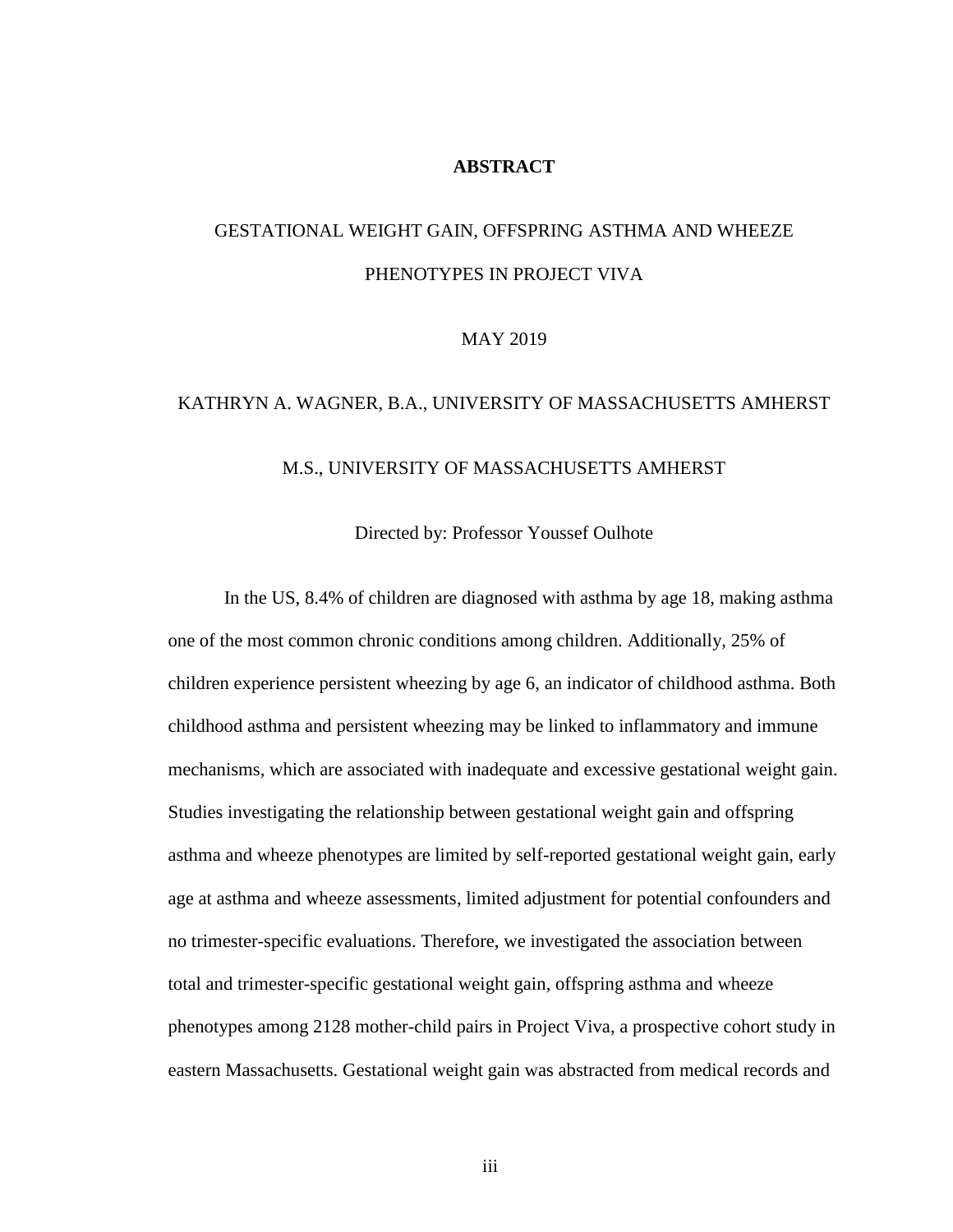self-reported prepregnancy weight, and defined both continuously and using Institute of Medicine guidelines. Offspring asthma was obtained via maternal report at approximately 7 years, while wheeze trajectories were derived via latent class mixed models based on presence of wheeze between 1 and 9 years, inclusively, via maternal report. We investigated the relationship between gestational weight gain, offspring asthma and wheeze phenotypes using multivariable regressions and predicted probabilities, adjusting for important covariates. Most women had excessive gestational weight gain (56%), while 31% had adequate gestational weight gain and 13% had inadequate gestational weight gain. Approximately 18% of children had current mid-childhood asthma, 13% had early transient wheeze and 13% had persistent wheeze. We found a non-linear association between total gestational weight gain and offspring current mid-childhood asthma. Additionally, there was a 36% decreased odds of early transient wheeze among children of mothers with excessive third trimester gestational weight gain (aOR= 0.64; 95% CI: 0.42-0.98). This study adds to the body of literature by incorporating adequate inclusion of confounders and risk factors for adjustment, as well as being the first study to evaluate the association between trimester-specific gestational weight gain, offspring asthma and wheeze phenotypes.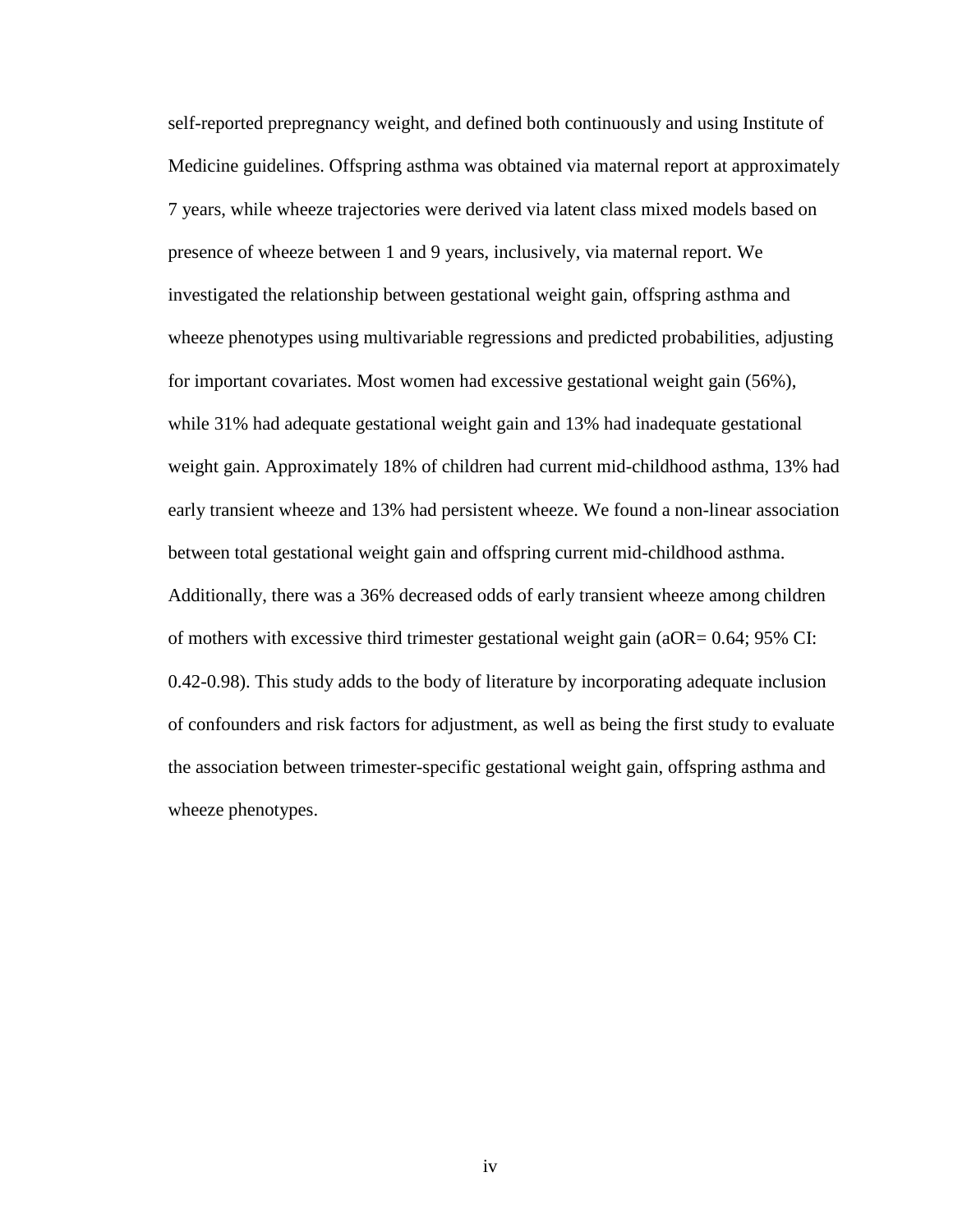### **TABLE OF CONTENTS**

| Page                                              |
|---------------------------------------------------|
|                                                   |
|                                                   |
|                                                   |
| <b>CHAPTER</b>                                    |
|                                                   |
| B. Physiology of Exposure-Outcome Relationship  4 |
|                                                   |
|                                                   |
|                                                   |
|                                                   |
|                                                   |
|                                                   |
|                                                   |
|                                                   |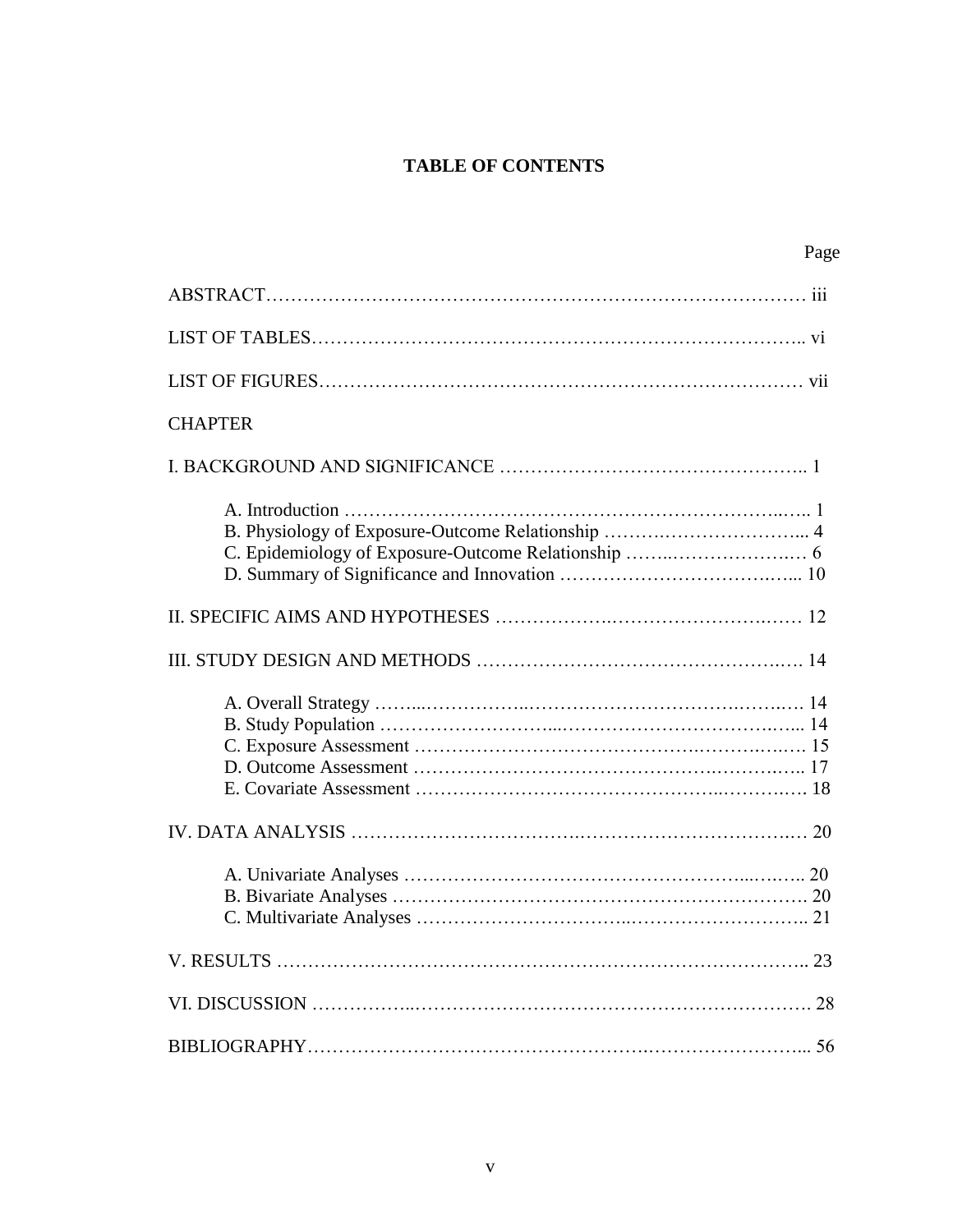### **LIST OF TABLES**

| Table<br>Page                                                                                                                                                   |
|-----------------------------------------------------------------------------------------------------------------------------------------------------------------|
|                                                                                                                                                                 |
| 2. Distribution of Total and Trimester-Specific Gestational Weight Gain among<br>Participants with Current Mid-Childhood Asthma and with Wheeze Phenotypes;     |
| 3. Distribution of Current Asthma at Mid-Childhood and Wheeze Phenotypes;                                                                                       |
| 4. Distribution of Covariates According to Total and Trimester-Specific                                                                                         |
| 5. Distribution of Covariates According to Offspring Current Mid-Childhood                                                                                      |
| 6. Unadjusted and Adjusted Odds Ratios and 95% Confidence Intervals for<br>Total and Trimester-Specific Gestational Weight Gain and Offspring Current           |
| 7. Unadjusted and Adjusted Odds Ratios and 95% Confidence Intervals for<br>Total and Trimester-Specific Gestational Weight Gain and Offspring Wheeze            |
| 8. Conditional Predicted Probabilities for Total and Trimester-Specific Gestational<br>Weight Gain and Offspring Current Mid-Childhood Asthma; Project Viva  49 |
| 9. Conditional Predicted Probabilities for Total and Trimester-Specific Gestational                                                                             |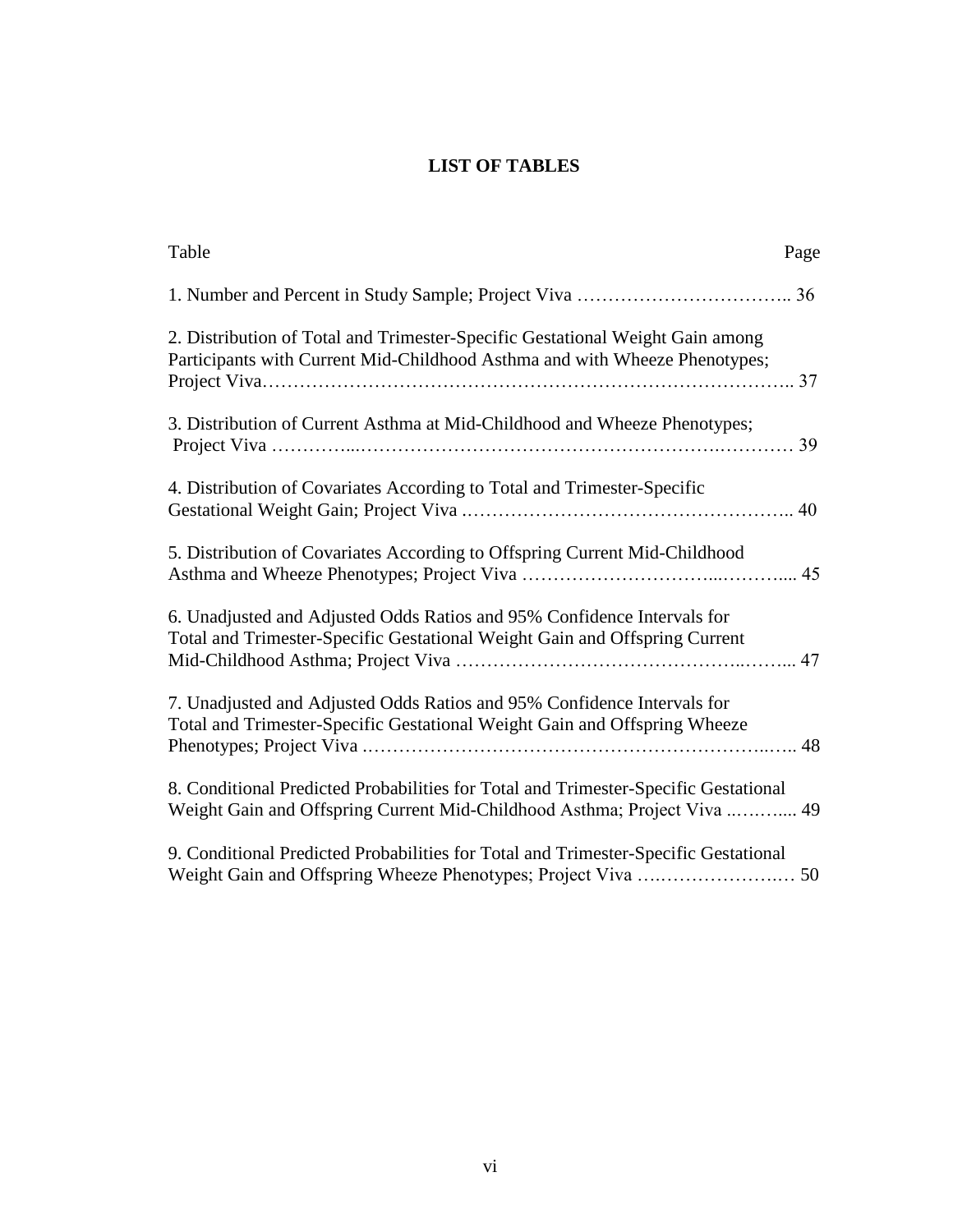### **LIST OF FIGURES**

| Figure                                                                        | Page |
|-------------------------------------------------------------------------------|------|
|                                                                               |      |
|                                                                               |      |
| 3. Generalized Additive Model of Continuous Total Gestational Weight Gain and |      |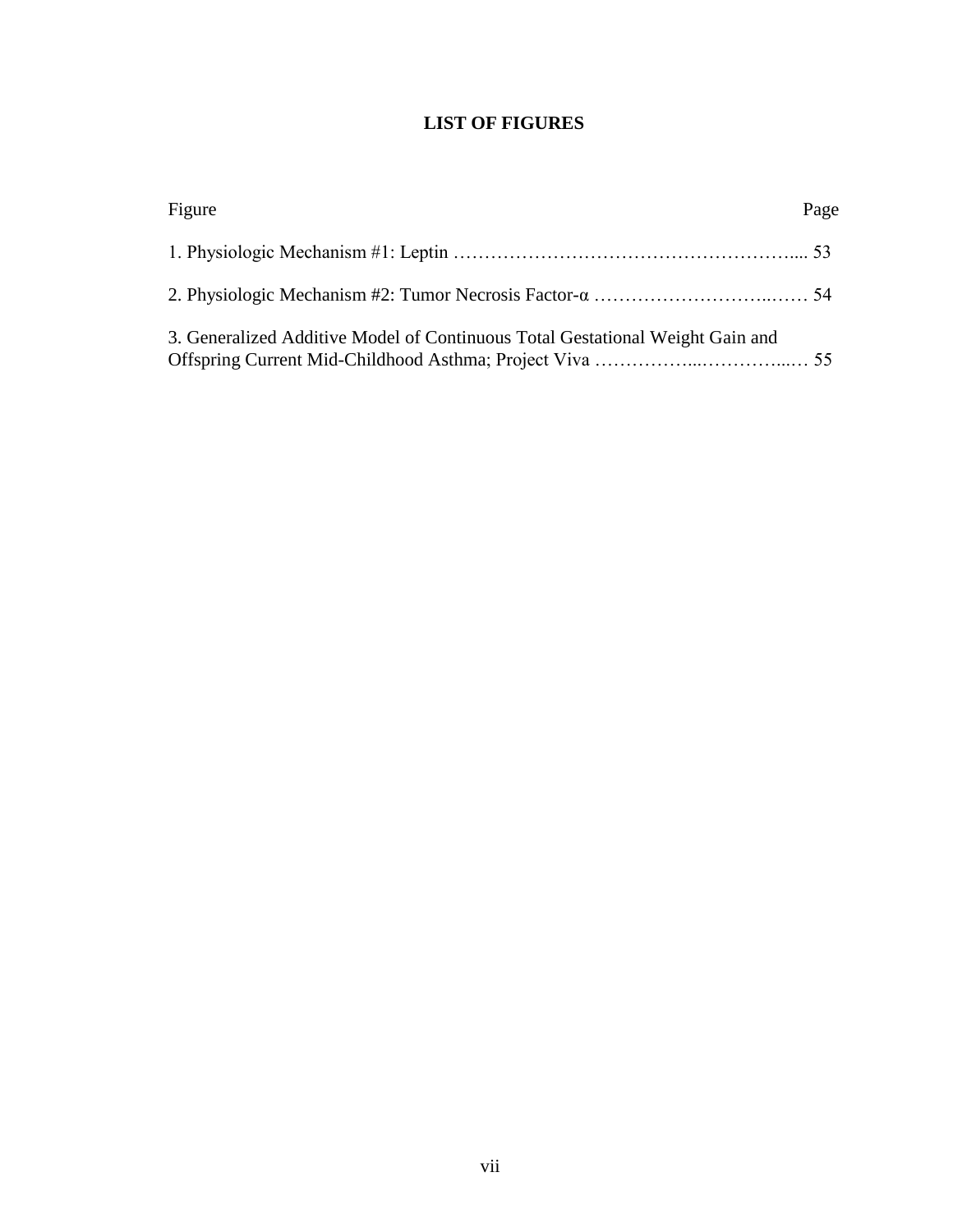#### CHAPTER I

#### BACKGROUND AND SIGNIFICANCE

#### **A. Introduction**

Asthma is a chronic lung disease that causes inflammation and narrowing of the airways.<sup>1</sup> This causes recurrent wheezing, chest tightness and discomfort, coughing, shortness of breath, reduced energy and feelings of weakness or tiredness.<sup>1,2</sup> Asthma is usually diagnosed in childhood (<18 years) and is one of the most common chronic conditions among children.<sup>3,4</sup> In the United States, approximately 6.2 million children under the age of 18, or 8.4%, have been diagnosed with asthma, with boys having higher prevalence of childhood asthma than girls.<sup>5,28,29,30</sup> Overall rates have been fairly consistent over the past two decades;<sup>4,5</sup> therefore assessing potential modifiable risk factors for childhood asthma remains critical.

Childhood asthma has serious, long-term health consequences that can last a lifetime. The mucus that accumulates in the lungs due to asthmatic symptoms increases the likelihood of developing bronchitis and pneumonia.<sup>6</sup> These conditions can further affect the lungs by causing permanent lung scarring or damage and, in the case of pneumonia, can lead to antibiotic resistance if repeat infections occur.<sup>6</sup> Additionally, if asthma symptoms are not well controlled, chronic inflammation of the airways can lead to lung scarring and have health effects similar to chronic obstructive pulmonary disease, or COPD.<sup>6</sup> Uncontrolled and untreated asthma is particularly harmful and can be fatal; in 2015, 3,615 people in the United States, or 10 people per day, died from asthma. $6,7$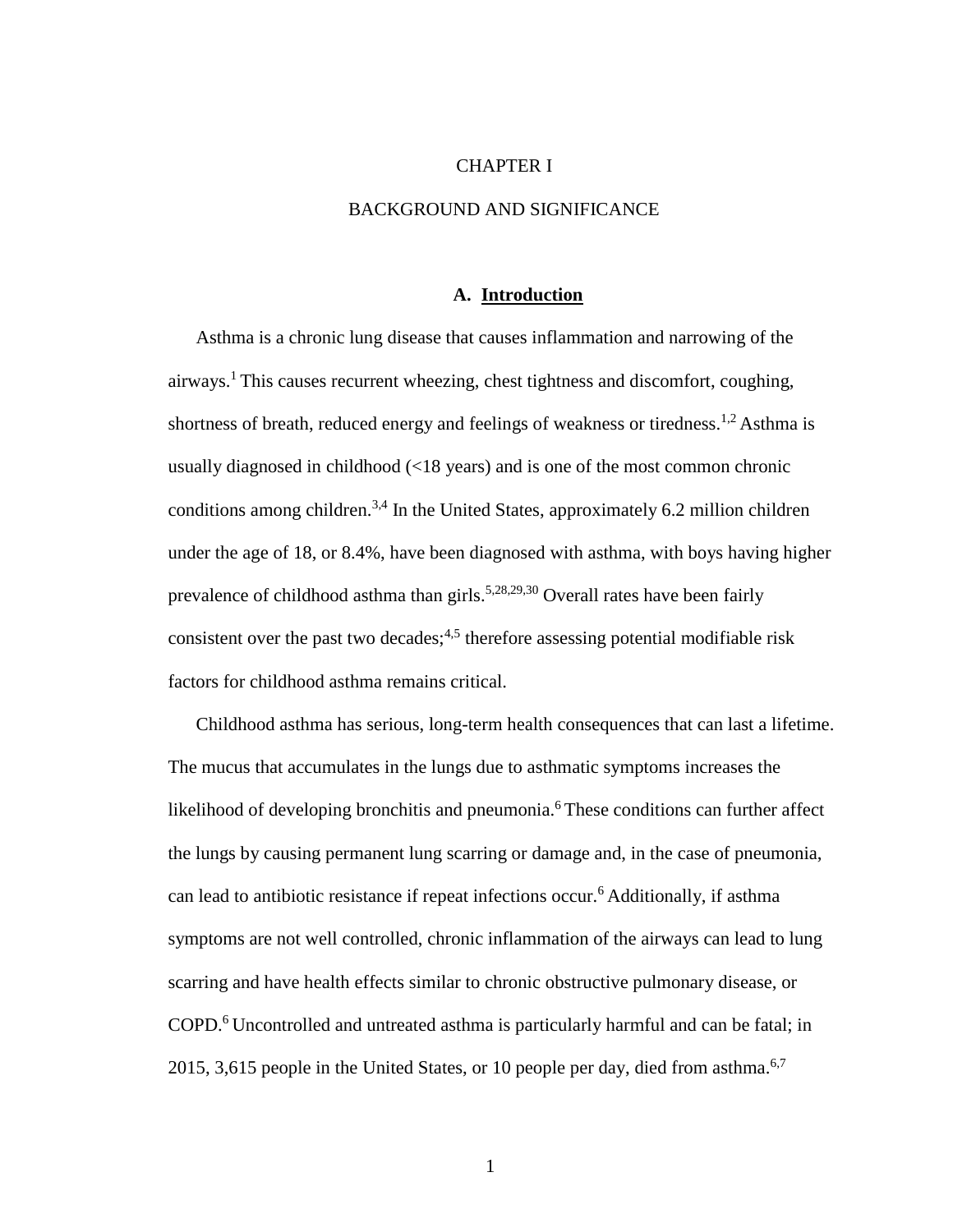In addition to lung health consequences, childhood asthma can cause lifestyle changes that affect long-term health. Children who have asthma are more likely to miss school than those who do not have asthma, and later in life this could also lead to missed work.<sup>8</sup> Additionally, asthma is the third leading cause of hospitalization in children.<sup>8</sup> Asthma also causes changes to an individual's daily lifestyle and personal choices, which can have repercussions on personal health. Asthma, particularly exercise-induced asthma, can cause children to develop a decreased exercise tolerance, which can lead to a sedentary lifestyle and associated negative health effects including obesity, diabetes, and high blood pressure.<sup>3,6</sup> Sleep can also be affected by asthma since coughing, wheezing and shortness of breath can all make it difficult to fall asleep and/or stay asleep.3,9

Established risk factors for developing childhood asthma include allergies, eczema, family history of allergies, eczema and/or asthma, frequent respiratory infections, low birth weight, second-hand smoke before and/or after birth and growing up in a lowincome, urban environment.<sup>1,2,4,5</sup> African-Americans and Puerto Ricans are at an increased risk for asthma than those of other racial and ethnic groups.<sup>1,4,5</sup> Additionally, boys have childhood asthma at a higher prevalence than girls, though this pattern switches after puberty.<sup>28,29,30</sup> It is important to continue to explore potential modifiable risk factors for childhood asthma due to its large, continued prevalence in children and its serious health and personal consequences.

Wheezing during childhood is a common ailment, characterized by a high-pitched whistling sound made while breathing, particularly exhaling, caused by narrowed airways or inflammation.<sup>31</sup> While wheezing is commonly associated with asthma, it is also a symptom of multiple other respiratory and immunologic conditions, such as respiratory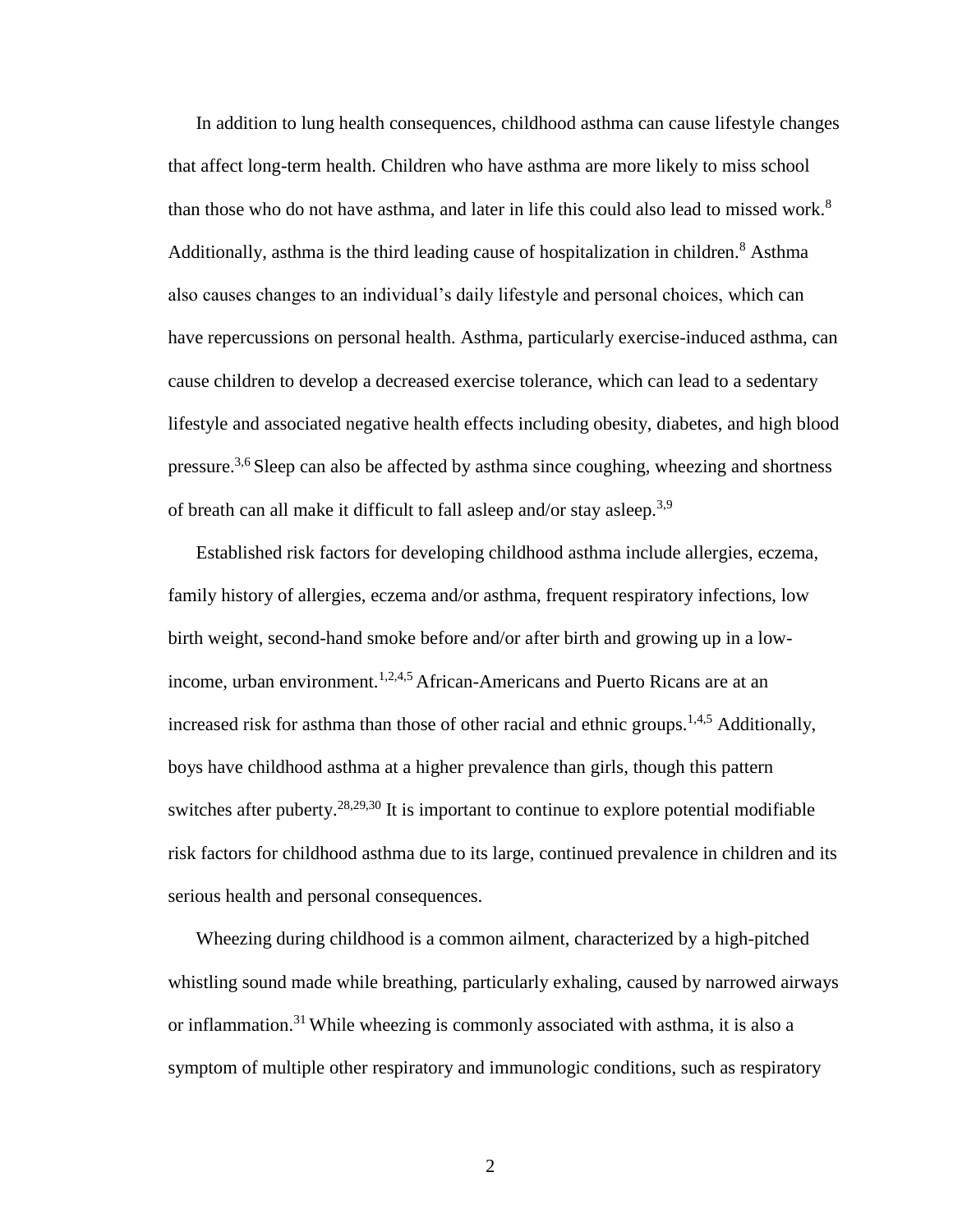infections, allergies and cystic fibrosis.<sup>31, 32,33</sup> Wheezing is most often diagnosed within the first six years of life.<sup>31</sup> The Global Initiative for Asthma (GINA) has produced guidelines, proposing a number of tools, including frequency, gravity and duration of wheezing symptoms, to guide clinicians in determining whether a child's wheezing patterns are indicative of asthma.<sup>31</sup> One system for wheeze classification is the timetrend, or temporal, classification which categorizes wheezing into early transient (ending before 3 years), recurrent or persistent (starting before 3 years and persisting beyond 6 years) and late onset wheeze (starting after 3 years).<sup>35</sup> It is estimated that by age 6, 20-30% of children have recurrent or persistent wheezing and half experience at least one episode of wheezing of any kind.<sup>31,33</sup>Children with recurrent and persistent episodes of wheeze have been determined by the GINA guidelines to have a higher probability of having asthma, while early transient wheeze is more indicative of having early respiratory infections.<sup>31,43</sup> Properly identifying when wheezing symptoms represent asthma is imperative for clinicians since early identification of asthma may predict longterm outcomes and improved treatment responses.<sup>31, 35</sup>

Childhood wheezing, though a symptom of multiple respiratory and immunologic conditions, has been associated with negative health consequences in and of itself. Childhood wheezing has been shown to decrease adulthood lung function as compared to children with no wheezing in a recent meta-analysis.<sup>34</sup> Additionally, childhood atopic wheezing was found to be significantly associated with chronic obstructive pulmonary disease (COPD) prevalence in adults in the same meta-analysis.<sup>34</sup>

In addition to health consequences, wheezing of any phenotype can be severe and result in reduced quality of life stemming from frequent use of health care systems,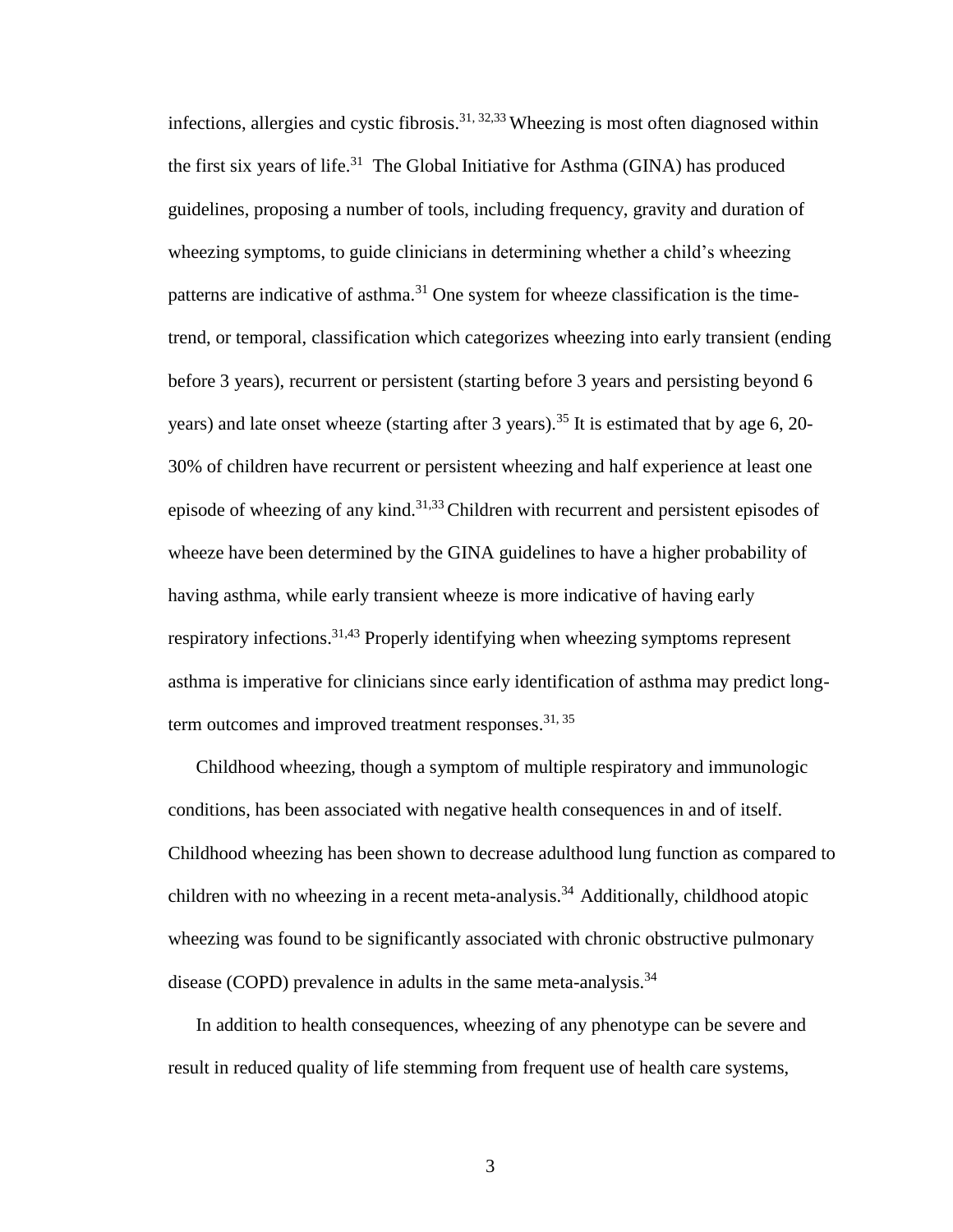leading to increased economic costs. $31,36$  Many of the health and social consequences associated with asthma, such as sleep disturbances, limited activities, and missed school are also applicable to childhood wheezing due to the frequent relationship between the two.

Established risk factors associated with childhood wheezing include exposure to environmental tobacco smoke, maternal smoking during pregnancy, breast feeding for less than or equal to six months, having siblings, attending a day care center, personal history of eczema or allergic rhinitis, having acid reflux, low socioeconomic status, crowding, and allergen exposure.  $37, 32, 38$  Males are also more likely to experience wheezing in childhood as compared to females.<sup>37,38,41</sup> It is important to continue to explore potential modifiable risk factors for childhood wheeze, particularly recurrent or persistent wheeze, due to its association with childhood asthma and to aid clinicians in properly identifying childhood asthma as early as possible to promote positive outcomes and treatment responses.

#### **B. Physiology of Exposure-Outcome Relationship**

It is generally accepted that childhood asthma and persistent wheezing have roots in inutero and early life development, but the mechanisms behind this are not well understood. Since asthma is the inflammation and subsequent narrowing of the lungs' airways, the proposed biological mechanism between gestational weight gain and childhood asthma and the persistent wheeze phenotype largely focus on two inflammatory and immune mechanisms: 1) leptin (Figure 1) and 2) tumor necrosis factor  $\alpha$ , (TNF- $\alpha$ ) (Figure 2). These inflammation and immune responses occur during both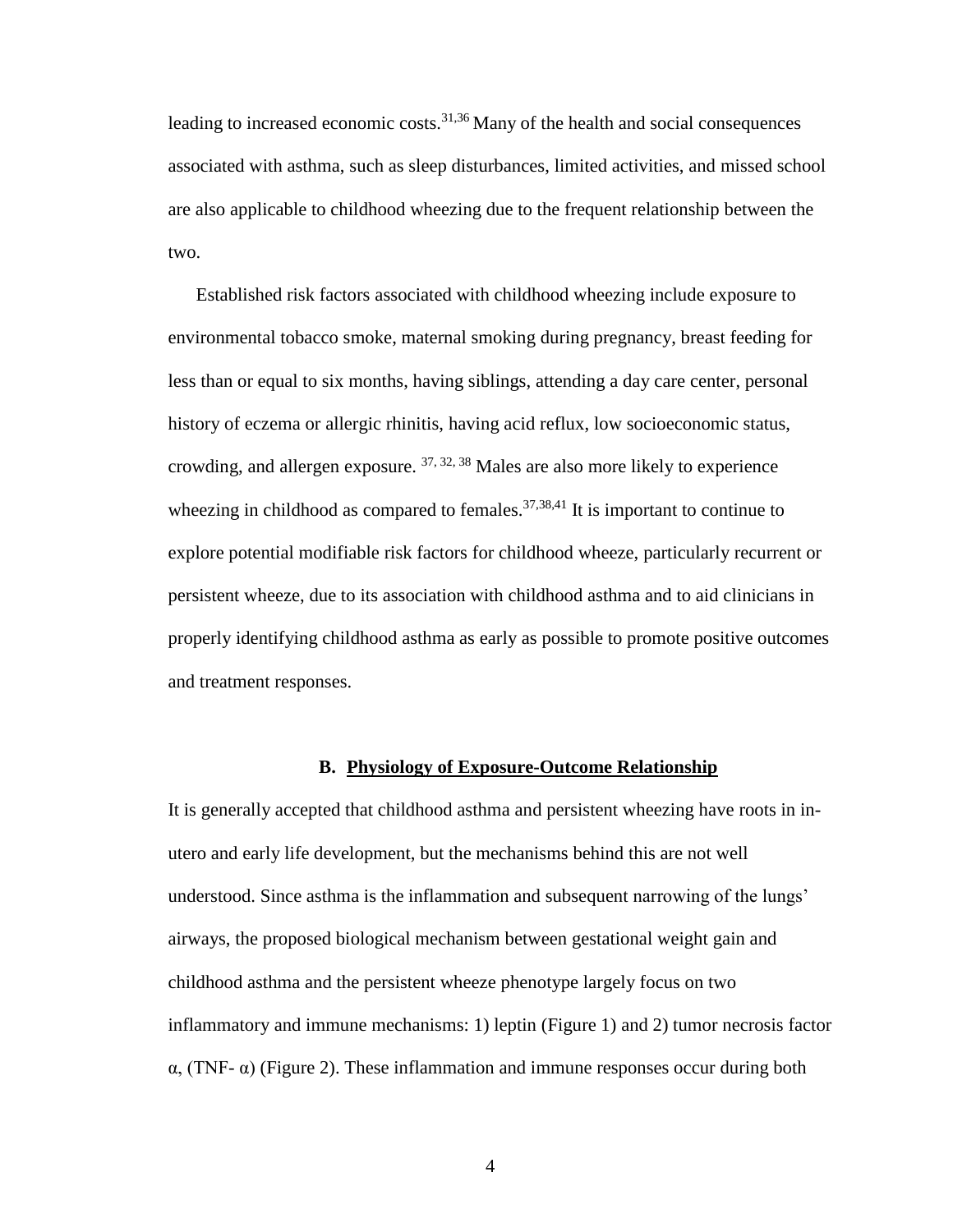inadequate and excessive gestational weight gain, though studies have largely focused on excessive gestational weight gain due to the current obesity epidemic in the United States.<sup>10, 20</sup>

In terms of the first mechanism, leptin is a pro-inflammatory adipokine, a type of cellsignaling protein known as a cytokine, that is secreted from adipose tissue.<sup>10,11</sup> Abnormal cytokine production has been observed in obese individuals; high gestational weight gain creates an increased adiposity in the mother's body that may cause abnormal cytokine production to occur. 12,13, 14, 15,39 Excessive gestational weight gain, particularly in the second and third trimester, has been associated with higher levels of cord blood leptin. <sup>16,17</sup> It has been suggested that leptin has a pro-inflammatory effect on a child's airways as it increases airway responsiveness and exacerbates asthma and asthma symptoms, such as wheeze. 10,11,18

In terms of the second mechanism, tumor necrosis factor  $\alpha$  (TNF- $\alpha$ ) is another cytokine that is involved with systemic inflammation.<sup>19</sup> It has been shown that excessive weight gain in pregnancy relates directly to an increased capacity of infant blood cells to produce TNF-  $\alpha$ , which is associated with asthma by age 9.<sup>19,20</sup> In turn, TNF-  $\alpha$ production very early in life ( $\leq$ 3 months) is predictive of childhood asthma.<sup>19</sup>

Childhood asthma and wheeze prevalence has been observed to differ between boys and girls, with boys having a higher prevalence than girls.<sup>28,29,30,40,41</sup> This difference switches after puberty, where females then have a higher prevalence of asthma and wheeze through adulthood than males.<sup>28,29,30,40</sup> It is suggested that the overall mechanism behind these sex differences is caused by differential physiologic morphology, maturation, and hormonal changes that occur during puberty, but these mechanisms are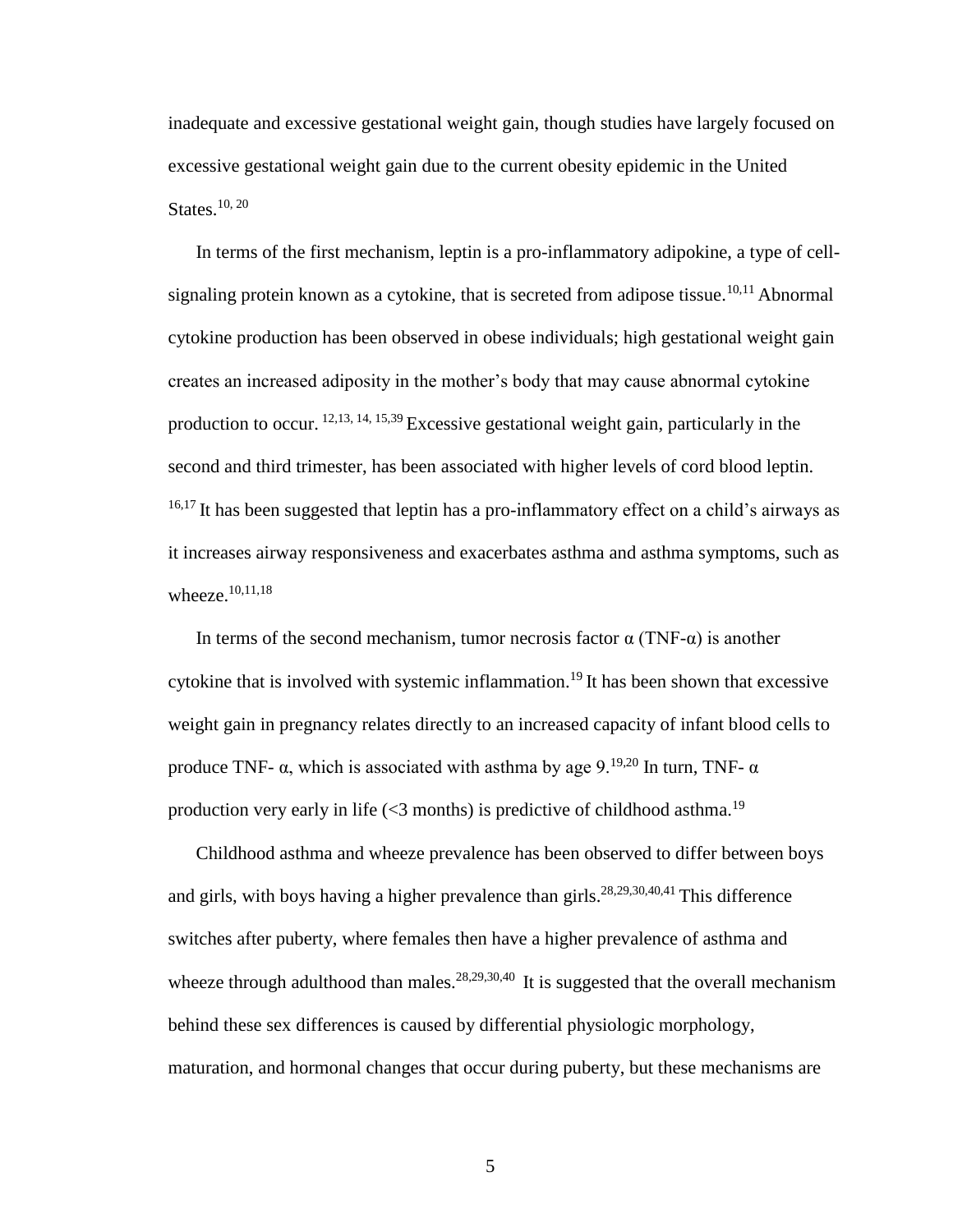not well understood. More specifically, some potential causes of the sex differences in asthma and wheeze prevalence include pulmonary dysanapsis, testosterone, hormonal changes' influence on airway size, β2 adrenoceptor regulation, sex differences in the antioxidant response to oxidative stress, gender-influenced genetic polymorphisms and smooth muscle and vascular function, though it remains unclear which mechanism or mechanisms are the likely cause.<sup>28,29,30,40</sup>

#### **C. Epidemiology of Exposure-Outcome Relationship**

Four epidemiologic studies have addressed the relationship between gestational weight gain and childhood asthma.<sup>10, 19-21</sup> All four were prospective cohort studies.

Two of these studies measured gestational weight gain exclusively through selfreported post-partum questionnaire data<sup>20,21</sup>, one study used birth certificate weight,<sup>19</sup> and one study used medical record extraction.<sup>10</sup>Three of these studies measured childhood asthma using parent questionnaires, 10,19,21 whereas one used self-reported data from the child.<sup>20</sup> Three of the studies used physician-diagnosed asthma<sup>19,20,21</sup> and one used active symptoms of asthma or medicine prescribed in the past year<sup>10</sup> as the outcome of interest. Each of these studies included children of different ages within their study population: age 4,<sup>19</sup> ages 9-14,<sup>20</sup> age 7,<sup>21</sup> and ages 2-9.<sup>10</sup> None of the studies adjusted for all, but some combination of, factors that have an established association between gestational weight gain and asthma including: family history of allergy, eczema and/or asthma, smoking during pregnancy, low-income status, and race/ethnicity. Lastly, none of the studies have evaluated an association between trimester-specific gestational weight gain and offspring asthma.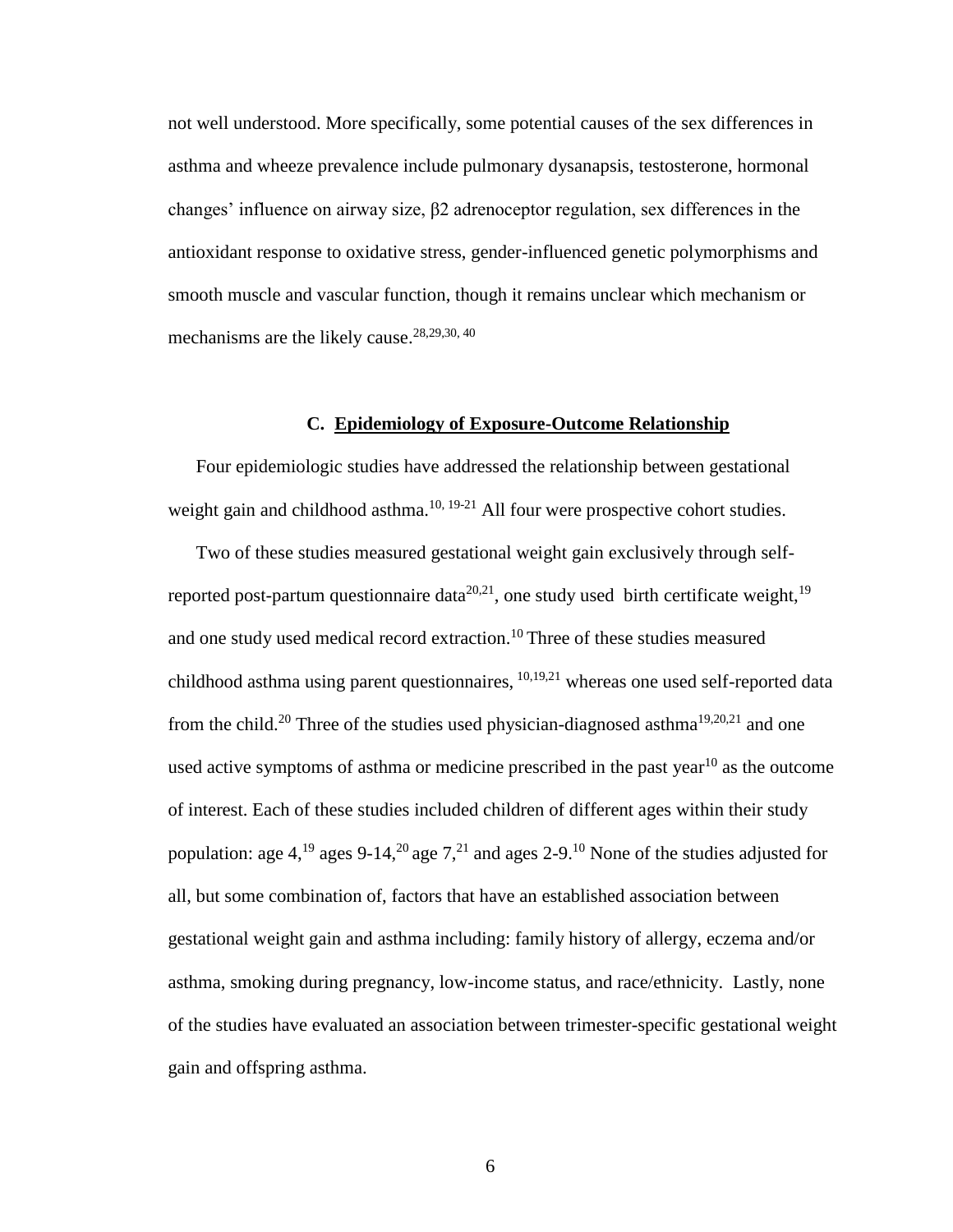Two studies found that low or inadequate total gestational weight gain was positively associated with development of childhood asthma as compared to normal or adequate gestational weight gain, <sup>19</sup> though one was merely suggestive,  $20$  whereas the other two studies found that high or excessive total gestational weight gain was positively associated with development of childhood asthma when compared to normal or adequate total gestational weight gain.<sup>10,22</sup>

In the most recent prospective cohort study to date, Polinski et al. followed 6,450 children, from birth in 2001 to age 4, in the United States.<sup>19</sup> The authors used birth certificate data to obtain total gestational weight gain information, and if missing was obtained via self-reported values on questionnaires.<sup>19</sup> The presence of childhood asthma was assessed at three time points: 9-month after birth, 2 years, and 4 years.<sup>19</sup> At each time point, a parent or guardian of the child was asked during an interview whether a doctor had ever told them that their child has asthma.<sup>19</sup> The authors found a 56% increased odds of having a child with asthma when the mother gained less than 5 kg, as compared to gaining 10-15 kg, after adjustment (aOR: 1.56; 95% CI: 1.04-2.35).<sup>20</sup> This study was limited in that it relied upon self-reported total gestational weight gain for 19% of mothers who had missing birth certificate data. In addition, childhood asthma diagnosis in children under 4 years of age is difficult to diagnose and therefore subject to misclassification. Lastly, the study did not adjusted for several well-known risk factors such as family history of allergy, eczema and/or asthma and low-income status.

Three epidemiologic studies have addressed the relationship between gestational weight gain and offspring wheezing.<sup>21, 32,39</sup> All three were prospective cohort studies.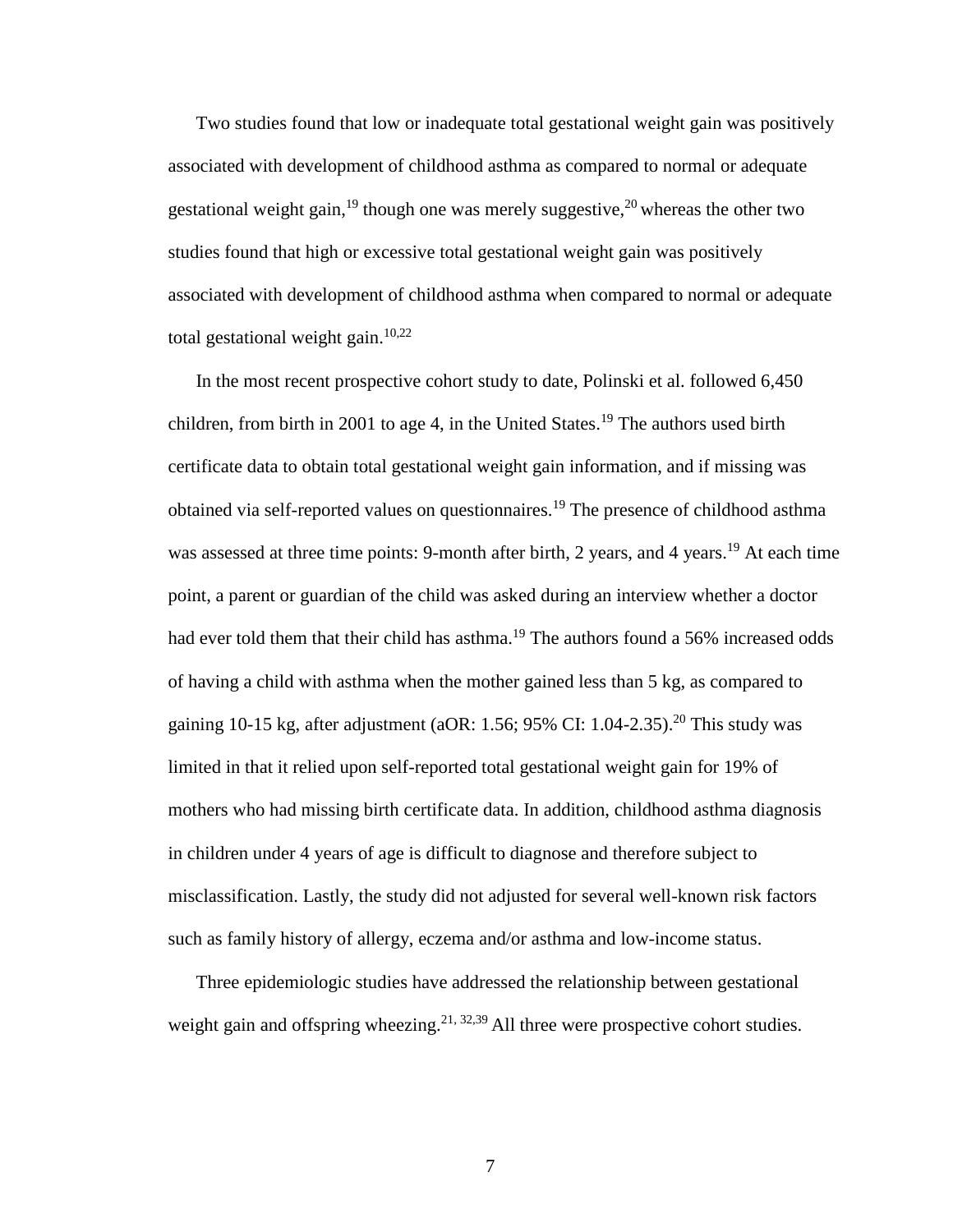One study measured gestational weight gain through self-reported post-partum questionnaire data, $^{21}$  one study used the difference between self-reported pre-pregnancy weight and weight in the third trimester from medical records,<sup>39</sup> and one study provided no information on how the gestational weight gain was measured.<sup>32</sup> All three of these studies measured offspring wheeze using parental questionnaires.<sup>21, 32.39</sup> Two of the studies used wheeze phenotypes, including early transient, persistent and late-onset, as the outcomes of interest<sup>21,32</sup> while one study used dichotomous wheeze as the outcome.<sup>39</sup> Each of the three epidemiologic studies included children of different ages in their studies: ages 1-4 years,  $39\overline{18}$  months to 7 years,  $21\overline{1}$  and 6-7 years,  $32\overline{1}$  wo of the studies adjusted for a number of factors that have an established association between gestational weight gain and offspring wheeze including family history of allergy, eczema and/or asthma, smoking during pregnancy, low-income status, and race/ethnicity,  $39,32$  while one study did not include family history of eczema and asthma, low-income status nor race/ethnicity.<sup>21</sup> None of the studies evaluated an association between trimester-specific gestational weight gain and offspring wheeze.

The findings of one study was null,  $32$  whereas one study found an increased risk of persistent wheeze with 5-9 kg gestational weight gain, as compared to 10-15 kg gestational weight gain, $2<sup>1</sup>$  and one study found an increased risk of offspring wheeze at 1 year and at 4 years with increasing gestational weight gain.<sup>39</sup>

In the most recent prospective cohort study to date evaluating the relationship between gestational weight gain and offspring wheeze, Harpsoe et al. followed 38,874 mothers and children from 1996 to 2002, in Denmark as part of the Danish National Birth Cohort.<sup>21</sup> The authors used maternal self-reported gestational weight gain information at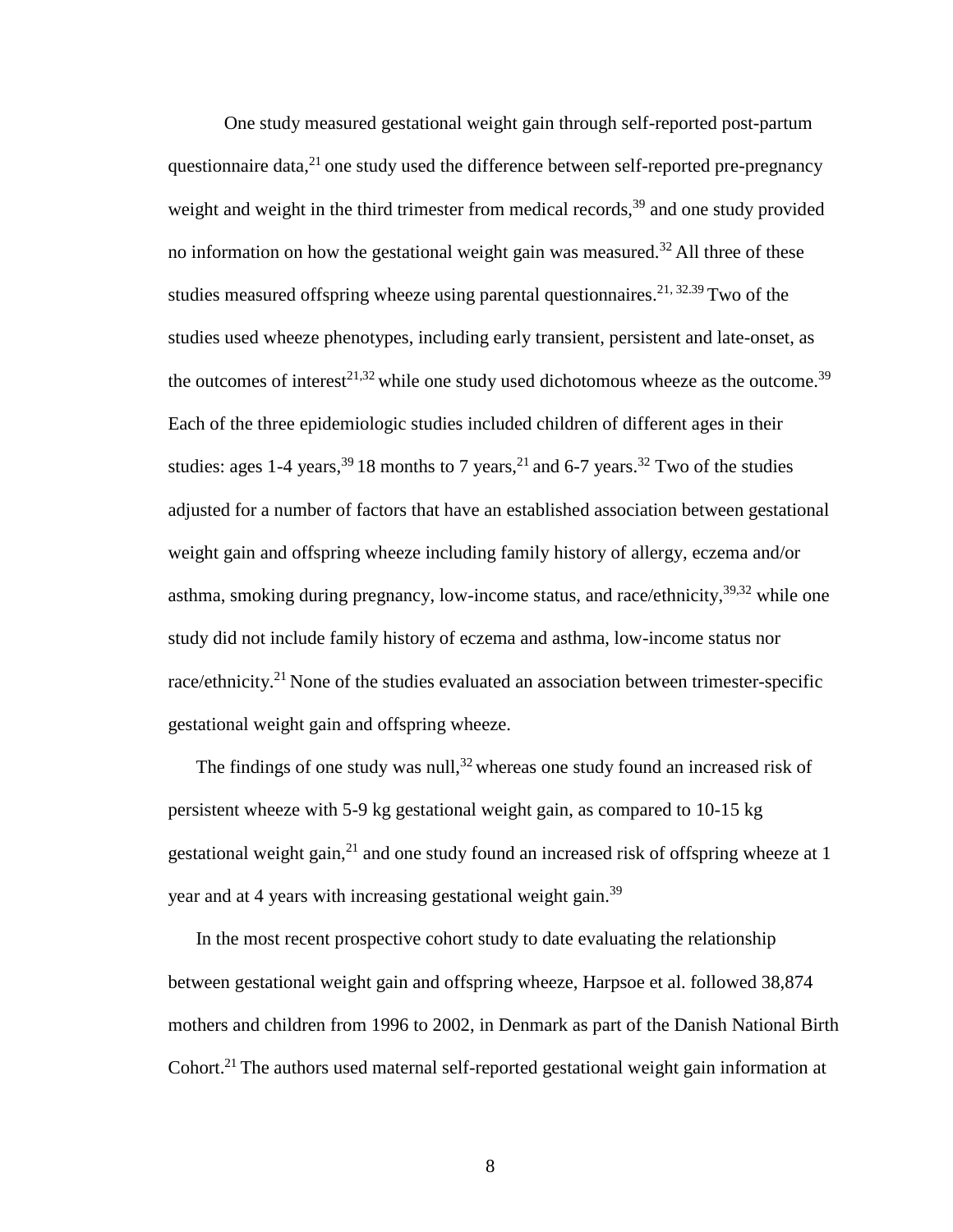6 months post-partum as the exposure of interest.<sup>21</sup> Parental reported wheezing was obtained via telephone interview at 18 months and via questionnaire at 7 years.<sup>21</sup> Wheezing was categorized into early transient ( $>1$  episode of wheezing from birth to 18 months), persistent (both early and current wheezing), and late onset (current but not early wheezing).<sup>21</sup> The authors found an increased risk of offspring persistent wheeze among mothers who had a gestational weight gain of 5-9 kg in comparison to mothers who had a gestational weight gain of 10-15 kg, after adjustment ( $aOR = 1.24$ , 95% CI: 1.01-1.40). This study was limited for a number of reasons. First, there was a potential selection bias introduced since the study sample had a higher socioeconomic status than the source population, particularly concerning since low socioeconomic status is a risk factor for childhood wheezing. Second, the authors loosely used the temporal wheezing phenotypes based on GINA guidelines, but used wheeze assessment at 18 months as a proxy for the recommended 3 years. This would potentially cause misclassification of wheezing phenotypes since wheezing information between 18 months and 3 years would be lost and could change the classification of the wheeze phenotype present. Lastly, Harpsoe et al. lacked adjustment for some well-known risk factors for wheezing including family history of eczema and paternal allergy, low-income status and race/ethnicity.

Additionally, one study evaluated if sex of the child modified the association between gestational weight gain and offspring asthma.<sup>20</sup> This was a prospective cohort study which measured gestational weight gain via maternal self-report on questionnaires and asthma status via child self-report on questionnaires given between age 9 years to 14 years.<sup>20</sup> Sex of the child did not modify the association between gestational weight gain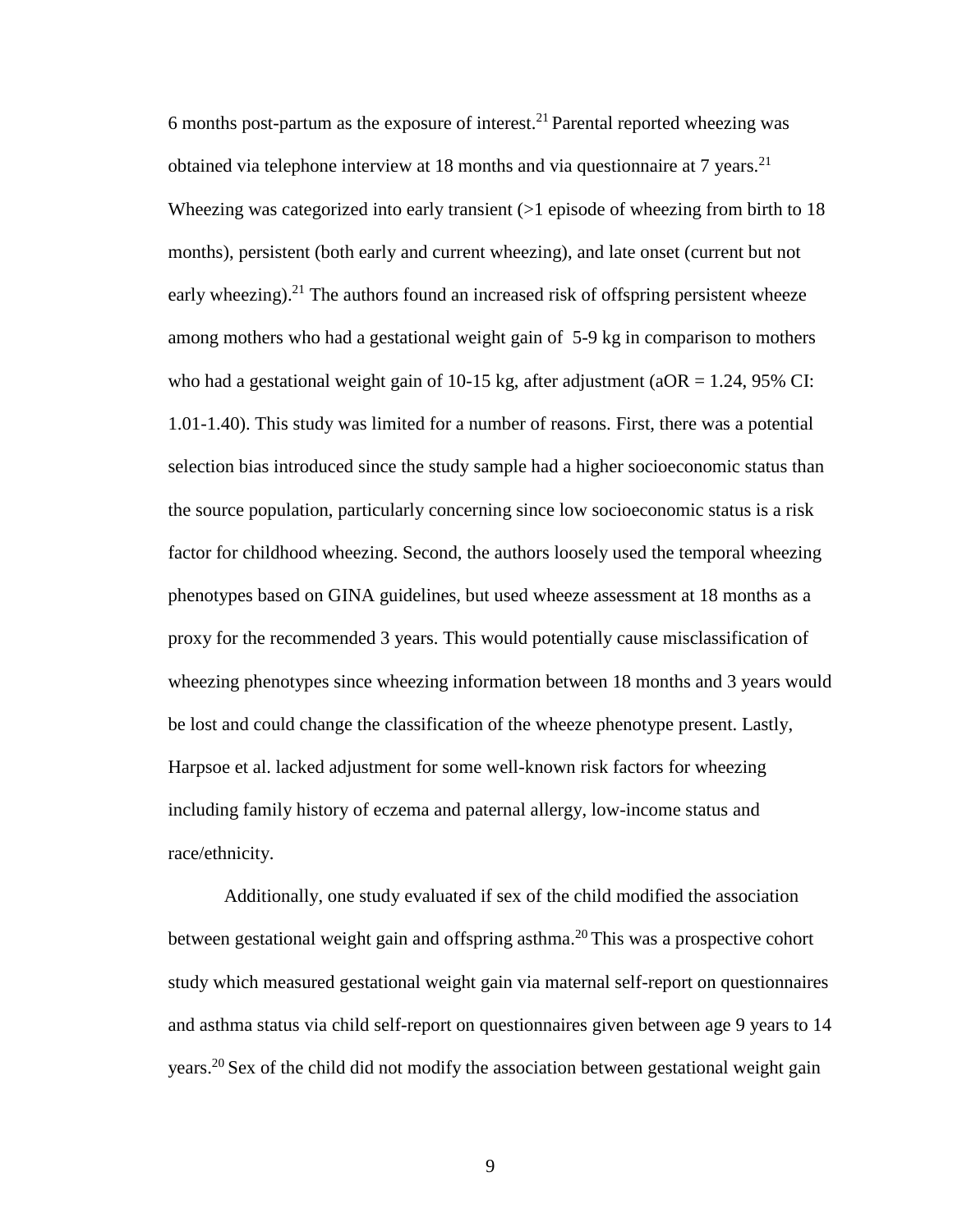and offspring asthma.<sup>20</sup> There have been no studies that have specifically evaluated if sex of the child modifies the association between gestational weight gain and offspring wheeze phenotypes, as wheezing is often considered as a symptom of asthma.

#### **D. Summary of Significance and Innovation**

In summary, the prior epidemiologic studies of gestational weight gain and offspring asthma and wheeze phenotypes have several limitations: 1) the majority relied upon selfreported gestational weight gain,  $\frac{19,20,21}{2}$  offspring asthma was assessed among children of an unreliable age to be diagnosed with asthma in two of four studies,  $^{10,19}$  3) offspring wheezing was assessed among children of an age where they would be unable to determine distinct phenotypes in one of three studies,  $39/4$ ) well known confounders were inconsistently adjusted for across studies,  $^{10, 19, 20, 21}$ , and 5) no prior study has evaluated the potential association between trimester-specific gestational weight gain and offspring asthma nor wheeze phenotypes. These limitations may explain the conflicting results of prior epidemiologic studies. Therefore, we have prospectively studied the association between gestational weight gain, measured at multiple time points throughout pregnancy via medical visits, and offspring asthma and wheeze phenotypes among children age 7 years and 1 year to 9 years, respectively, using Project Viva cohort data. This study is significant because gestational weight gain is a potentially modifiable factor and if associated with childhood asthma and/or wheeze phenotypes, could direct new primary prevention efforts. This study is also significant because it evaluates whether the timing of gestational weight gain across trimesters is clinically relevant in the development of offspring asthma and/or wheeze, which could provide directed clinical recommendations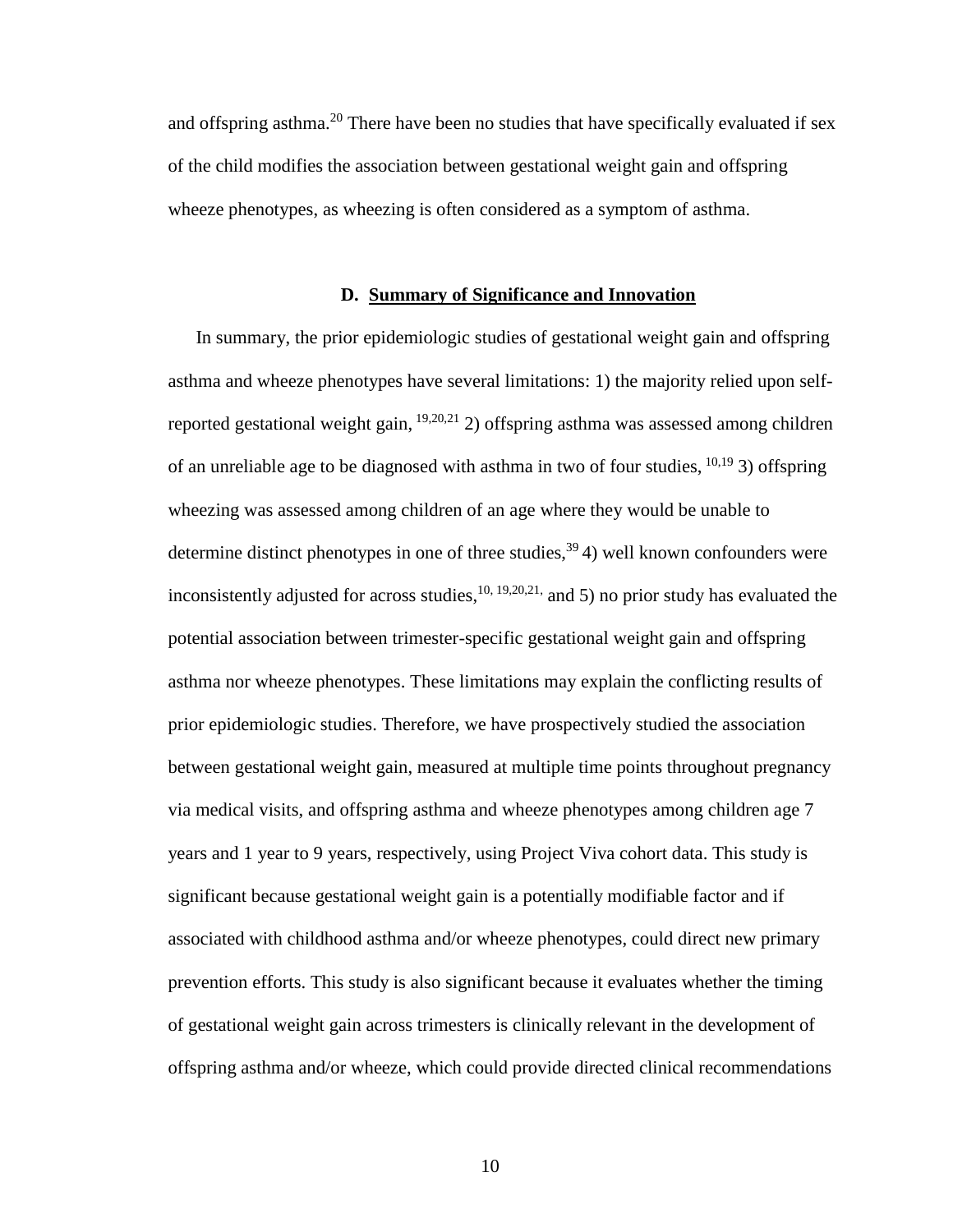for prevention as well as insight into the etiology of asthma and/or wheeze phenotypes. This study is innovative because we have access to multiple, measured points of gestational weight gain via medical record abstraction, a 7 year follow-up period among children to more accurately diagnose asthma and a 9 year follow-up period among children to determine specific wheeze phenotypes, along with comprehensive information on potential covariates. Additionally, this study is innovative because it is the first to evaluate an association between trimester-specific gestational weight gain and offspring asthma and wheeze phenotypes.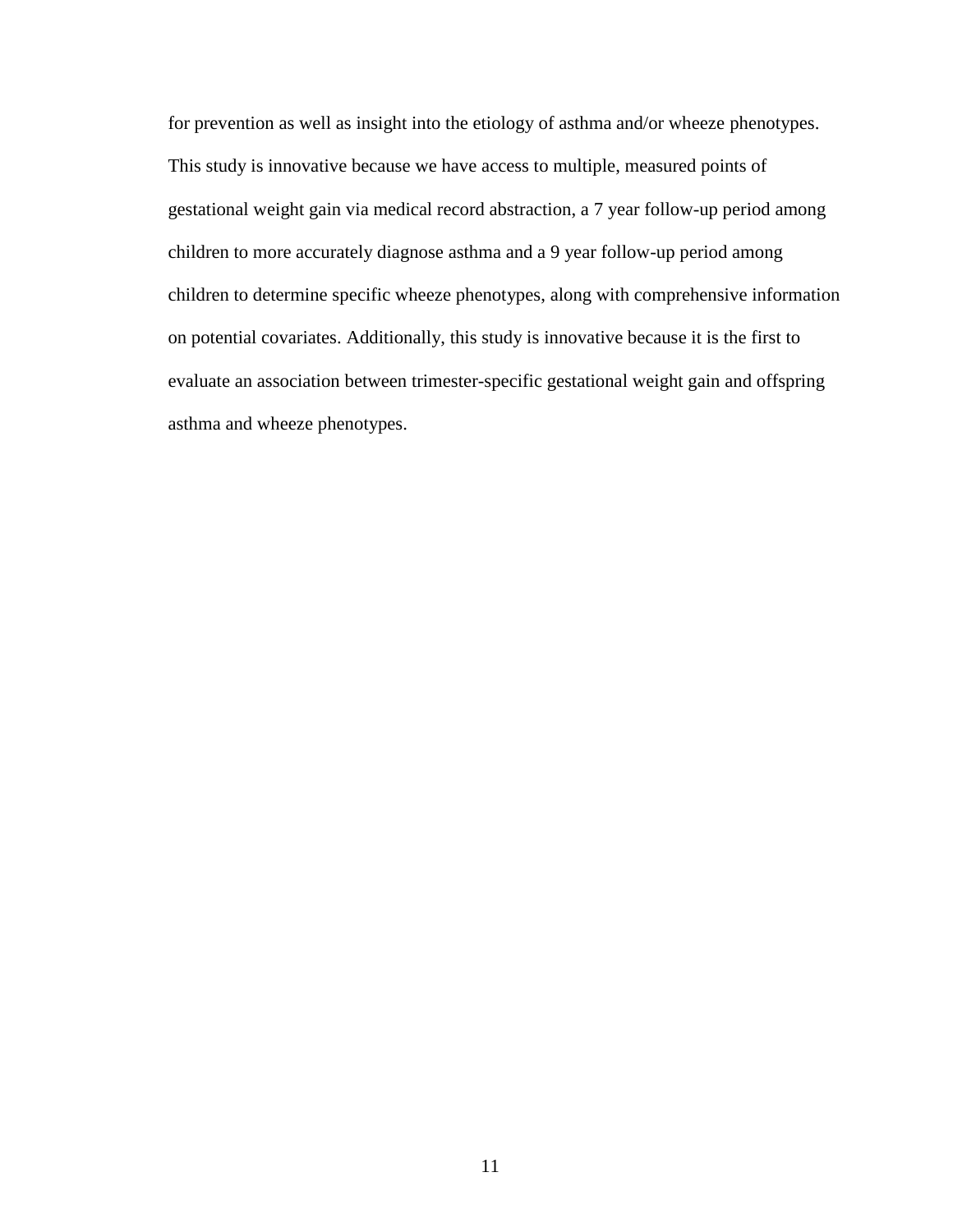#### CHAPTER II

#### SPECIFIC AIIMS AND HYPOTHESES

Specific Aim #1: *To evaluate the association of gestational weight gain and offspring risk of asthma.*

Hypothesis #1a: There will be a U-shaped association between total gestational weight gain and offspring asthma.

Hypothesis #1b: Excessive total gestational weight gain will be positively associated with offspring asthma, as compared to adequate total gestational weight gain.

Hypothesis #2a: Second and third trimester gestational weight gain will be positively associated with offspring asthma.

Hypothesis #2b: Excessive trimester-specific gestational weight gain will be associated with offspring asthma, as compared to adequate trimester-specific gestational weight gain.

Hypothesis #3: There will be a stronger positive association between gestational weight gain and offspring asthma among boys, as compared to girls.

Specific Aim #2: *To evaluate the association of gestational weight gain and offspring wheezing phenotypes.*

Hypothesis #4a: There will be a U-shaped association between total gestational weight gain and offspring persistent wheeze.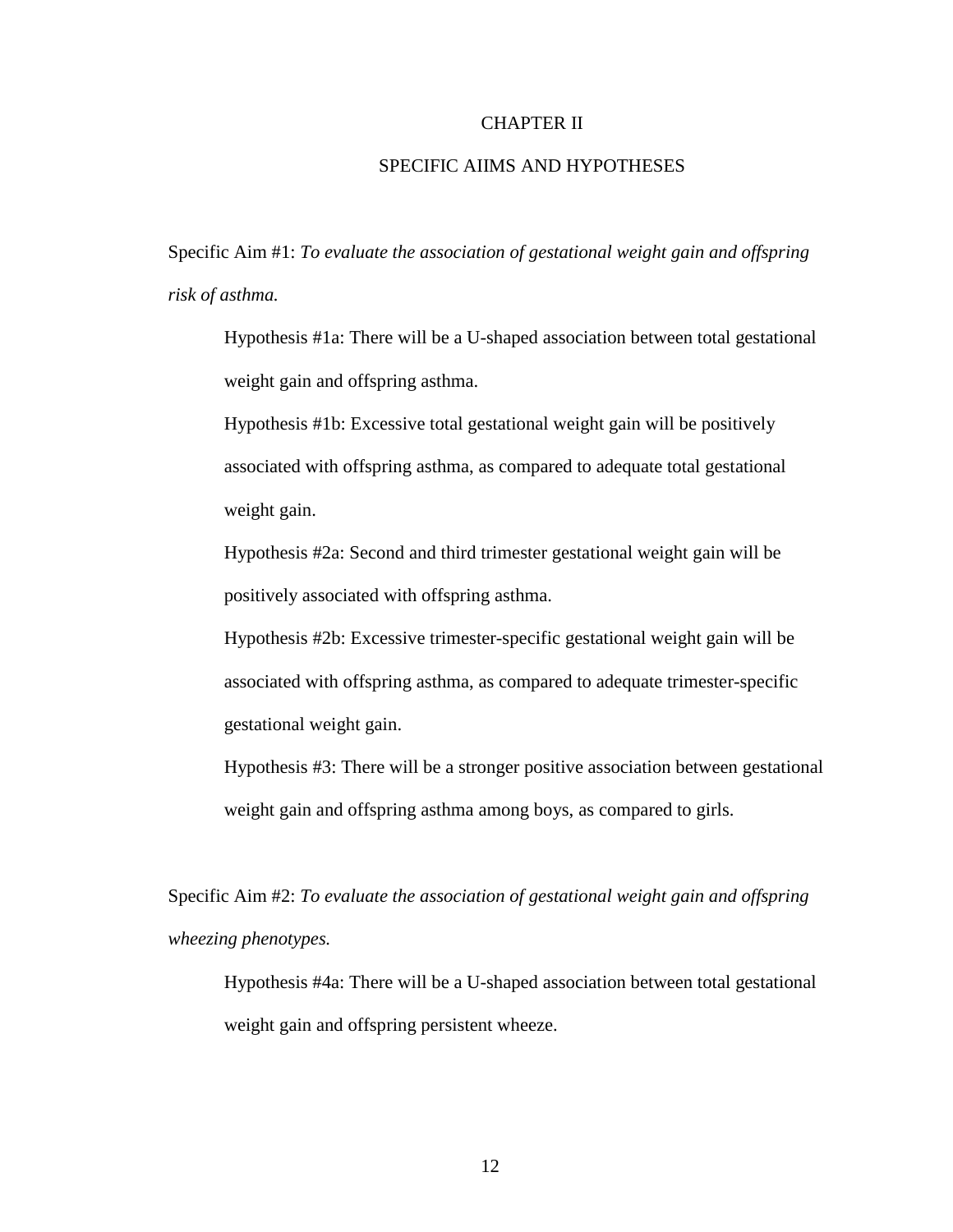Hypothesis #4b: Excessive total gestational weight gain will be positively associated with offspring persistent wheeze, as compared to adequate total gestational weight gain.

Hypothesis #5a: Second and third trimester gestational weight gain will be positively associated with offspring persistent wheeze.

Hypothesis #5b: Excessive trimester-specific gestational weight gain will be associated with offspring persistent wheeze, as compared to adequate trimesterspecific gestational weight gain.

Hypothesis #6: There will be a stronger positive association between gestational weight gain and offspring persistent wheeze among boys, as compared to girls.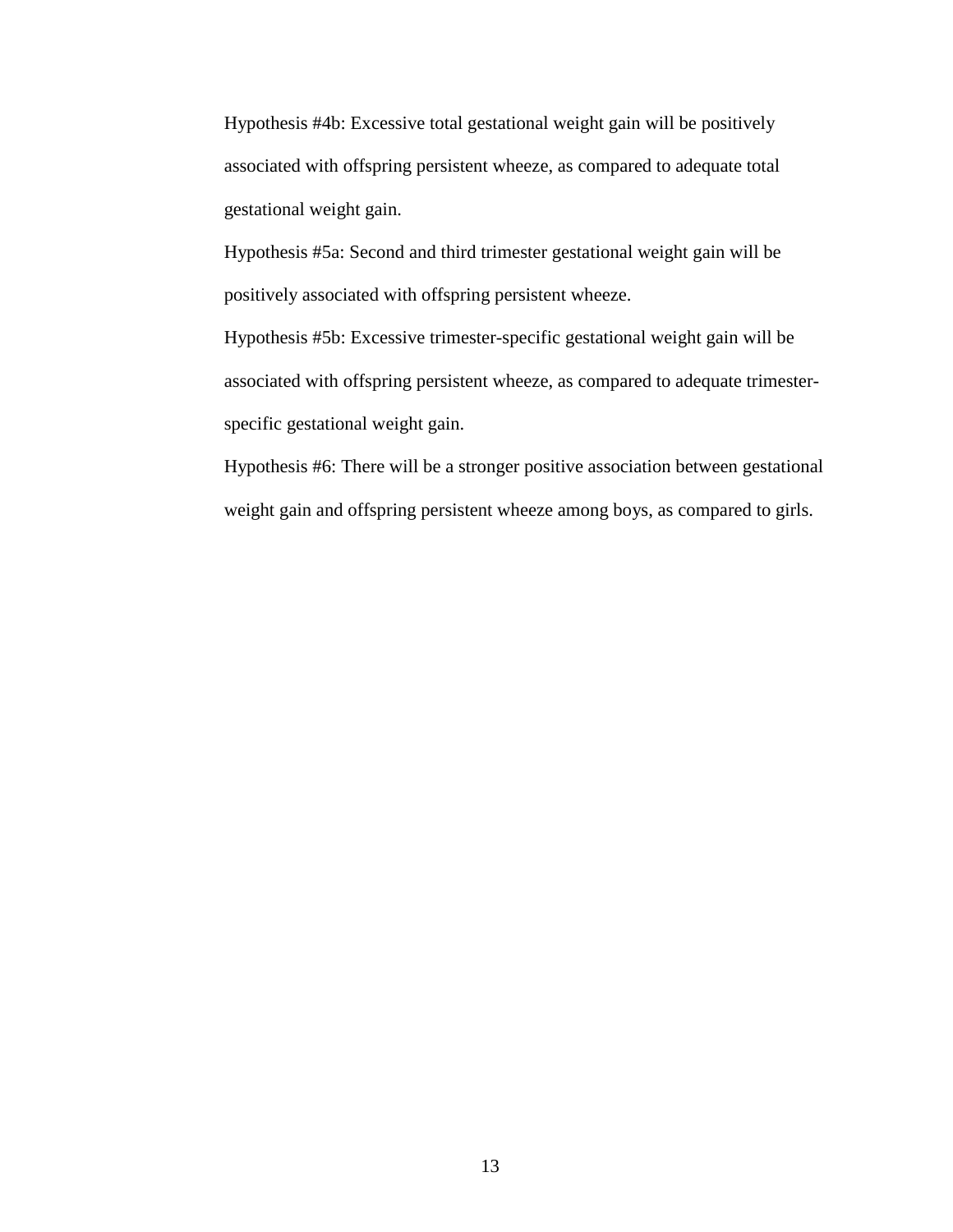#### CHAPTER III

#### STUDY DESIGN AND METHODS

#### **A. Overall Strategy**

We assessed the relationship between gestational weight gain and childhood asthma and wheeze phenotypes using data from Project Viva. Project Viva is a prospective cohort study based in Massachusetts, which enrolled mothers and now includes their singleton children.<sup>22</sup> A total of 2341 women were recruited at their first prenatal visit in eastern Massachusetts between 1999 and 2002 and enrolled in the study.<sup>22</sup> In-person visits were conducted with mothers during pregnancy in the late first (median 9.9 weeks of gestation) and second (median  $27.9$  weeks) trimesters.<sup>22</sup> Mothers and children were later seen in the hospital during the delivery admission and then during infancy (median age 6.3 months), early childhood (median 3.2 years) and mid-childhood (median 7.7 years), with in-person visits presently continuing through the children's teenage years.<sup>22</sup> Prenatal visits occurred during pregnancy, from which medical records were drawn, and annual questionnaires were mailed to mothers between in-person visits.<sup>22</sup> Out of the 2341 women enrolled, a total of 2128 women had a live birth and 1279 mother-child pairs provided information at the mid-childhood visit. $^{22}$ 

#### **B. Study Population**

Eligible participants were pregnant women less than 22 weeks gestation.<sup>22</sup> Women were excluded if they: 1) had a multiple gestation, 2) were unable to answer questions in English, 3) had a gestational age  $\geq$  22 weeks at recruitment, or 4) had plans to move away prior to delivery.<sup>22</sup> For the purposes of this study, mothers who were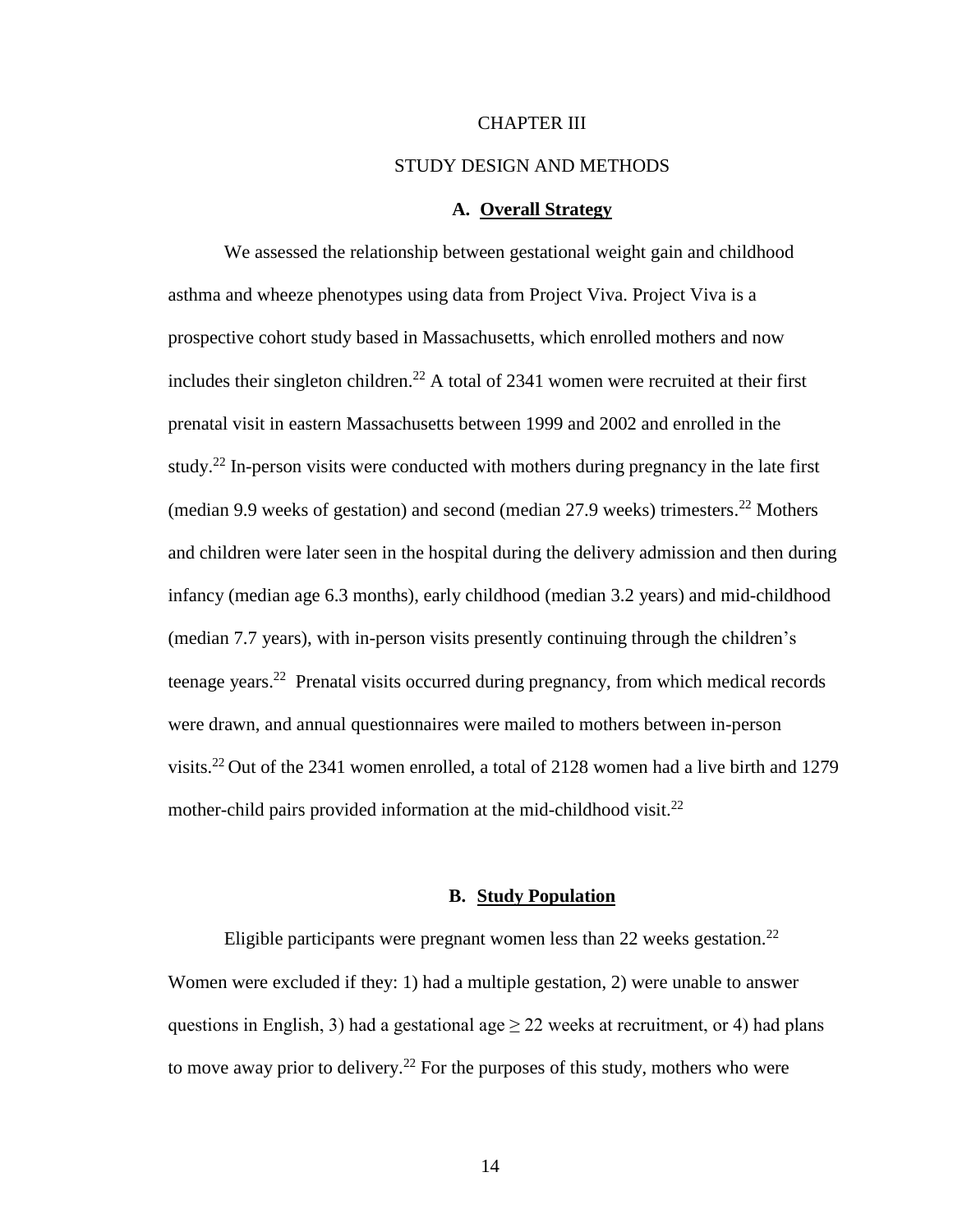missing information on offspring asthma status were excluded for the analysis between gestational weight gain and offspring risk of asthma. As for the analysis between gestational weight gain and offspring risk of wheeze phenotypes, mothers who did not provide at least one offspring wheeze measurement from 1 year to 5 years, inclusively, and at least one measurement from 6 years to 9 years, inclusively, were excluded from the study.<sup>41</sup> Due to the use of multiple imputation, women who had missing information on exposures and/or covariates were able to be included in modeling and therefore were not excluded from the analyses.

#### **C. Exposure Assessment**

Gestational weight gain was gathered from self-reported prepregnancy weight data and weight measurements from prenatal visits, ending with the last prenatal visit prior to birth via medical record abstraction. Trimester-specific gestational weight gain was interpolated from medical record weight given during prenatal visits.

Total gestational weight gain was assessed both continuously and categorically. Categorical gestational weight gain was divided into three groups based on the Institute of Medicine (IOM) guidelines: inadequate, adequate and excessive weight gain.<sup>23</sup> These guidelines recommend varying levels of weight gain for each woman dependent on their prepregnancy BMI.<sup>23</sup> For women with a 'normal' prepregnancy BMI (18.5-24.9 kg/m<sup>2</sup>), weight gain should fall within 11.5-16.0 kg.<sup>23</sup> For women with an underweight prepregnancy BMI (<18.5 kg/m<sup>2</sup>), weight gain should fall within 12.5-18.0 kg.<sup>23</sup> For women with an overweight prepregnancy BMI  $(25.0{\text -}29.9 \text{ kg/m}^2)$ , weight gain should fall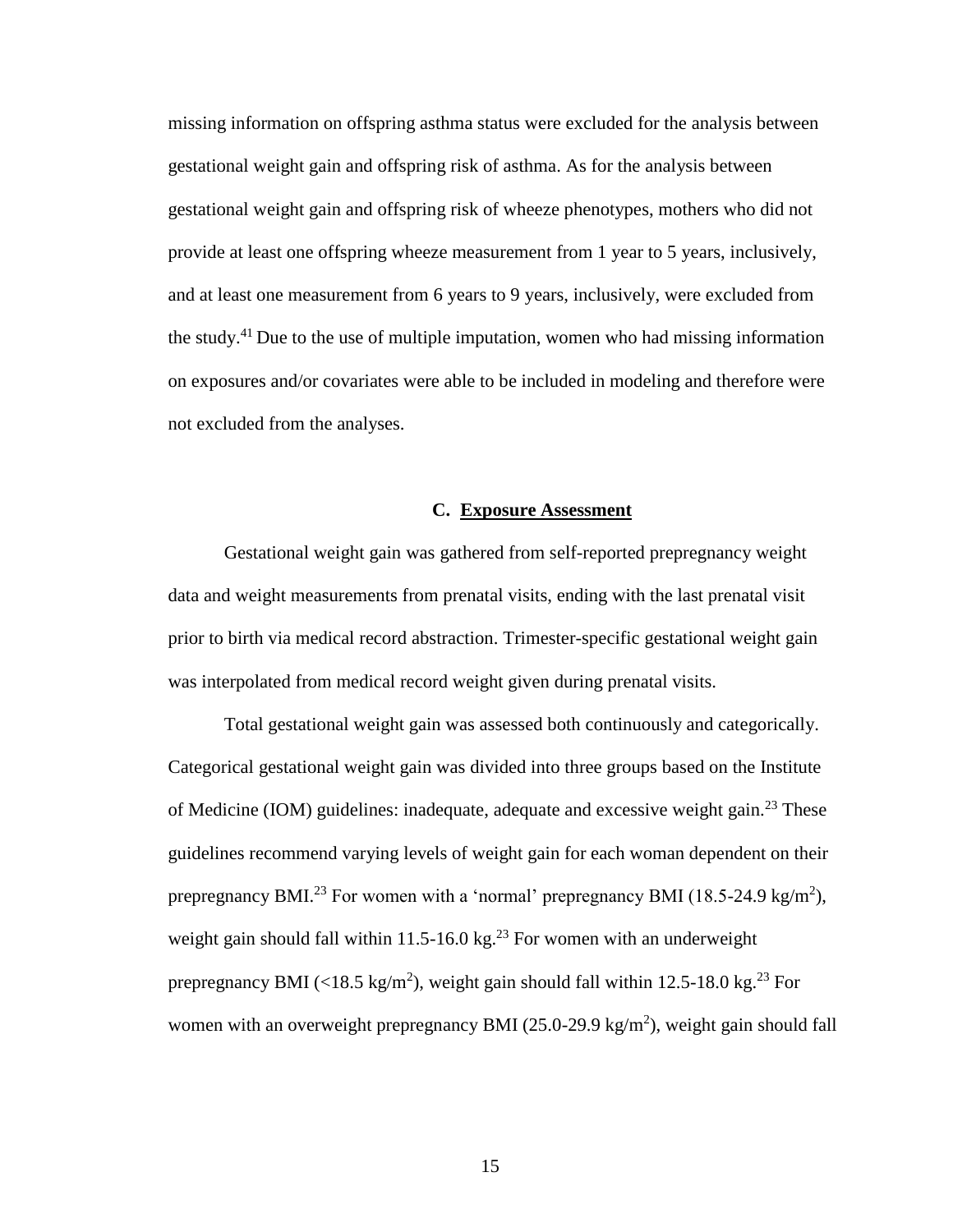within 7.0-11.5 kg.<sup>23</sup> For women with an obese prepregnancy BMI ( $\geq$  30.0 kg/m<sup>2</sup>), weight gain should fall within  $5.0$ -9.0 kg.<sup>23</sup>

Trimester-specific gestational weight gain was also assessed both continuously and categorically, the latter based on IOM guidelines. The Institute of Medicine assumes a 0.5-2.0 kg weight gain in the first trimester and then varying levels of kilogram per week weight gain across the second and third trimesters, dependent on prepregnancy BMI.<sup>23</sup> For women with a 'normal' prepregnancy BMI (18.5-24.9 kg/m<sup>2</sup>), mean weight gain per week should be 0.45 kg (range:  $0.36$ -0.45 kg).<sup>23</sup> For women with an underweight prepregnancy BMI (<18.5 kg/m<sup>2</sup>), mean weight gain per week should be 0.45 kg (range: 0.45-0.59 kg).<sup>23</sup> For women with an overweight prepregnancy BMI (25.0-29.9 kg/m<sup>2</sup>), mean weight gain per week should be 0.27 kg (range:  $0.23$ -0.32 kg).<sup>23</sup> For women with an obese prepregnancy BMI ( $\geq 30.0 \text{ kg/m}^2$ ), mean weight gain per week should be 0.23 kg (range:  $0.18 - 0.27$  kg).<sup>23</sup>

Self-reported prepregnancy weight has been validated in a previous Project Viva study against clinically measured weights among 170 study participants who had weight recorded in the medical record within 3 months prior to their last menstrual period.<sup>24</sup> The observed association between the self-reported and clinically measured weight was linear with correlation coefficients of 0.99 overall and mean underreporting of weight of approximately 1 kg or 2.2 pounds.<sup>24</sup> Findings did not differ by race/ethnicity, gestational age at study enrollment, or weight itself.<sup>24</sup>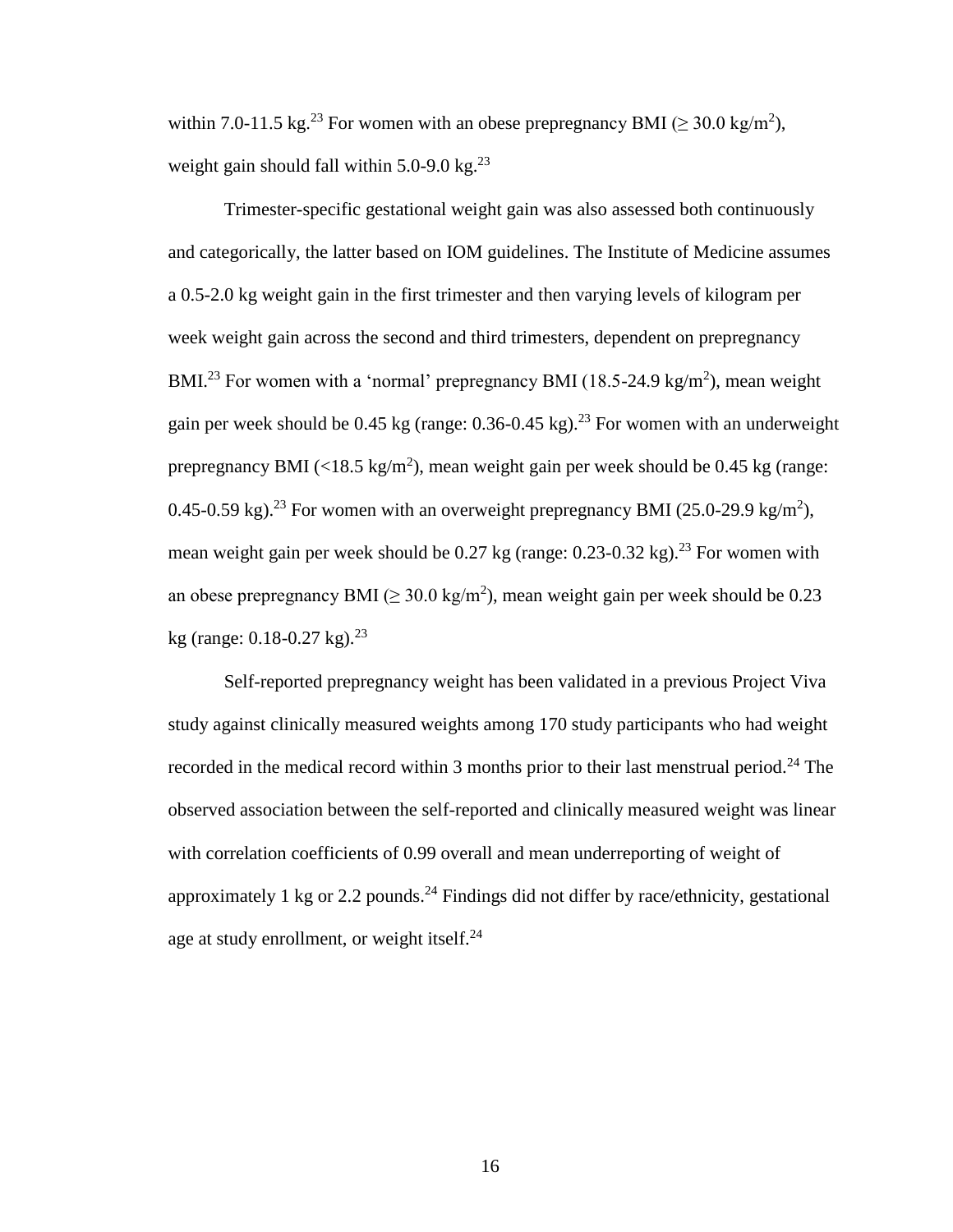#### **D. Outcome Assessment**

Presence of childhood asthma was assessed during the mid-childhood in-person visit, occurring at a median age of 7.7 years. During the in-person visit, mothers were asked: "Have you ever been told by a health care professional, such as a doctor, physician assistant or nurse practitioner, that your child has…asthma?" Mothers were additionally asked: "Have you ever been told by a health care professional, such as a doctor, physician assistant or nurse practitioner, that your child has…wheezing or reactive airways?" If the mother responded to either question affirmatively then she was then asked: "In the past 12 months, has your child taken any of the following medications?" which included a number of medications often used for asthma, wheezing and/or reactive airways. Current mid-childhood asthma was considered to be present when a mother had reported that her child had health care professional-diagnosed asthma and had experienced wheezing or reactive airways and/or had taken asthma medications within the past 12 months; otherwise the child was considered to not have current mid-childhood asthma. Therefore, mid-childhood current asthma was assessed as a dichotomous outcome.

Mother-report of health-care-professional-diagnosed childhood asthma has been validated in previous studies.<sup>25,26</sup> One validation study found a high level of sensitivity (88.5%) and specificity (95.7%) between parental report of doctor-diagnosed asthma in their child and the general practitioner's recorded diagnosis.<sup>25</sup> A second validation study found a high level of agreement between parental report of offspring early onset asthma  $($  <10 years of age, Cohen's kappa 0.72) and medically-recorded diagnosis.<sup>26</sup>

Presence of childhood wheeze was assessed during annual questionnaires from 1 to 9 years inclusively. In each questionnaire, mothers were asked: "Since your child was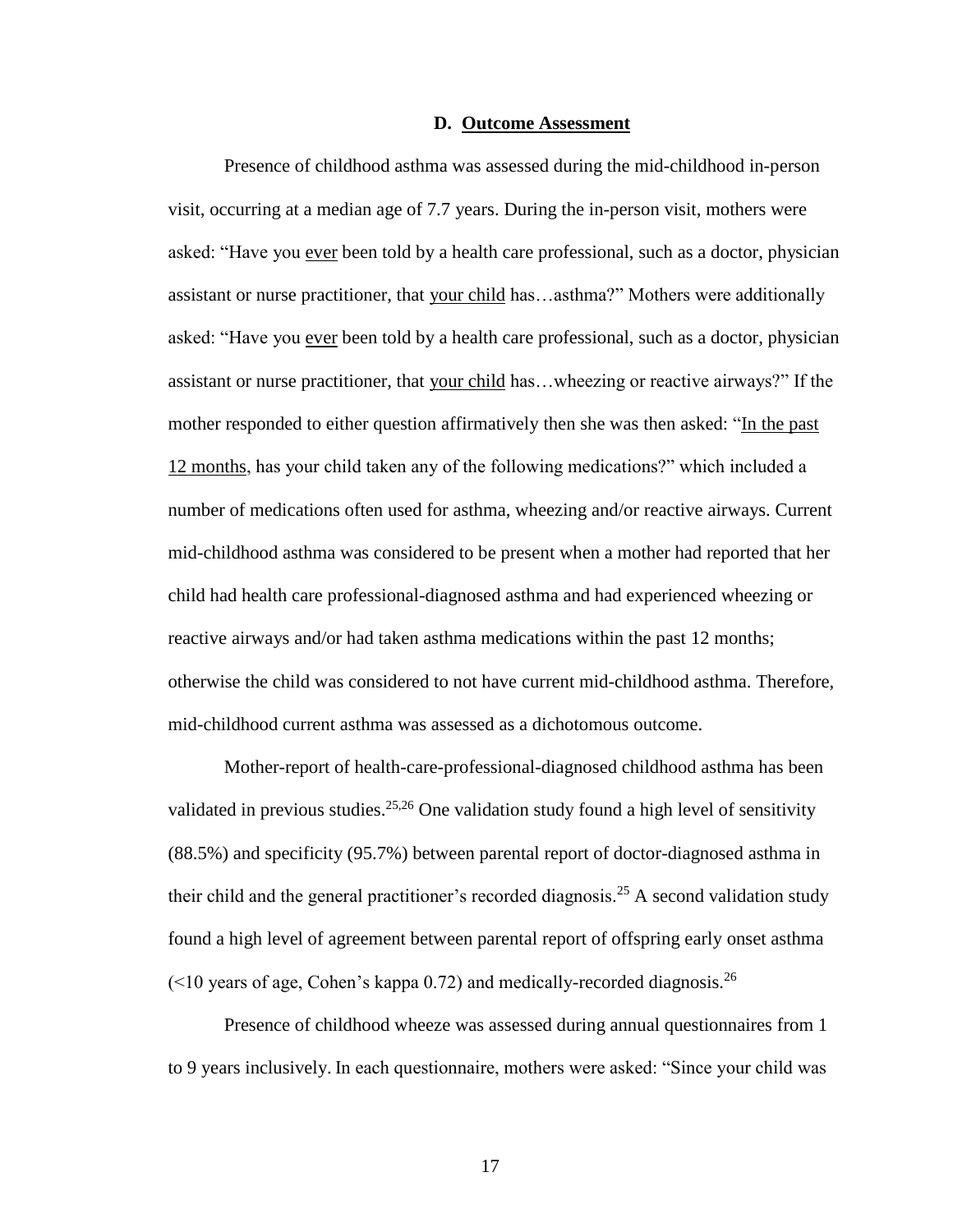[age at last questionnaire], had he/she ever had wheezing (or whistling in the chest)?" Childhood wheeze was considered to be present when a mother had responded with a "Yes" to this question, otherwise the child was not considered to have wheeze at that time.

After wheezing status was determined, wheeze trajectories, or phenotypes, were derived using latent class mixed modeling as performed by Tse et al.<sup>41</sup> Only those children who had at least one wheeze measurement between 1 year and 5 years and 6 years and 9 years, inclusively, were included in this modeling.<sup>41</sup> Tse et al. specified 3 latent classes, which provided the best fit. $41$  Three distinct wheeze phenotypes were identified and did not differ by sex of the child: never or infrequent wheeze, early transient wheeze and persistent wheeze, labeled as such based on the observed temporal pattern and patterns reported in the prior literature.<sup>41</sup>

Parental report of current wheezing during early childhood has been validated in two studies.<sup>45, 46</sup> Both studies found a high level of sensitivity  $(86\%,<sup>45</sup> 82.8\%<sup>46</sup>)$  and specificity  $(91.8\%,^{45}85\%^{46})$  between parental report of their infants' current wheezing status and physician report.<sup>45, 46</sup> Both validation studies assessed only short-term parental report of wheezing and included only infants.

#### **E. Covariate Assessment**

We identified established risk factors for childhood asthma based on prior literature.<sup>10,19,20,21</sup> Mother's age at enrollment, mother's prepregnancy BMI, nulliparity, maternal asthma, allergy and eczema, maternal smoking during pregnancy, household income, maternal and paternal college graduate, maternal race/ethnicity, distance to the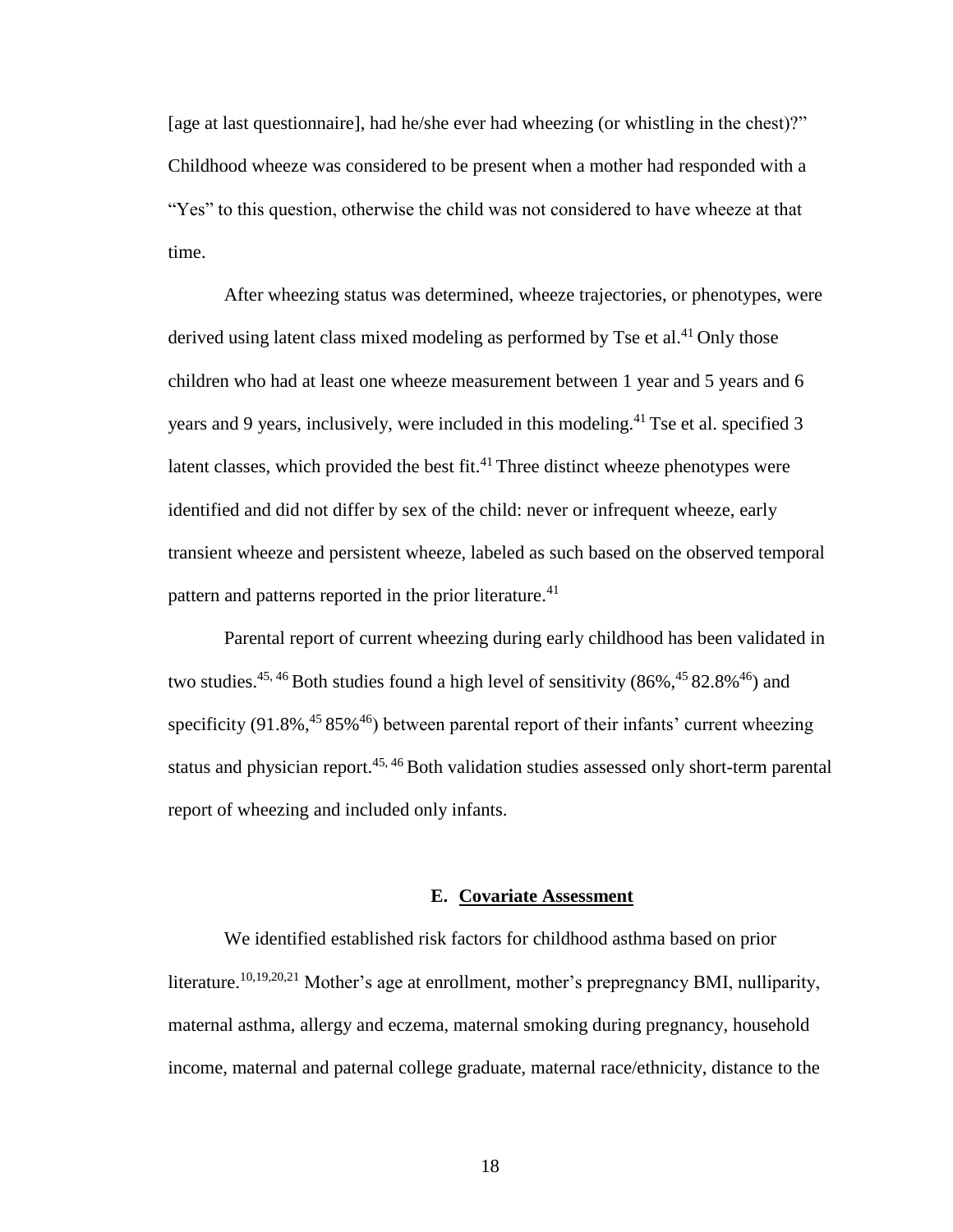nearest major roadway, and age in days at the mid-childhood visit were considered *a priori* confounders of the relationship between gestational weight gain and offspring asthma and wheeze phenotypes, respectively. Additionally, paternal asthma, allergy and eczema and maternal secondhand smoke exposure during pregnancy were considered risk factors for offspring asthma and wheeze phenotypes, respectively. Sex of the child was assessed as a potential effect modifier; if it did not modify the relationship between gestational weight gain and offspring asthma nor wheeze phenotypes then it would be included as an *a priori* confounder. All variables were obtained from questionnaires and in-person visits except gestational weight gain measurements during pregnancy, which were obtained through medical record abstraction, and distance to the nearest roadway, which was calculated using distance to the nearest A1 or A2 road (U.S. Census Features Class) from the home address at the time of study enrollment, as performed by Rice et al.<sup>42</sup>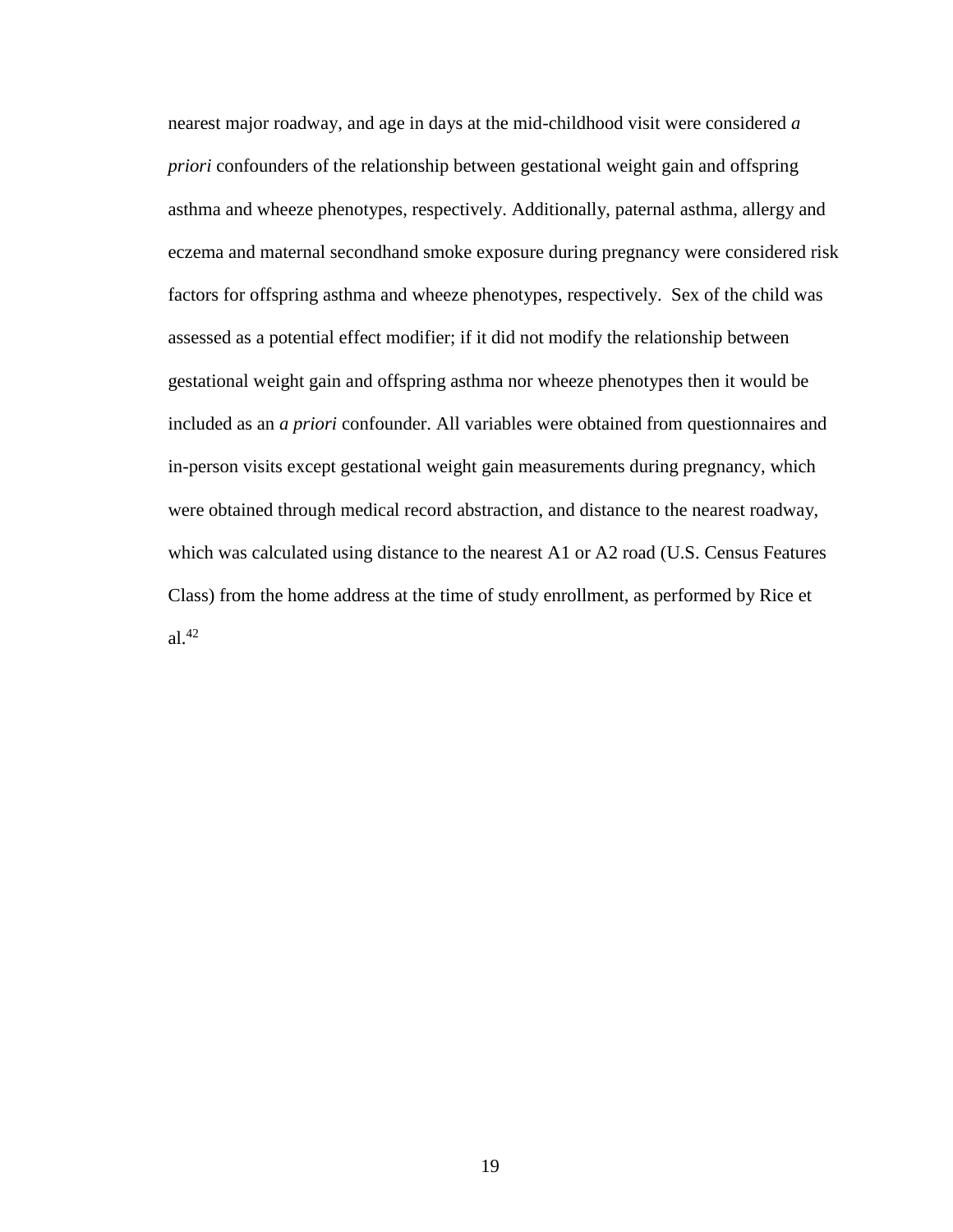#### CHAPTER IV

#### DATA ANALYSIS

Specific Aim #1: *To evaluate the association of gestational weight gain and offspring risk of asthma.* 

Specific Aim #2: *To evaluate the association of gestational weight gain and offspring wheezing phenotypes.* 

### **A. Univariate Analysis**

The study population size after accounting for exclusion criteria, as numbers and percents, is presented in Table 1. We also present the mean and standard deviation of continuous gestational weight gain, as well as the percent distribution of categorical gestational weight gain in Table 2. The percent distribution of observed offspring asthma and wheeze phenotypes is presented in Table 3.

#### **B. Bivariate Analyses**

Covariate distributions were assessed against total and trimester-specific gestational weight gain, both continuously and categorically (Table 4) and against asthma status and wheeze phenotypes (Table 5). Continuous variables were assessed using t-tests and Pearson's correlation coefficients. Categorical variables were assessed using chisquare tests and analysis of variance (ANOVA). P-values from these tests are reported.

Additionally, the association between total and trimester-specific gestational weight gain, both continuously and categorically, and current mid-childhood asthma were modeled using unconditional logistic regression, presented in Table 6. Odds ratios and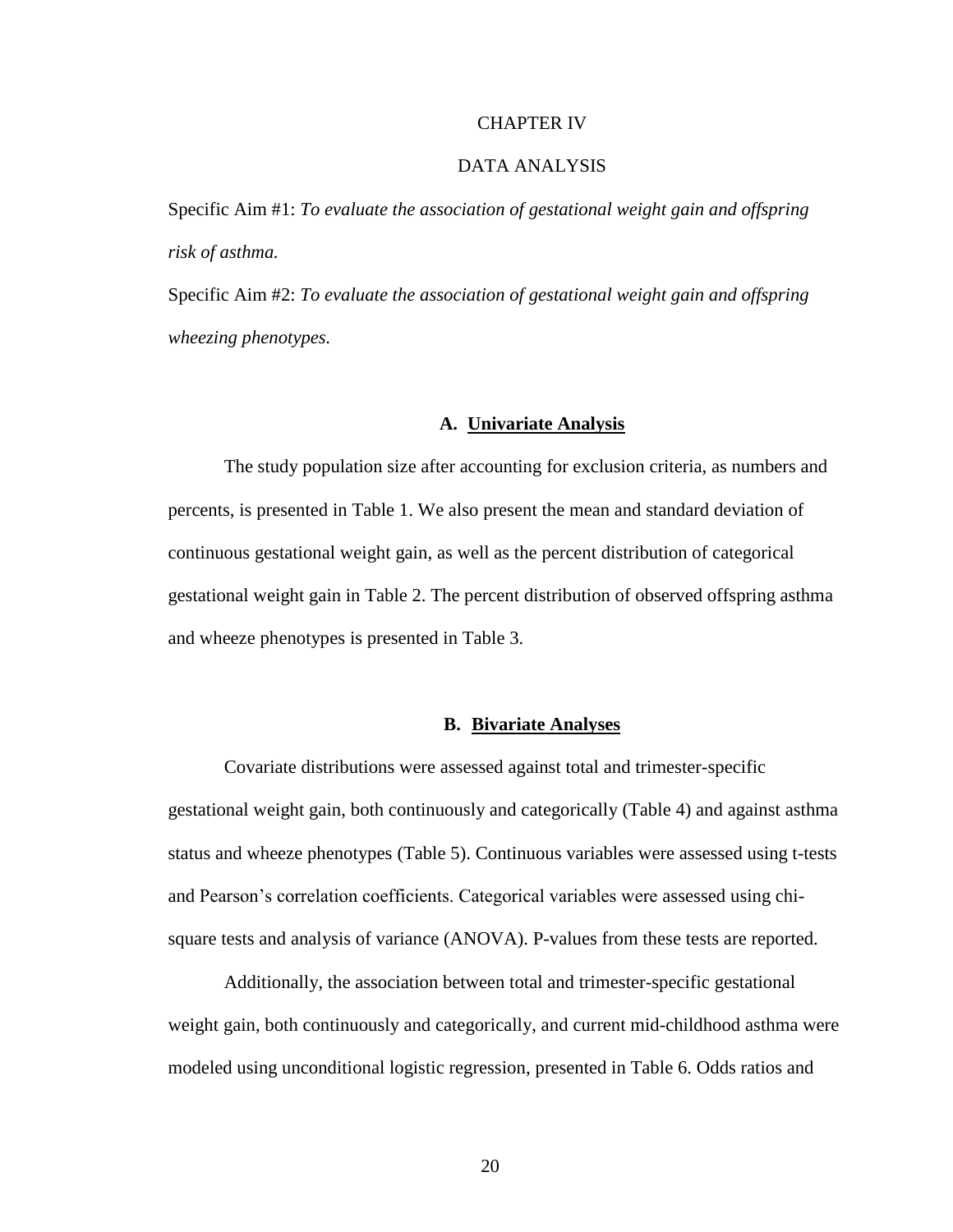95% confidence intervals are reported. The association between total and trimesterspecific gestational weight gain, both continuously and categorically, and wheeze phenotypes were modeled using unconditional multinomial logistic regression, presented in Table 7. Adequate gestational weight gain, no current mid-childhood asthma, and never or infrequent wheeze served as reference.

We explored potential non-linear relationships of continuous total gestational weight gain and offspring current mid-childhood asthma using generalized additive models (GAMs) with penalized smoothing regression splines (Figure 3), and visually inspected plots of the smoothed data.

#### **C. Multivariate Analyses**

Multivariable logistic regression was used to evaluate the association between gestational weight gain and offspring current mid-childhood asthma. Multinomial logistic regression was used to evaluate the association between gestational weight gain and offspring wheeze phenotypes. For both procedures two adjusted models were produced and are presented in Tables 6 and 7, respectively. In the first adjusted model, all *a priori* confounders were included due to their established association with both gestational weight gain and offspring asthma and wheeze phenotypes in the prior literature. In the second adjusted model, all *a priori* risk factors were included, in addition to the *a priori* confounders, due to their established association with offspring asthma and wheeze in the prior literature.

Due to how common current mid-childhood asthma and wheezing are in the general population, we determined that the resulting odds ratios would not be a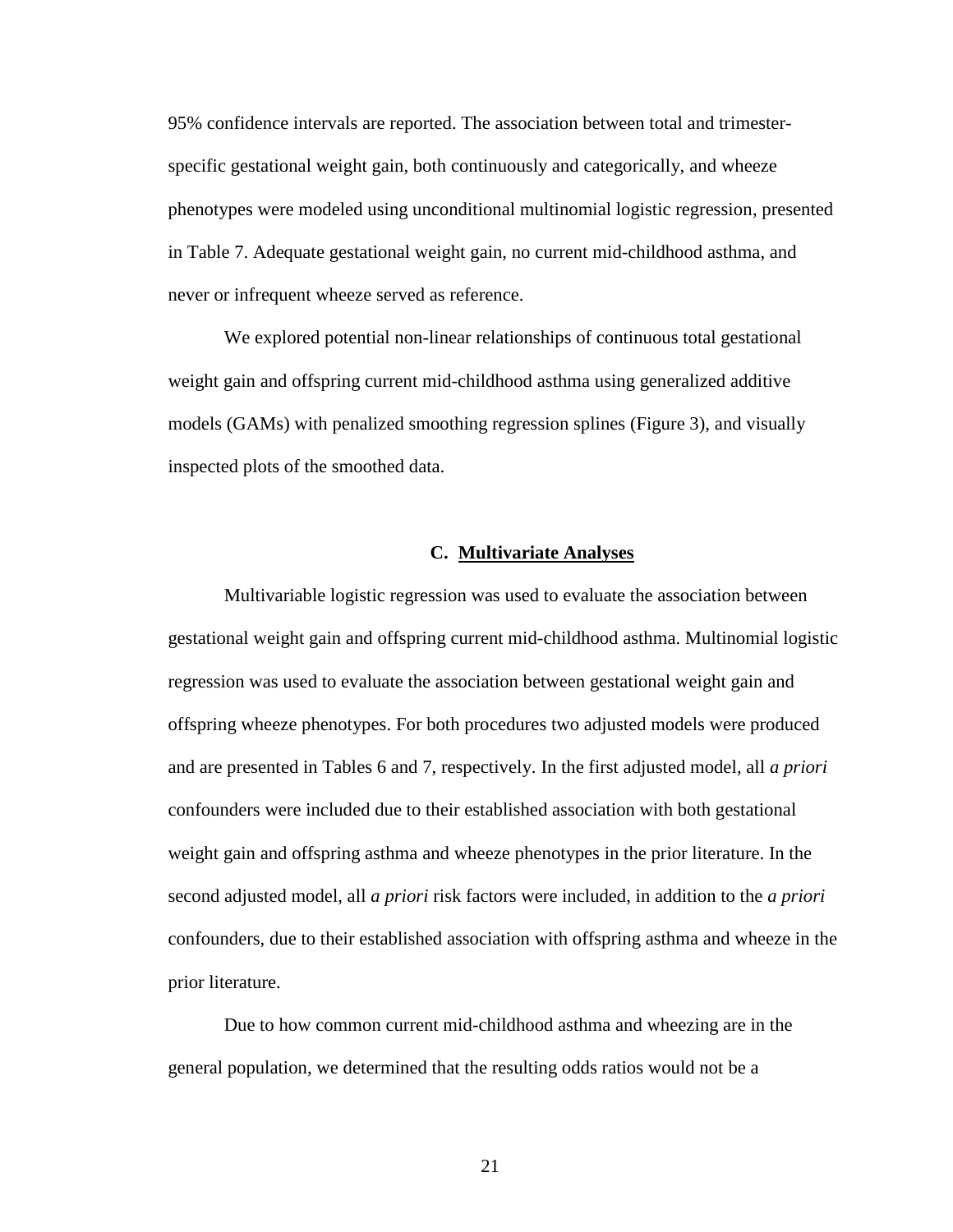reasonable approximation of the risk ratio: the statistic to be expected from a cohort study, such as this. Therefore, we calculated risk differences for current mid-childhood asthma (Table 6) and wheeze phenotypes (Table 7), respectively, using predicted probabilities.

To assess whether sex of the child modified the relationship between gestational weight gain and offspring current mid-childhood asthma, inclusion of an interaction term into a multivariable logistic regression was used. The same procedure was performed in order to assess whether sex of the child modified the relationship between gestational weight gain and offspring wheeze, but through inclusion of an interaction term into a multivariable multinomial regression.

To prevent potential bias associated with missing data, we imputed missing data on exposures and covariates using multiple imputation by chained equations. We specified an adequate number of iterations (n=50) according to the proportion of missing information.<sup>46</sup> Mean estimates and variances were computed from the 50 imputed data sets using Rubin's rule.<sup>47</sup>

Additionally, we performed a sensitivity analysis to ascertain if the length of gestational age affected the estimates in comparison to the study population including all gestational ages. We limited the analyses to include only those who had experienced a full-term pregnancy, defined as having delivered the baby at 37 weeks gestation or later, and compared these estimates to those among the full study cohort.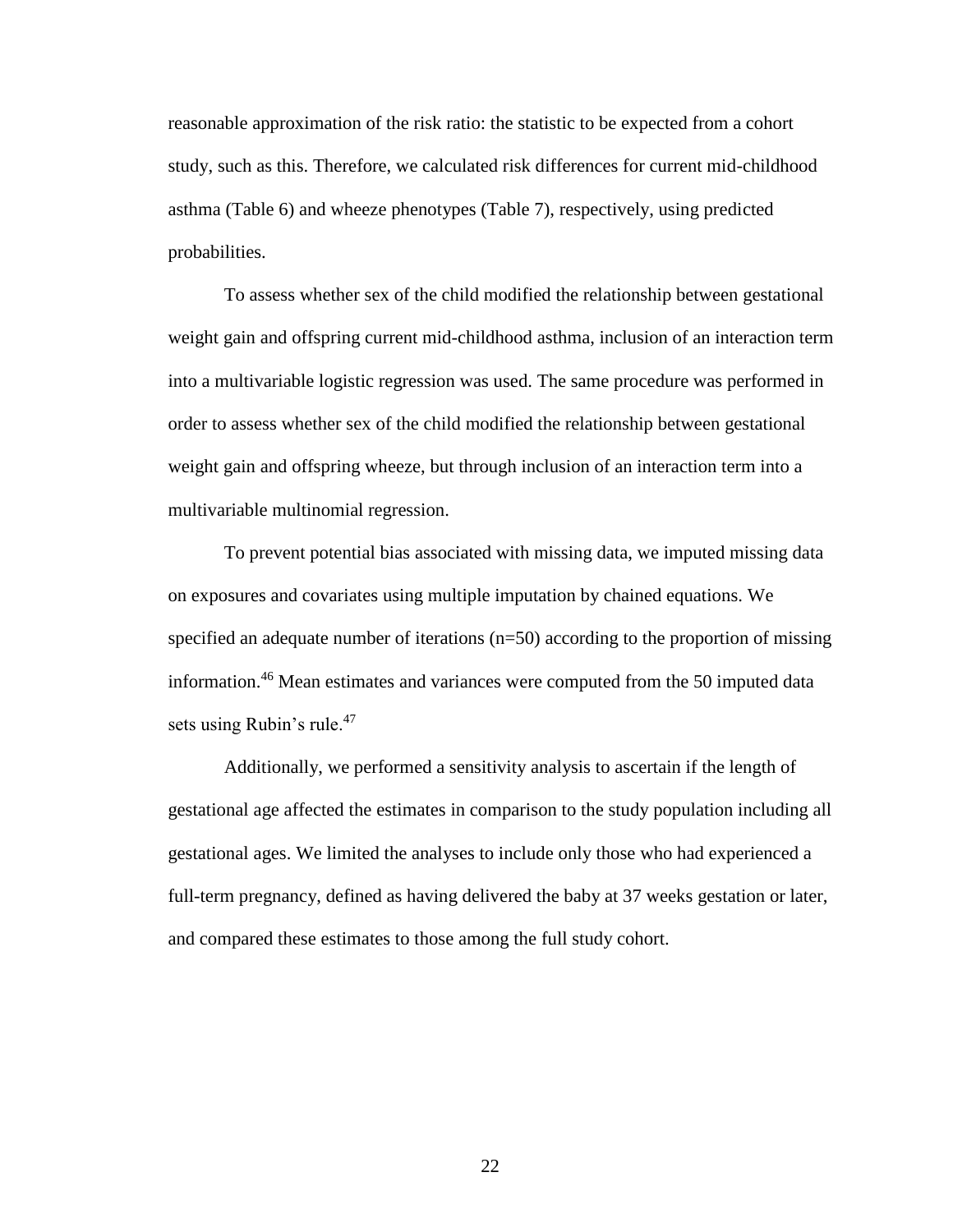# CHAPTER V

### RESULTS

Of the 2128 live births in the Project Viva cohort, we excluded 896 mother-child pairs that did not have information on their asthma status at mid-childhood and 833 mother-child pairs that did not have an available wheeze trajectory (Table 1). This yielded an analytic cohort of 1232 mother-child pairs for the current mid-childhood asthma assessment and 1295 mother-child pairs for the wheeze phenotypes assessment. Women and their partners were predominately white, college educated and had a household income greater than \$70,000 per year.

Women had a mean total gestational weight gain of 15.54 kg (SD: 5.69); 13% had inadequate total gestational weight gain, 31% had adequate total gestational weight gain and 56% had excessive total gestational weight gain (Table 2). Women in their first trimester had a mean weight gain of 2.94 kg (SD: 2.87), in their second trimester had a mean weight gain of 6.31 kg (SD: 2.49) and in their third trimester had a mean weight gain of 6.31 kg (SD: 3.02) (Table 2). Women across all trimesters were most likely to have had excessive gestational weight gain, though the proportion of women having excessive weight gain decreases across the trimesters from 63% in the first trimester to 57% in the third trimester (Table 2). Current mid-childhood asthma was present in 17.8% of children whereas 74% of children were classified as having never wheezed or had infrequent wheeze, 13% had early transient wheeze and 13% had persistent wheeze (Table 3).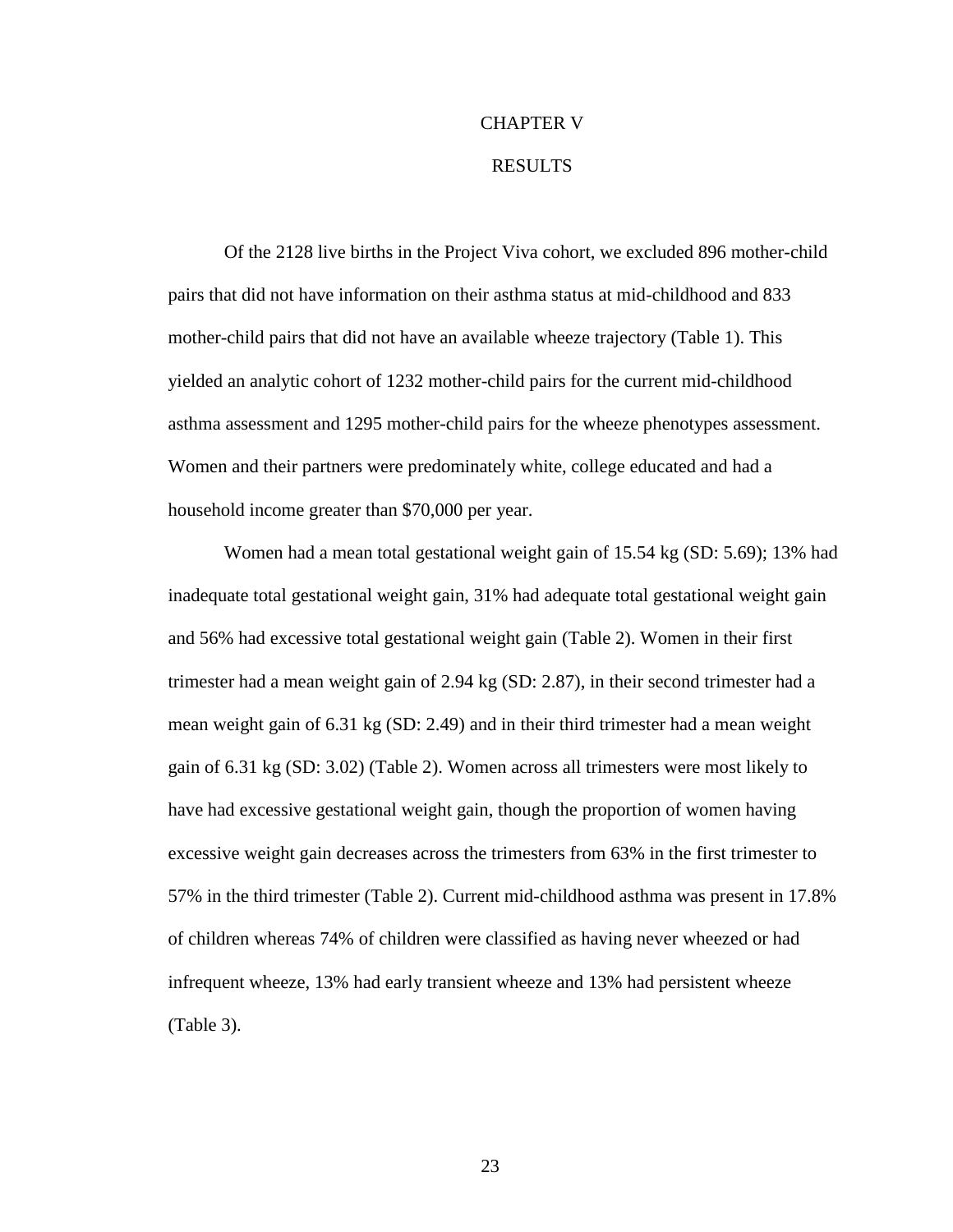Women who had excessive total gestational weight gain had a higher prepregnancy BMI than inadequate and adequate total gestational weight gain, with women who had adequate weight gain having the lowest pre-pregnancy BMI (Table 4). Additionally, women with excessive total gestational weight gain were more likely to be nulliparous, be a smoker during pregnancy, have a higher income, be of other or white race/ethnicity, and have a boy, than women who had inadequate or adequate total gestational weight gain. Women who had excessive gestational weight gain during the first trimester were older, had a lower pre-pregnancy BMI, be a smoker during pregnancy, have a higher income, be a college graduate, and be of white race/ethnicity, than women who had inadequate or adequate first trimester gestational weight gain (Table 4). Women who had excessive second trimester gestational weight gain were more likely to be nulliparous, not have a history of asthma, be a smoker during pregnancy, have a higher income, be a college graduate, be of Hispanic, other or white race/ethnicity, and lived closer to a major roadway, than women who had inadequate or adequate second trimester gestational weight gain (Table 4). Women who had excessive third trimester gestational weight gain were younger, had a higher prepregnancy BMI, were nulliparous, be of other race/ethnicity, and have a boy than women who had inadequate or adequate gestational weight gain (Table 4).

Children with current mid-childhood asthma were more likely to be male and to have younger mothers, mothers with higher pre-pregnancy BMI, maternal and paternal history of asthma, paternal history of allergy, a mother who smoked during the pregnancy, a household income less than \$70,000, mothers and fathers who did not graduate college, mothers and fathers of African American or Hispanic race/ethnicity,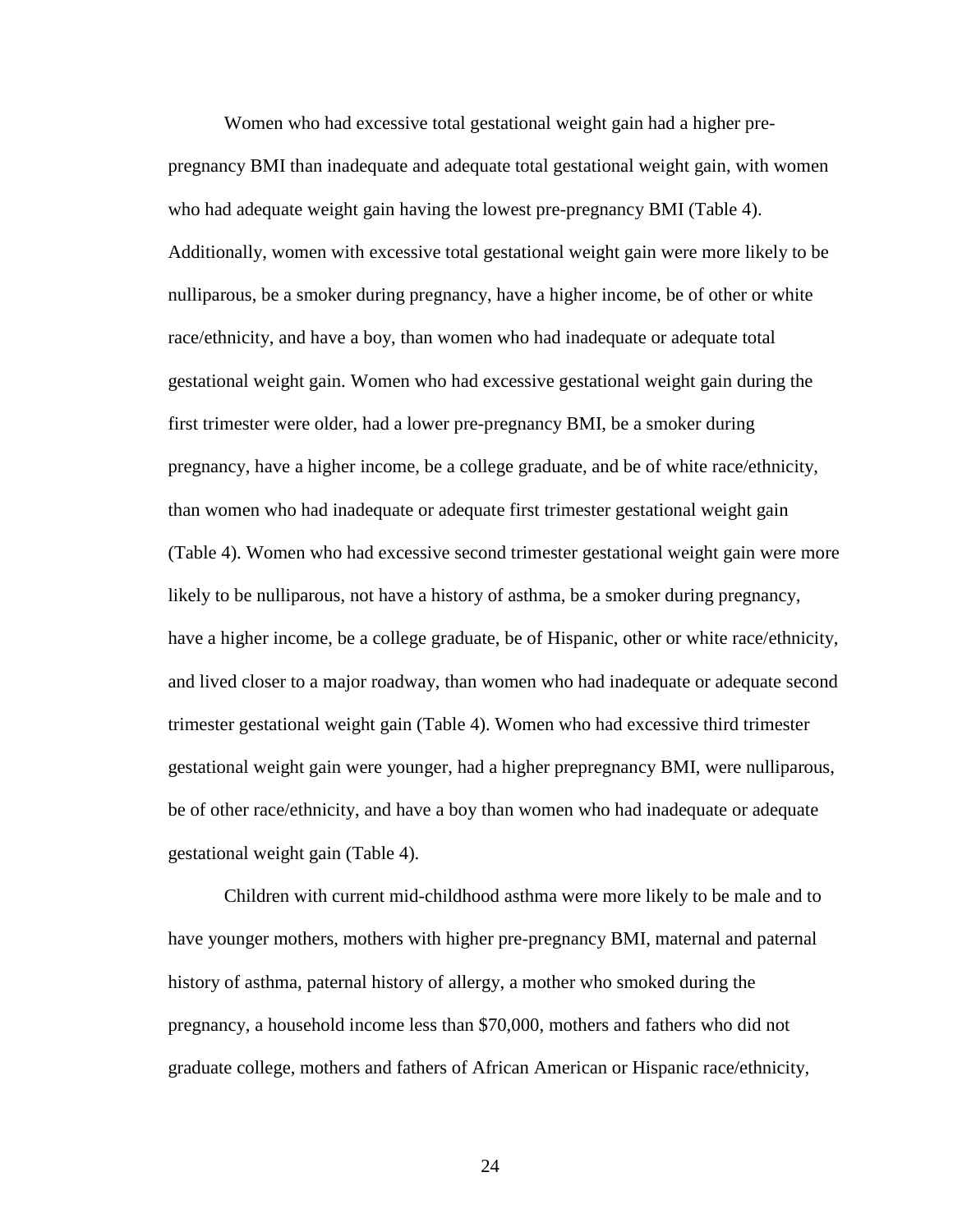than children without current mid-childhood asthma (Table 5). Other covariates did not differ significantly among participants who did and did not have current mid-childhood asthma. Children with persistent wheeze were more likely to be male and to have younger mothers, mothers with a higher pre-pregnancy BMI, have siblings, maternal and paternal history of asthma, allergy and eczema, a household income less than \$70,000, mothers and fathers who did not graduate college, mothers and fathers of African American or Hispanic race/ethnicity, and living closer to a major roadway than children with never/infrequent or early transient wheeze (Table 5). Other covariates did not differ significantly among participants who did and did not have persistent wheeze.

After visual inspection of the generalized additive models, we determined there was a departure from linearity of total gestational weight gain and offspring current midchildhood asthma (Figure 3). There was no such observation among any of the three trimester-specific gestational weight gain and offspring current mid-childhood asthma (results not shown).

We evaluated associations between total and trimester-specific gestational weight gain and offspring current mid-childhood asthma via logistic regression, but findings were not statistically significant after adjustment (Table 6). In the unadjusted analyses we observed an increased odds of offspring current mid-childhood asthma among children whose mothers had inadequate second trimester gestational weight gain (OR=2.06; 95%) CI: 1.30-2.23), as compared to adequate second trimester gestational weight gain, though this was attenuated after adjustment (Table 6).

We evaluated associations between total and trimester-specific gestational weight gain and offspring wheeze phenotypes via logistic regression (Table 7). We found a 36%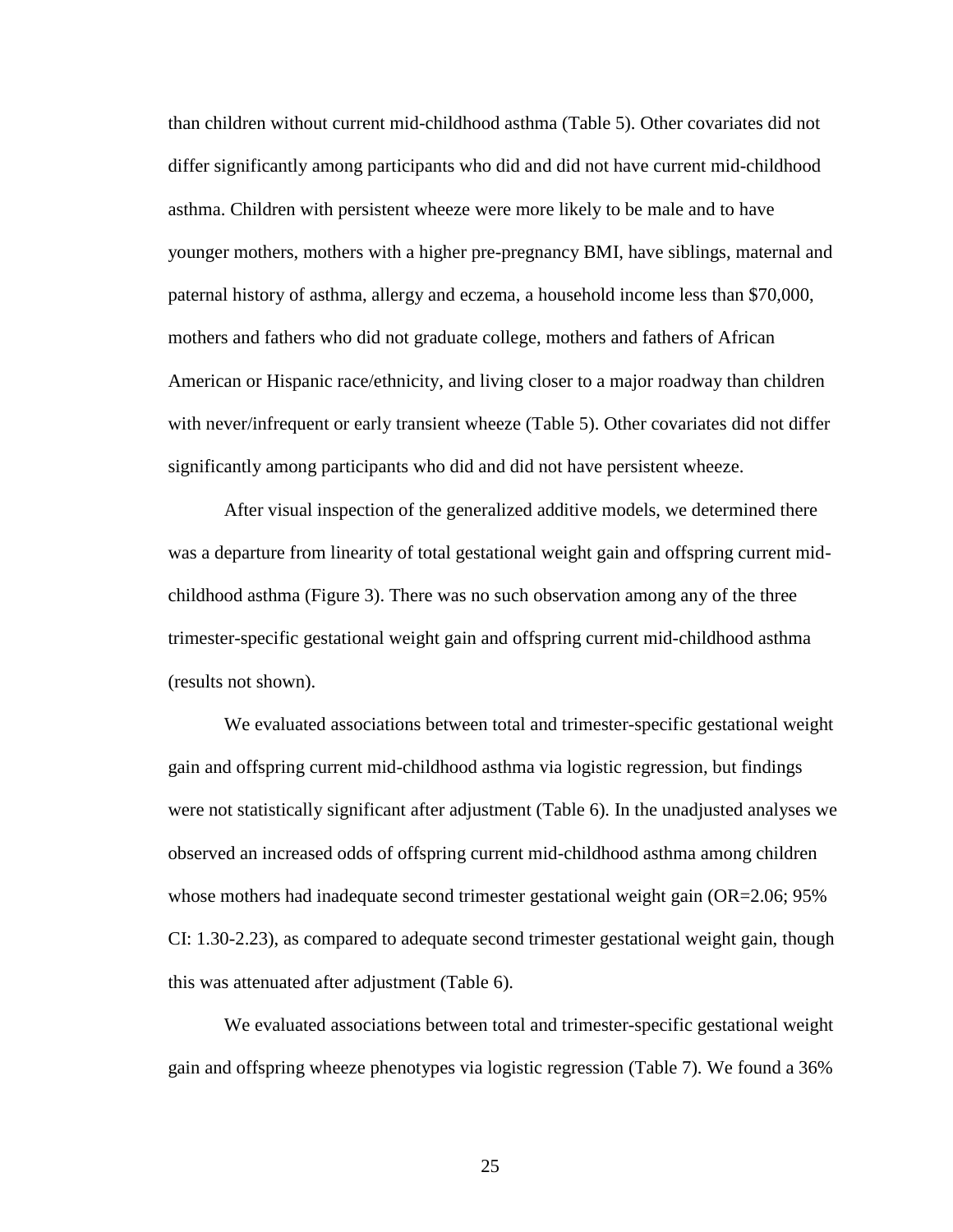decreased odds of offspring current mid-childhood asthma among children whose mother had excessive third trimester gestational weight gain, as compared to adequate third trimester gestational weight gain (aOR: 0.64; 95% CI: 0.42-0.98) (Table 7).

Additionally, we evaluated associations between total and trimester-specific gestational weight gain and offspring current mid-childhood asthma via conditional predicted probabilities (Table 8). We found an approximately 5% increased probability of having a child with current mid-childhood asthma among mothers who had inadequate total and inadequate second trimester gestational weight gain, respectively, as compared to adequate total and adequate second trimester gestational weight gain (Table 8). We also found an approximately 3% increased probability of having a child with current midchildhood asthma among mothers who had inadequate third trimester gestational weight gain, as compared to mothers who had adequate third trimester gestational weight gain (Table 8).

Lastly, we evaluated associations between total and trimester-specific gestational weight gain and offspring wheeze phenotypes via conditional predicted probabilities (Table 9). We found an approximately 5-6% decreased probability of having a child with early transient wheeze among mothers who had inadequate or excessive third trimester gestational weight gain, as compared to mothers who had adequate third trimester gestational weight gain (Table 9). We also found an approximately 2-4% decreased probability of having a child with early transient wheeze among mothers who had inadequate or excessive first trimester gestational weight gain, as compared to mothers who had adequate first trimester gestational weight gain (Table 9). Additionally, we found a 2.5% increased probability of having a child with persistent wheeze among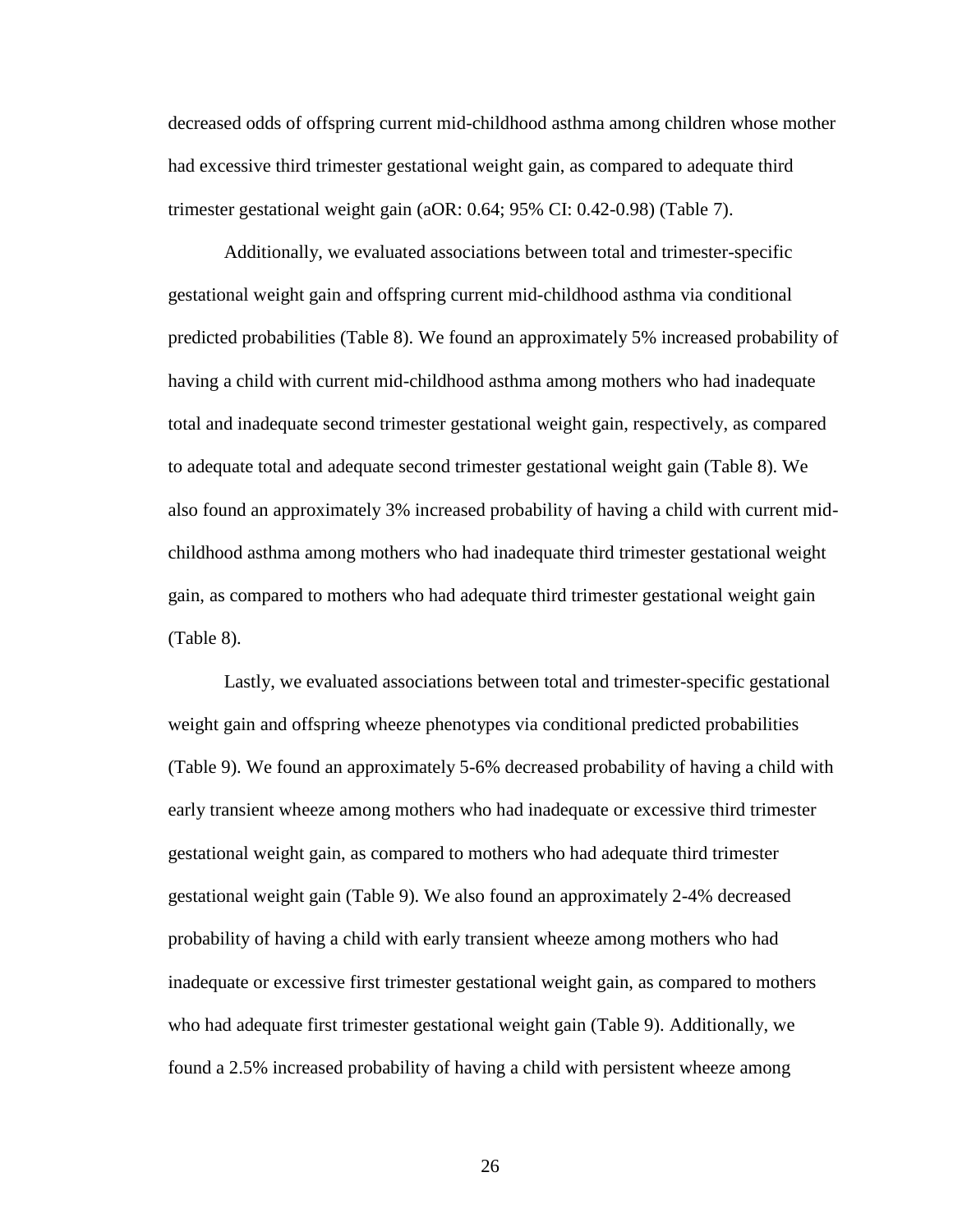mothers who had inadequate total gestational weight gain, as compared to mothers who had adequate total gestational weight gain (Table 9).

We found that there is no effect modification by sex of the child in the association between gestational weight gain and offspring current mid-childhood asthma nor offspring wheeze phenotypes (results not shown). Lastly, after removing preterm gestational age from the overall sample in a separate analysis, findings were similar (results not shown).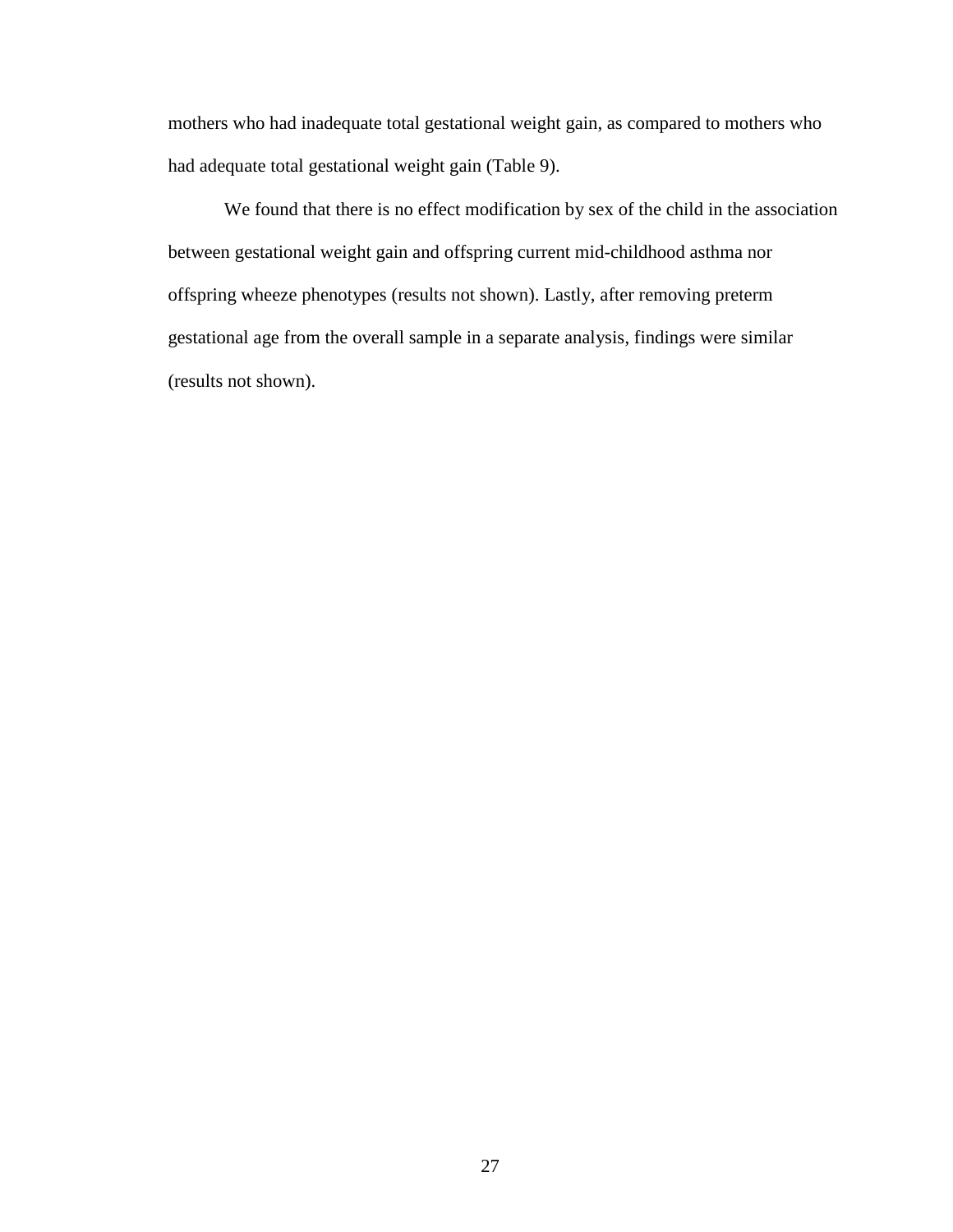## CHAPTER VI **DISCUSSION**

In this prospective cohort study, we found a non-linear association between total gestational weight gain and offspring current mid-childhood asthma. We found increased probabilities of offspring current mid-childhood asthma among mothers with inadequate second trimester, third trimester and total gestational weight gain, as compared to adequate gestational weight gain during those times. We also found a 36% decreased odds of early transient wheeze among children whose mothers had excessive gestational weight gain during the third trimester (aOR: 0.64; 95% CI: 0.42-0.98), as compared to adequate third trimester gestational weight gain. Additionally, we found a suggestive decreased odds of early transient wheeze among children whose mothers had inadequate third trimester gestational weight gain (aOR: 0.60; 95% CI: 0.36-1.02), as compared to adequate third trimester gestational weight gain. Lastly, we found decreased probabilities of offspring early transient wheeze among mothers with inadequate and excessive gestational weight gain during the first and third trimesters, as compared to adequate gestational weight gain during those times.

Our findings for the associations between gestational weight gain and offspring current mid-childhood asthma are consistent with some prior literature while being inconsistent with others. Polinski et al. found a 56% increased odds of having a child with asthma when women gained less than 5 kg, as compared to women who gained 10-15 kg (aOR: 1.56; 95% CI: 1.04-2.35). Dumas et al. found a 28% increased odds of childhood asthma when women had low gestational weight gain as compared to normal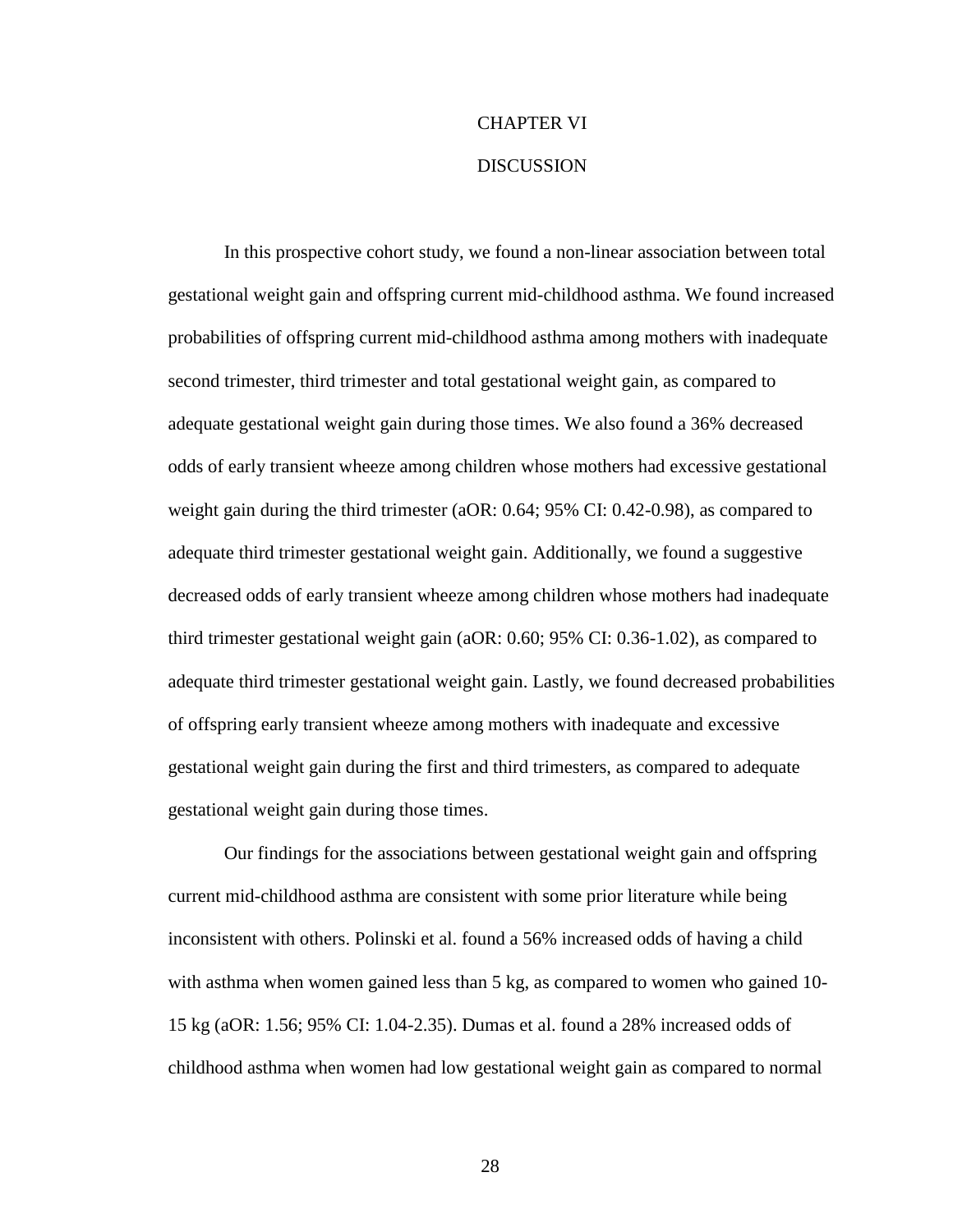gestational weight gain (aOR: 1.28; 95% CI: 0.98-1.66). Additionally, Harpsoe et al. found a 97% increased odds of current severe childhood asthma at 7 years among mothers who had a greater than or equal to 25 kg total gestational weight gain as compared to mothers who had a 10-15 kg total gestational weight gain. Our findings suggest that there are increased probabilities of offspring current mid-childhood asthma among children whose mothers had inadequate gestational weight gain during the second trimester, third trimester and overall.

Our finding of a non-linear association between total gestational weight gain and offspring current mid-childhood asthma is consistent with Harpsoe et al. Harpsoe et al. found U-shaped associations between total gestational weight gain and offspring ever having asthma and offspring having previous asthma. Our findings suggest a U-shaped association between total gestational weight gain and offspring current mid-childhood asthma.

Our findings for the associations between gestational weight gain and offspring wheeze phenotypes are inconsistent with prior literature. Leermakers et al. found a 9% increased odds of wheezing from 1 to 4 years with continuous gestational weight gain, per standard deviation increase in weight gain (aOR: 1.09; 95% CI: 1.04-1.14). Harpsoe et al. found a 24% increased odds of persistent wheeze among children whose mothers had 5-9 kg gestational weight gain, as compared to mother with 10-15 kg gestational weight gain (aOR: 1.24; 95% CI: 1.01-1.40). Rusconi et al. found no association between wheeze phenotypes and inadequate or excessive total gestational weight gain, as compared to adequate total gestational weight gain. We found a 36% decreased odds of early transient wheeze among children whose mothers had excessive third trimester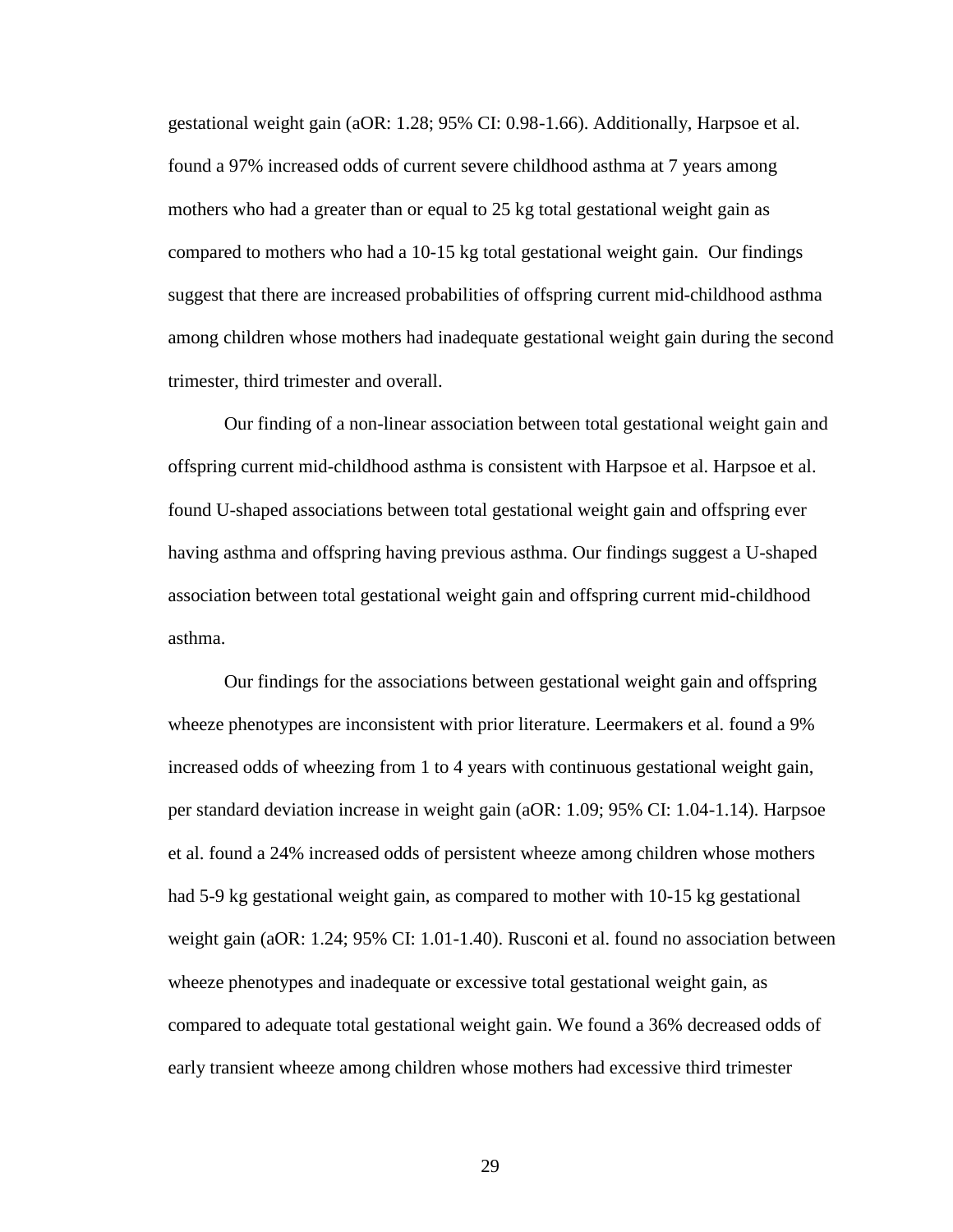gestational weight gain (aOR: 0.64; 95% CI: 0.42-0.98) and, suggestively, inadequate third trimester gestational weight gain (aOR: 0.60; 95% CI: 0.36-1.02), as compared to adequate third trimester gestational weight gain. We also found decreased probabilities of early transient wheeze among children whose mothers had inadequate or excessive first or third trimester gestational weight gain, as compared to adequate first or third trimester gestational weight gain.

Differences in study findings may be due to smaller sample size in our study and failure of prior studies to have complete adjustment for potential confounders. Previous studies have oftentimes not adjusted for a number of important risk factors including, but not limited to: parental history of asthma, allergy and/or eczema, maternal smoking during pregnancy, low-income status and maternal race/ethnicity. Our study adjusted for all of these important risk factors and a multitude of others. Additionally, study populations vary widely between studies with much of the prior literature having been conducted outside of the United States.

This study has several strengths. First, this was the first study to evaluate the relationship between gestational weight gain and offspring wheeze phenotypes, an informative symptomatic pattern used to clinically diagnose childhood asthma. Second, we measured gestational weight gain using medical records, offspring asthma at approximately 7 years and offspring wheeze phenotypes until 9 years. These measurements increase validity of both the exposure and outcome assessments since medically recorded weight gain is the gold standard and both asthma and wheezing should be measured through childhood in order to obtain the most accurate diagnoses and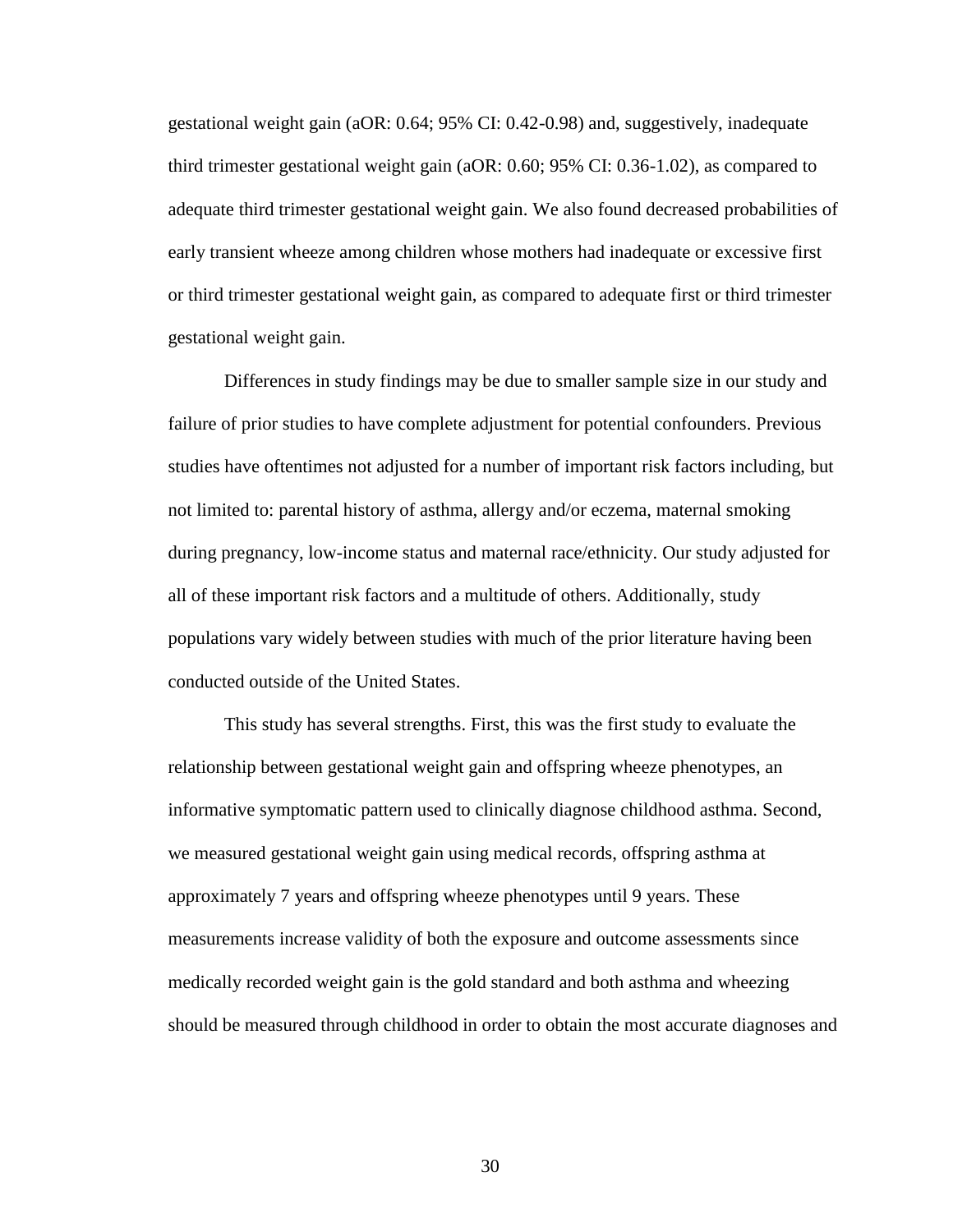identification. Lastly, we adjusted for all *a priori* confounders and risk factors based on prior literature and direct acyclic graphs (DAGs).

Total gestational weight gain was calculated by taking the difference between self-reported prepregnancy weight and medical record weight at the last prenatal visit before delivery. There is the possibility that self-reported prepregnancy weight was incorrectly reported. This would cause either an overestimation or underestimation of total gestational weight gain depending on whether women overstated or understated their prepregnancy weight, due to conscious misreport or rounding. If women misreported their prepregnancy weight this would lead to an underestimate of the true odds ratio (OR), though self-reported prepregnancy weight has been validated against clinically measured weights in a previous Project Viva study.<sup>24</sup> It seems likely that there is some misclassification of total gestational weight gain due to misreporting of prepregnancy weight, but we expect that the impact of this misreporting is minimal since it has been adequately validated in this study population and was further minimized when evaluating gestational weight gain categorically based on the IOM guidelines.

Offspring current mid-childhood asthma status was determined via maternal report at the Mid-Childhood Visit, which occurred at a mean child age of 7.7 years. Due to the nature of parental reporting and the accuracy of asthma diagnoses, it is possible that there is misclassification of offspring asthma. This means that some mothers will report that a doctor had told them their child has asthma when in actuality they do not, and vice versa. However, validation studies on parental reporting of childhood asthma have found a high level of agreement between parental, particularly maternal, report of doctor-diagnosed asthma in their child and the general practitioner's recorded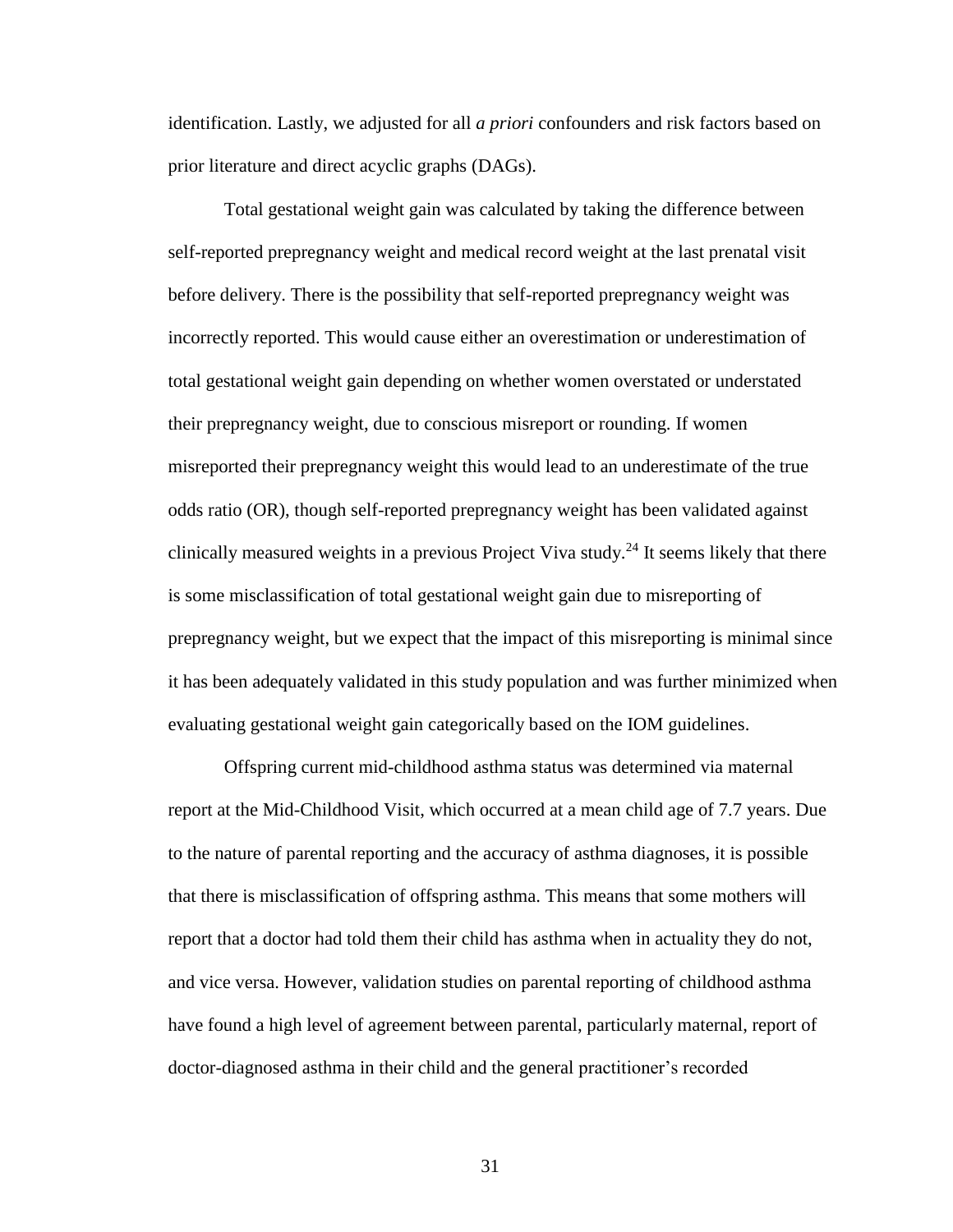diagnosis.<sup>25,26</sup> Additionally, we held current mid-childhood asthma to a stringent criterion in order to minimize the possibility of misdiagnosis by physician. Mothers needed to report that their child had doctor-diagnosed asthma plus had wheezing symptoms in the past 12 months and/or were taking asthma medications within the past 12 months. Based on this stringent criterion, it seems less likely that misclassification of current midchildhood asthma would occur. If mothers misreported their child's asthma status or the child had a misdiagnosis of asthma and met the other criterion, then this would lead to an underestimation of the true OR. It seems possible that there is misclassification of offspring asthma status but we expect that the impact is modest and will be minimized by the combination of validated maternal report of doctor-diagnosed offspring asthma and strict current mid-childhood asthma criterion.

Offspring wheezing was determined via maternal report on yearly questionnaires between ages 1 year and 9 years inclusively and then offspring wheeze phenotypes were derived using latent class mixed models. There is the possibility of non-differential misclassification of wheeze phenotypes due to the nature of parental reporting of symptoms and the latent class mixed models categorization procedure. This means that some mothers may have reported their child as having not wheezed in the past year when in actuality they had, or vice versa. However, validation studies on parental report of current wheeze symptoms have found a high agreement between parental report and doctor-recognized wheeze symptoms. If mothers misreported their child's wheezing symptoms then this would lead to an underestimation of the true OR. It seems possible that there is misclassification of offspring wheeze status, which was later used to derive wheeze trajectories, but we expect the impact of this to be minimal since wheeze status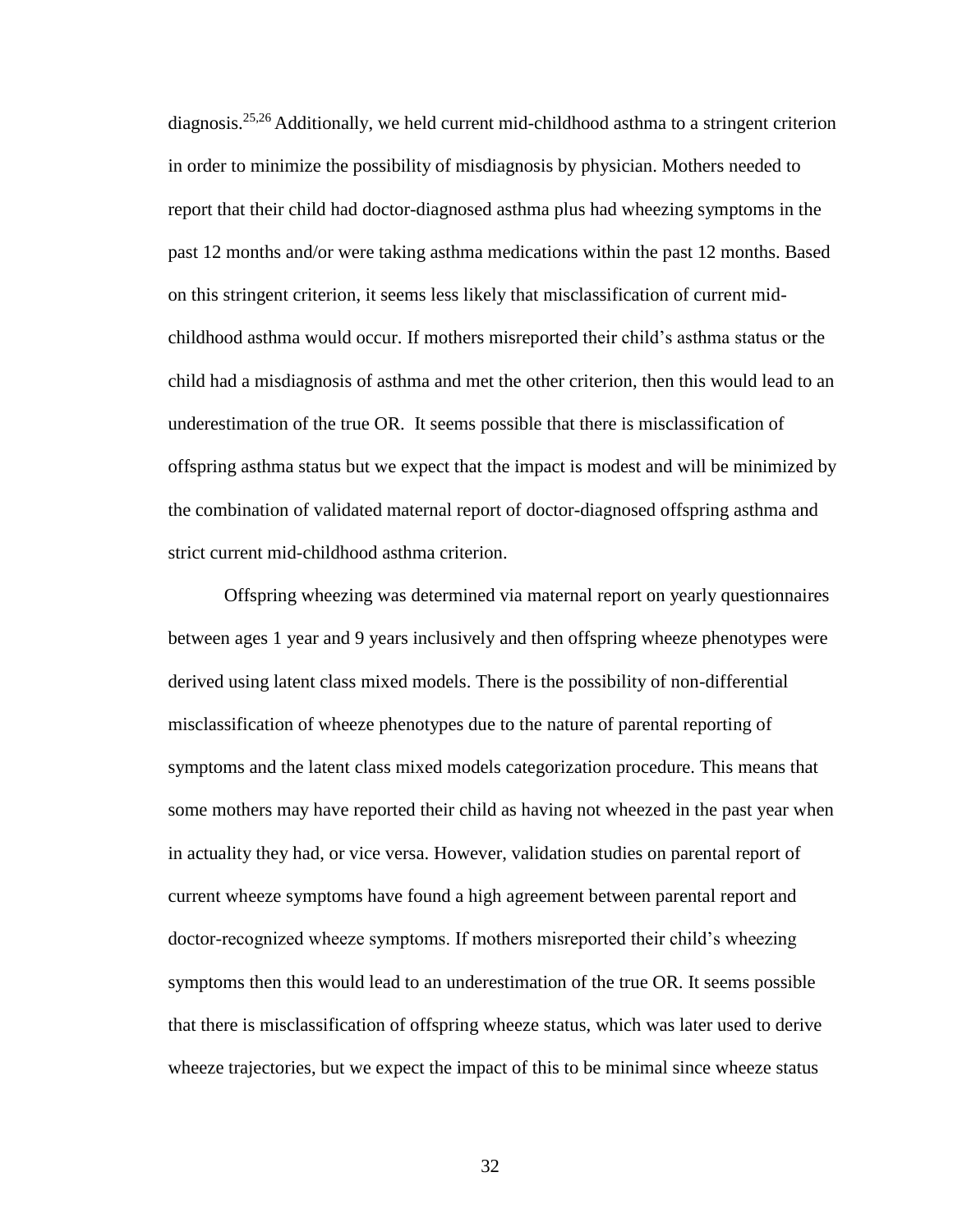was later categorized into latent classes of wheeze trajectories and multiple wheeze statuses were used in these derivations, therefore misclassification would be minimized. Additionally, by utilizing latent classes in order to categorize wheeze phenotypes there is the potential for the latent class procedure to have misclassified observations into inaccurate wheeze phenotypes. This would have lead to an underestimation of the true OR. It is likely that some misclassification of wheeze phenotypes occurred during the latent class mixed models procedure.

A limitation of the study was the large loss to follow-up. At the Mid-Childhood in-person visit, 58% ( $N=1232$ ) of women from the original study sample ( $N=2128$ ) provided information about asthma status in their child. With regard to the wheeze trajectories, 61% (N=1295) of women from the original study sample had provided sufficient information about their child's wheezing status across 1 to 5 years and 6 to 9 years.

Selection bias in this study may have occurred through differential loss to followup. For example, mothers who had either inadequate or excessive gestational weight gain and a child who was diagnosed with asthma may drop out of the study at a higher rate than other mother-child pairs. This specific situation could be caused by either overall poor health of the mother and/or child or low socioeconomic status, which could limit the access to resources or transportation needed to continue participation in the study, particularly attending the Mid-Childhood Visit where asthma assessment took place. If these mother-child pairs were lost from the study, this would bias the OR towards the null. This scenario seems likely given the large loss to follow-up in the study, particularly during the in-person visits.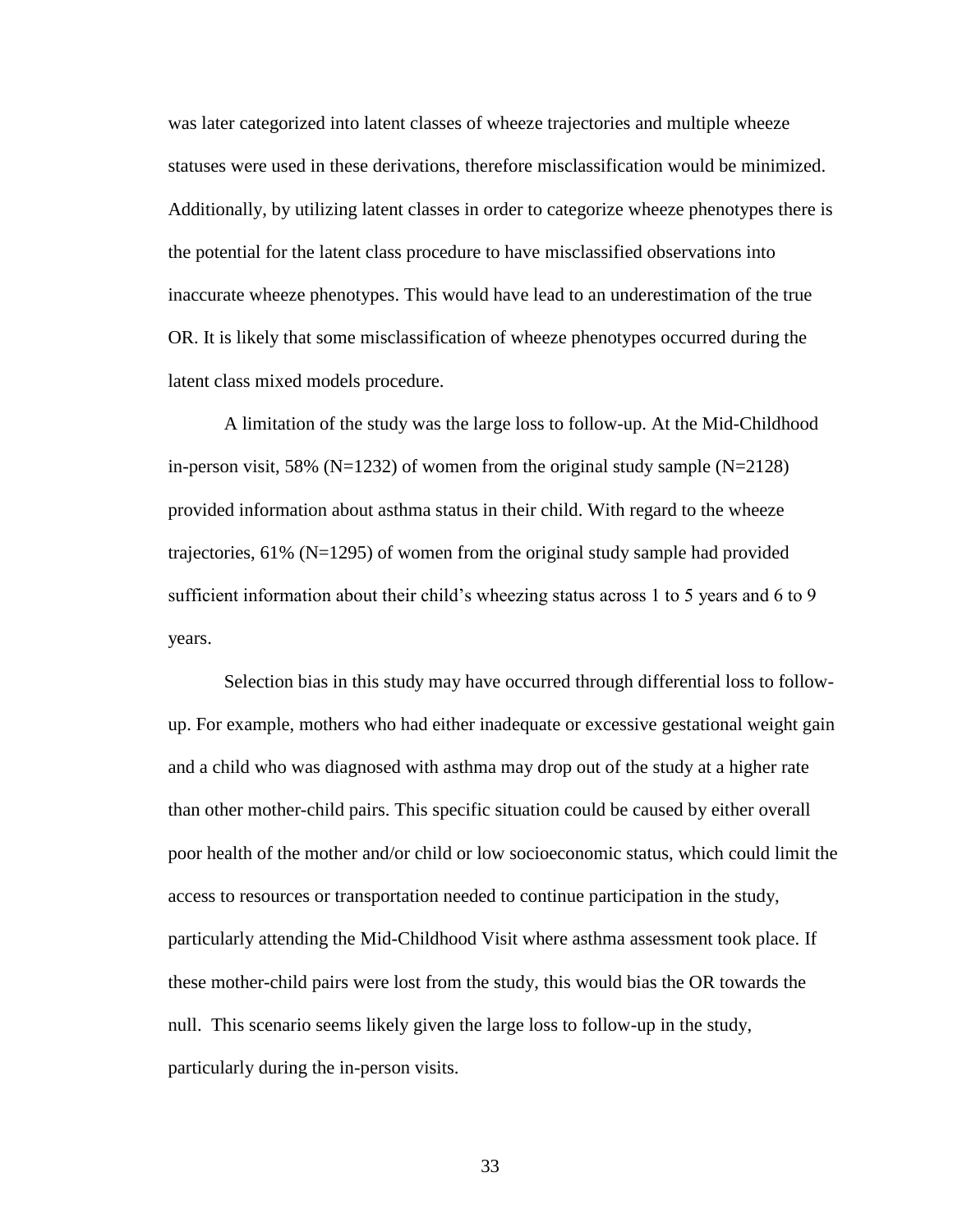In order to limit the affect of loss to follow-up, we utilized multiple imputation. Through this method we were able to include mother-child pairs in the analyses who originally had missing information on exposures and/or covariates. These mother-child pairs with missing information on these factors would have otherwise been excluded from the analyses, if not for the use of multiple imputation. This increased our sample size, in comparison to a complete case analysis, and therefore increased the power of this study, maximizing all participant information considering our relatively small sample size.

In this prospective cohort study, information on offspring asthma was not collected differentially for those with different gestational weight gain. Therefore, there should be no information bias because asthma questions within the questionnaires and inperson visits were a small subset of all questions asked. In addition, it would be highly unlikely that women would misreport their child's asthma status differentially based on their gestational weight gain years prior.

Data on possible confounders and risk factors were gathered using numerous questionnaires, in-person visits and medical records. Additionally, our study had adequate power to include all *a priori* confounders and risk factors in our models. However, it is possible that a confounder not suggested by the literature may be missed or that the collection of data for the confounder left residual confounding. For example, if maternal dietary patterns were positively associated with gestational weight gain and positively associated with offspring asthma and was not controlled for in statistical models, the reported OR would be an overestimation of the true effect of gestational weight gain on offspring asthma. The impact of unmeasured confounders such as dietary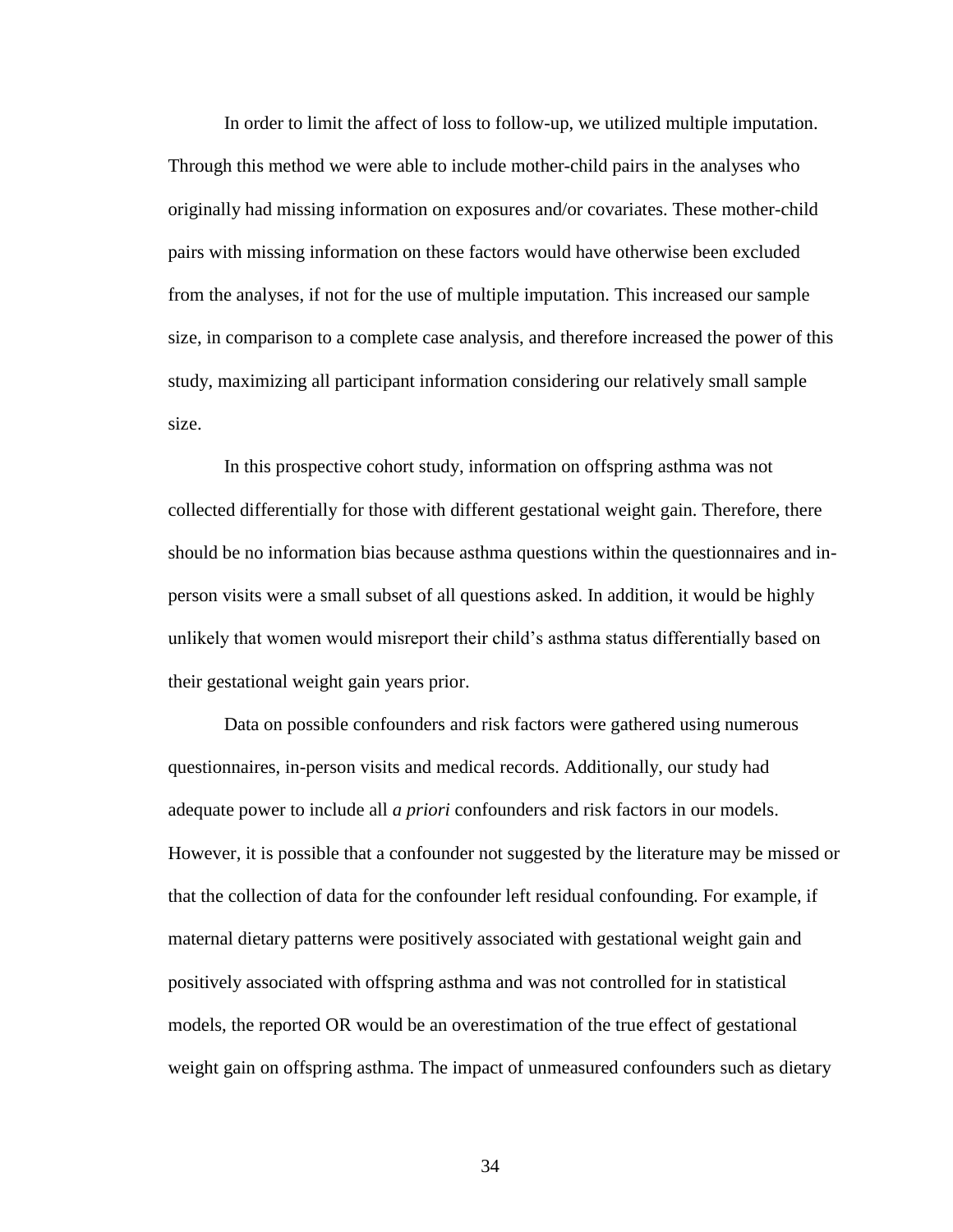factors could be moderate, but thorough evaluation of prior literature for potential confounders and risk factors has been done and therefore it is unlikely there are major confounders or risk factors missing from our analyses.

We also accounted for the potential for residual confounding in our study by attempting to include multiple confounders and risk factors as proxies for a broader, or difficult to measure, confounder or risk factor. For example, low socioeconomic status has been associated with both gestational weight gain and offspring asthma and wheezing but this is difficult to measure. Therefore, we used a combination of parental college graduate status, household income, maternal race/ethnicity and others as measures of socioeconomic status. The impact of residual confounding could still be moderate, but thorough inclusion of multiple confounders and risk factors in our analyses should limit these effects.

The Project Viva cohort may have limited generalizability to other US populations. The cohort is largely white and college educated, with a most having a yearly household income over the national average in the years that information was collected.<sup>48</sup> Additionally, participants resided exclusively in the greater Boston area and had health insurance. $22$ 

Additionally, here are differences in the etiology of childhood asthma and persistent wheezing in comparison to adult or late-onset asthma and wheezing, therefore these results are not generalizable to adults who develop asthma or wheezing.<sup>27</sup> However, these results should be generalizable to other, diverse populations of mother-child pairs since the inflammatory and immune responses of leptin and tumor necrosis factor-α occur consistently across populations and therefore affect youth in the same way.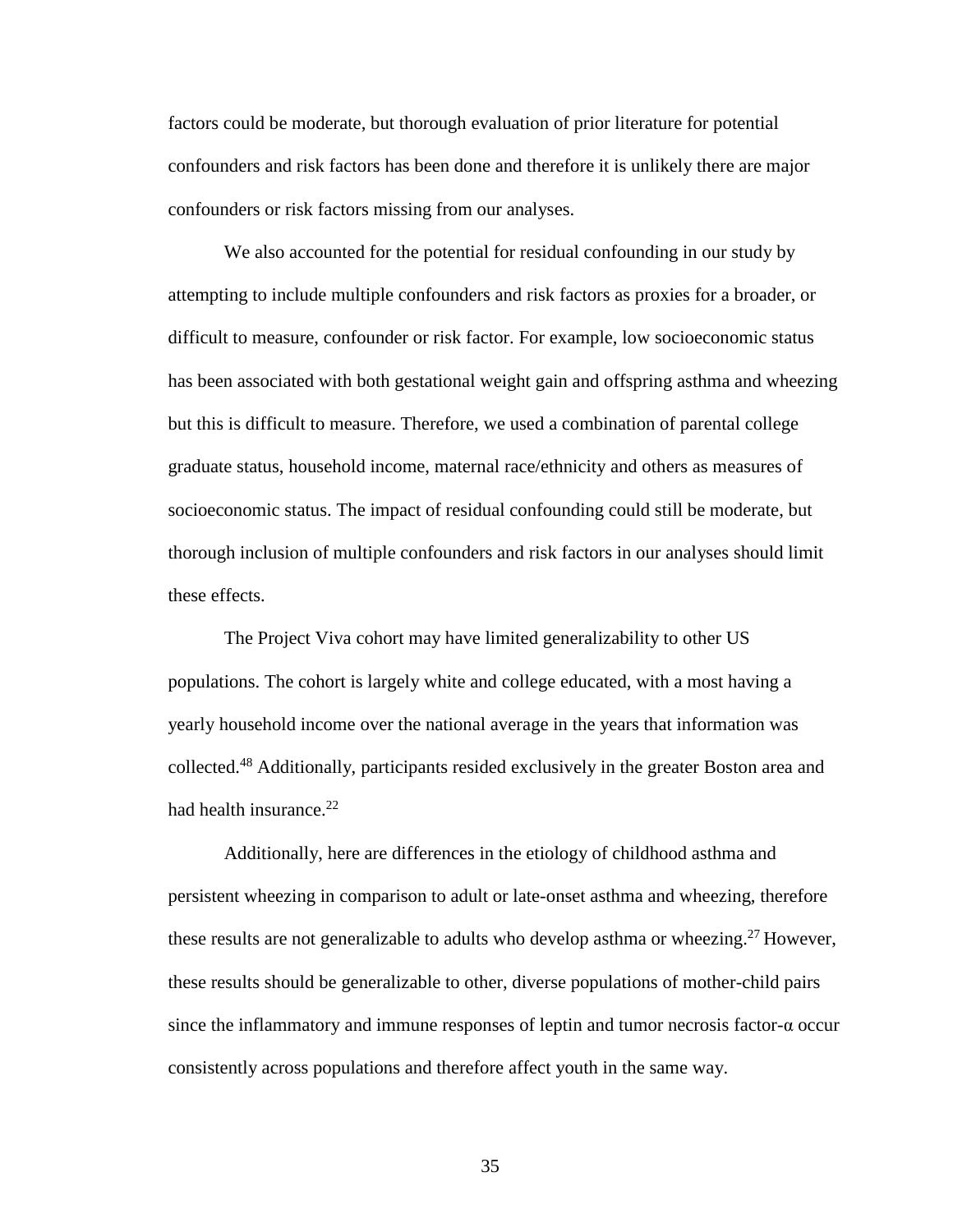### **Table 1. Number and Percent in Study Sample; Project Viva**

| Original Study Sample (Number of Live Births) | 2128       |
|-----------------------------------------------|------------|
| Asthma Status at Mid-Childhood                | 1232 (58%) |
| <b>Wheeze Trajectories Available</b>          | 1295 (61%) |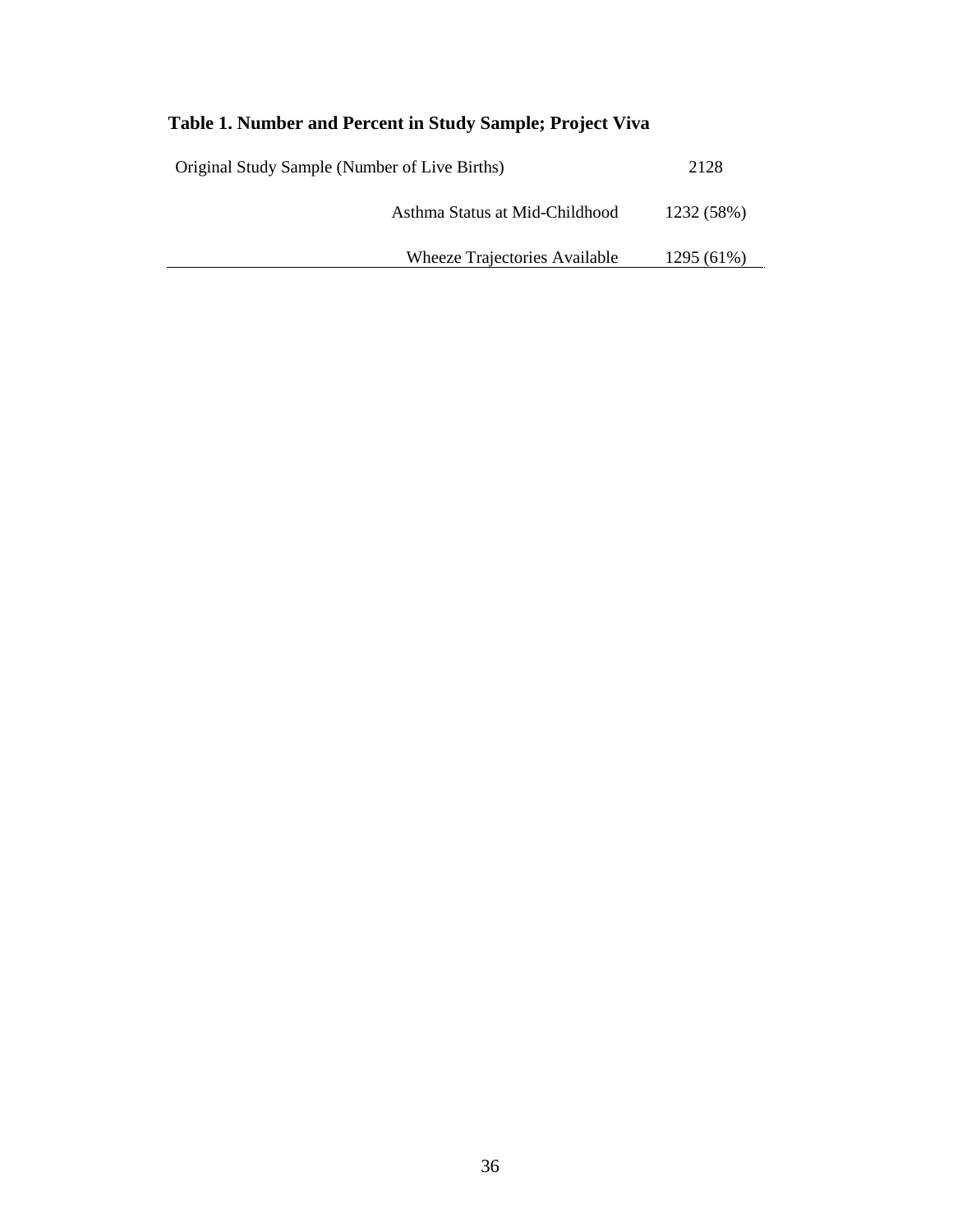### **Table 2. Distribution of Total and Trimester-Specific Gestational Weight Gain**

### **among Participants with Current Mid-Childhood Asthma and with Wheeze**

### **Phenotypes; Project Viva**

|                                                 |                            |              | Current Mid-Childhood Asthma |                                 |  |
|-------------------------------------------------|----------------------------|--------------|------------------------------|---------------------------------|--|
|                                                 |                            | $N(\%)$      | M(SD)                        | Range                           |  |
| Total Gestational Weight Gain (kg)              |                            |              | 15.41(5.37)                  | $(-7.27 - 33.18)$               |  |
|                                                 |                            |              |                              |                                 |  |
| <b>Total Gestational Weight Gain</b>            |                            |              |                              |                                 |  |
|                                                 | Inadequate                 | 156 (12.68%) |                              |                                 |  |
|                                                 | Adequate                   | 395 (32.03%) |                              |                                 |  |
|                                                 | Excessive                  | 681 (55.29%) |                              |                                 |  |
| Trimester-Specific Gestational Weight Gain (kg) |                            |              |                              |                                 |  |
|                                                 | 1st Trimester              |              | 2.81(2.76)                   | $(-8.98 - 17.96)$               |  |
|                                                 | 2nd Trimester              |              | 6.32(2.39)                   | $(-10.55 - 14.48)$              |  |
|                                                 | 3rd Trimester              |              |                              | $6.28(2.90)$ $(-10.03 - 17.55)$ |  |
|                                                 |                            |              |                              |                                 |  |
| Trimester-Specific Gestational Weight Gain      |                            |              |                              |                                 |  |
|                                                 | 1st Trimester - Inadequate | 189 (15.39%) |                              |                                 |  |
|                                                 | 1st Trimester - Adequate   | 269 (21.81%) |                              |                                 |  |
|                                                 | 1st Trimester - Excessive  | 774 (62.80%) |                              |                                 |  |
|                                                 |                            |              |                              |                                 |  |
|                                                 | 2nd Trimester - Inadequate | 146 (11.86%) |                              |                                 |  |
|                                                 | 2nd Trimester - Adequate   | 343 (27.80%) |                              |                                 |  |
|                                                 | 2nd Trimester - Excessive  | 743 (60.34%) |                              |                                 |  |
|                                                 | 3rd Trimester - Inadequate | 251 (20.40%) |                              |                                 |  |
|                                                 | 3rd Trimester - Adequate   | 273 (22.17%) |                              |                                 |  |
|                                                 | 3rd Trimester - Excessive  | 708 (57.43%) |                              |                                 |  |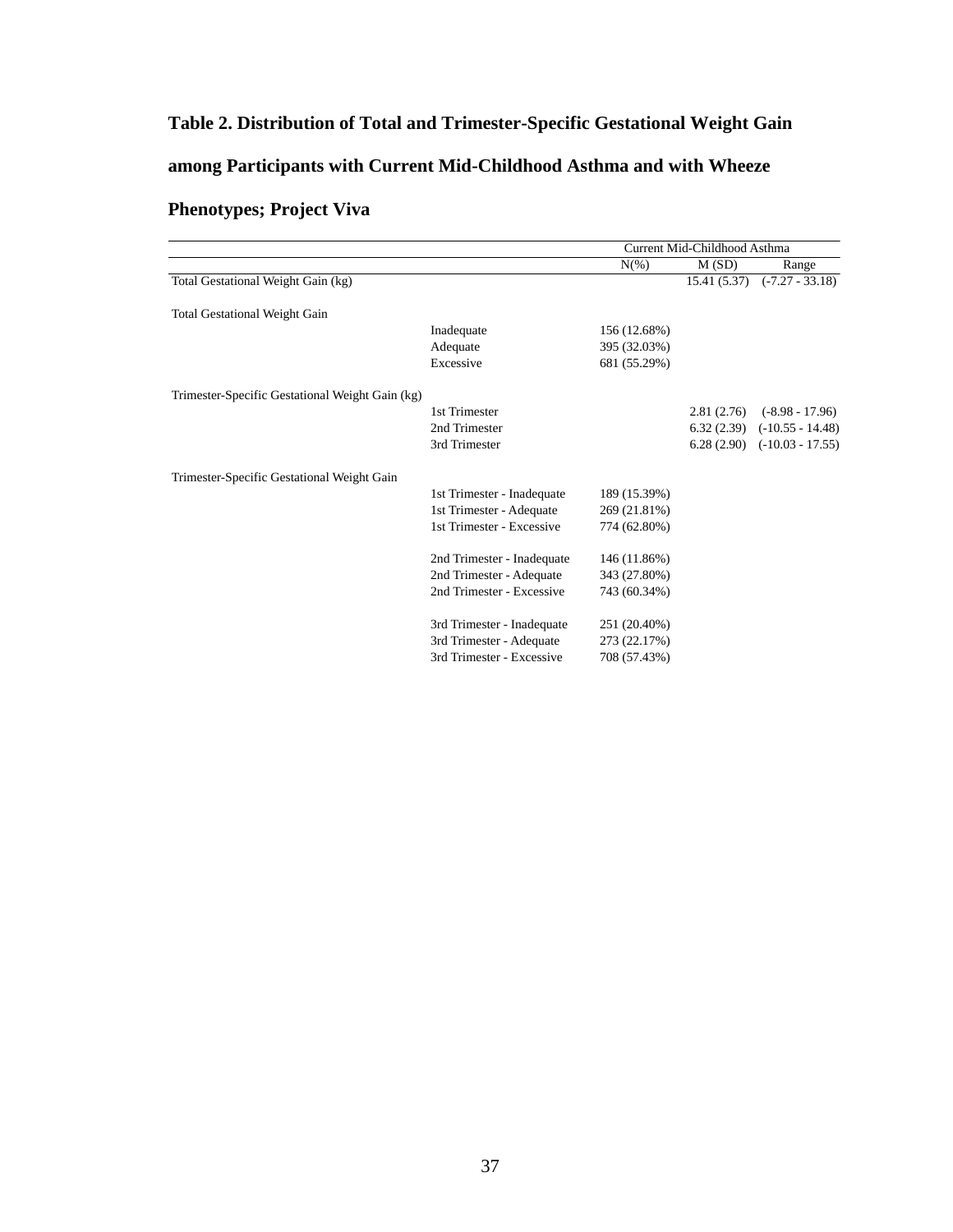# **Table 2 (continued). Distribution of Total and Trimester-Specific Gestational Weight Gain among Participants with Current Mid-Childhood Asthma and with Table 2 (Continued). Distribution of Total and Trimester-Specific Gestation of Trimester-Specific Gestation of Trimester-Specific Gain among Participants with Current Mid-Among Participants with Current Mid-Among Particip**

|                                                 |                            | <b>Wheeze Phenotypes</b> |             |                    |
|-------------------------------------------------|----------------------------|--------------------------|-------------|--------------------|
|                                                 |                            | $N(\%)$                  | M(SD)       | Range              |
| Total Gestational Weight Gain (kg)              |                            |                          | 15.45(5.32) | $(-7.27 - 33.18)$  |
| <b>Total Gestational Weight Gain</b>            |                            |                          |             |                    |
|                                                 | Inadequate                 | 165 (12.75%)             |             |                    |
|                                                 | Adequate                   | 411 (31.76%)             |             |                    |
|                                                 | Excessive                  | 719 (55.49%)             |             |                    |
| Trimester-Specific Gestational Weight Gain (kg) |                            |                          |             |                    |
|                                                 | 1st Trimester              |                          | 2.79(2.67)  | $(-8.98 - 17.96)$  |
|                                                 | 2nd Trimester              |                          | 6.38(2.39)  | $(-10.55 - 15.66)$ |
|                                                 | 3rd Trimester              |                          | 6.29(2.90)  | $(-10.03 - 17.29)$ |
| Trimester-Specific Gestational Weight Gain      |                            |                          |             |                    |
|                                                 | 1st Trimester - Inadequate | 204 (15.71%)             |             |                    |
|                                                 | 1st Trimester - Adequate   | 278 (21.49%)             |             |                    |
|                                                 | 1st Trimester - Excessive  | 813 (62.80%)             |             |                    |
|                                                 | 2nd Trimester - Inadequate | 152 (11.71%)             |             |                    |
|                                                 | 2nd Trimester - Adequate   | 345 (26.68%)             |             |                    |
|                                                 | 2nd Trimester - Excessive  | 798 (61.61%)             |             |                    |
|                                                 | 3rd Trimester - Inadequate | 266 (20.55%)             |             |                    |
|                                                 | 3rd Trimester - Adequate   | 286 (22.12%)             |             |                    |
|                                                 | 3rd Trimester - Excessive  | 743 (57.33%)             |             |                    |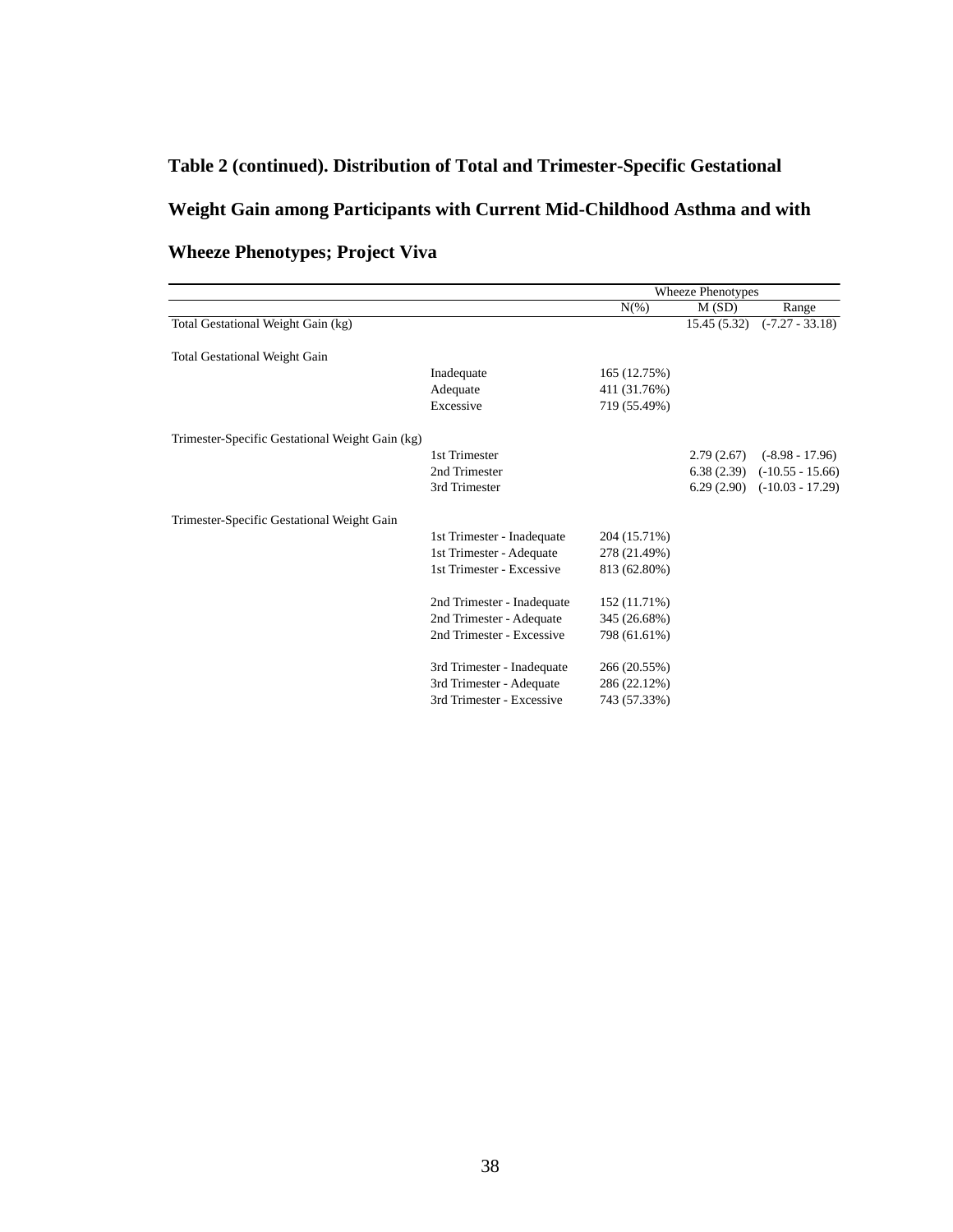### **Table 3. Distribution of Current Asthma at Mid-Childhood and Wheeze**

### **Phenotypes; Project Viva**

|                                       | N    | Percent |
|---------------------------------------|------|---------|
| Current Mid-Childhood Asthma (N=1232) |      |         |
| No current childhood asthma           | 1013 | 82.22%  |
| Yes, current childhood asthma         | 219  | 17.78%  |
| Wheeze Phenotypes $(N=1295)$          |      |         |
| Never/infrequent wheeze               | 960  | 74.13%  |
| Early transient wheeze                | 165  | 12.74%  |
| Persistent wheeze                     | 170  | 13.13%  |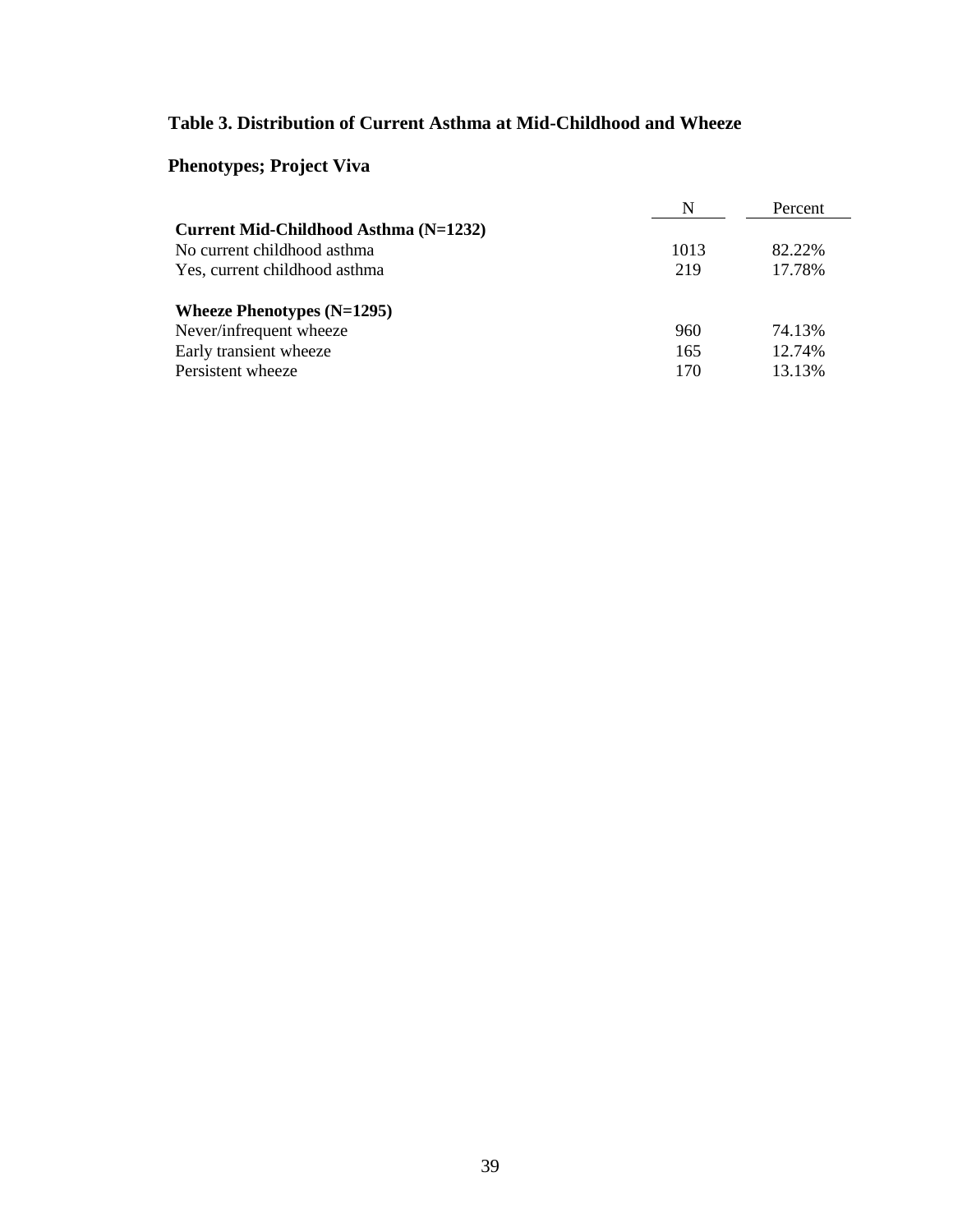### **Table 4. Distribution of Covariates According to Total and Trimester-Specific**

Table 4. Distribution of Covariates According to Total and Trimester-Specific Gestational Weight Gain; Project Viva

### **Gestational Weight Gain; Project Viva**

|                                                                                    | Continuous<br>Total |                 | Total<br>Inadequate            | Total<br>Adequate            | Total<br>Excessive            |                 |
|------------------------------------------------------------------------------------|---------------------|-----------------|--------------------------------|------------------------------|-------------------------------|-----------------|
| Mother's Age at Enrollment; Mean (SD)                                              | $-0.05$             | p-value<br>0.17 | $N = 156$<br>31.90 (5.74)      | $N = 395$<br>32.52 (5.37)    | $N = 681$<br>32.04 (5.04)     | p-value<br>0.27 |
|                                                                                    |                     |                 |                                |                              |                               |                 |
| Mother's Pre-Pregnancy BMI; Mean (SD)                                              | $-0.26$             | $0.0001$        | 24.37 (6.17)                   | 23.34 (4.71)                 | 25.61 (5.11)                  | $0.0001$        |
| Nulliparous; N(%)<br>$No (N=1111)$<br>Yes $(N=1017)$ 16.18 (5.38)                  | 14.70 (5.26)        | $0.0001$        | 168 (15.12%)<br>115(11.31%)    | 343 (30.87%)<br>306 (30.09%) | 600 (54.01%)<br>596 (58.60%)  | 0.02            |
| Maternal History of Asthma; N(%)                                                   |                     |                 |                                |                              |                               |                 |
| No $(N=1842)$ 15.54 (5.27)<br>Yes $(N=286)$ 14.49 (5.96)                           |                     | 0.03            | 245 (13.30%)<br>38 (13.29%)    | 557 (30.24%)<br>92 (32.17%)  | 1040 (56.46%)<br>156 (54.55%) | 0.74            |
| Paternal History of Asthma; N(%)                                                   |                     |                 |                                |                              |                               |                 |
| No (N=1884) 15.53 (5.25)<br>Yes $(N=244)$ 14.54 (6.13)                             |                     | 0.04            | 241 (12.79%)<br>42 (17.21%)    | 578 (30.68%)<br>71 (29.10%)  | 1065 (56.53%)<br>131 (53.69%) | 0.18            |
| Maternal History of Allergy; N(%)                                                  |                     |                 |                                |                              |                               |                 |
| No (N = 1524) 15.57 (5.42)<br>Yes $(N=604)$ 15.02 (5.23)                           |                     | 0.10            | 194 (12.73%)<br>89 (14.74%)    | 464 (30.45%)<br>185 (30.63%) | 866 (56.82%)<br>330 (54.64%)  | 0.37            |
| Paternal History of Allergy; N(%)                                                  |                     |                 |                                |                              |                               |                 |
| No $(N = 1582)$ 15.48 (5.36)<br>Yes $(N=546)$ 15.22 (5.40)                         |                     | 0.47            | 212 (13.40%)<br>71 (13.00%)    | 484 (30.59%)<br>165 (30.22%) | 886 (56.01%)<br>310 (56.78%)  | 0.84            |
| Maternal History of Eczema; N(%)                                                   |                     |                 |                                |                              |                               |                 |
| No $(N = 1855)$ 15.40 (5.32)<br>Yes $(N=273)$ 15.47 (5.67)                         |                     | 0.87            | 245 (13.21%)<br>38 (13.92%)    | 567 (30.57%)<br>82 (30.04%)  | 1043 (56.23%)<br>153 (56.04%) | 0.88            |
| Paternal History of Eczema; N(%)                                                   |                     |                 |                                |                              |                               |                 |
| No (N = 2006) 15.50 (5.32)<br>Yes $(N = 122)$ 14.00 (5.84)                         |                     | 0.02            | 263 (13.11%)<br>20 (16.39%)    | 613 (30.56%)<br>36 (29.51%)  | 1130 (56.33%)<br>66 (54.10%)  | 0.53            |
| Maternal Smoker Status during Pregnancy; N(%)                                      |                     |                 |                                |                              |                               |                 |
| Never (N = 1457) 15.26 (5.26)                                                      |                     |                 | 208 (14.28%)                   | 476 (32.67%)                 | 773 (53.05%)                  |                 |
| Former $(N = 401)$ 15.64 (5.21)<br>Smoker $(N = 270)$ 16.09 (6.38)                 |                     | 0.22            | 49 (12.22%)<br>26(9.63%)       | 111 (27.68%)<br>62(22.96%)   | 241 (60.10%)<br>182 (67.41%)  | 0.0009          |
|                                                                                    |                     |                 |                                |                              |                               |                 |
| Maternal Secondhand Smoke Exposure; N(%)<br>1 hr/wk ( $N = 1761$ ) 15.46 (5.27)    |                     |                 | 239 (13.57%)                   | 538 (30.55%)                 | 984 (55.88%)                  |                 |
| 2 hr/wk (N = 264) 15.34 (5.75)                                                     |                     |                 | 35 (13.26%)                    | 80 (30.30%)                  | 149 (56.44%)                  |                 |
| $3 \text{ hr/wk}$ (N = 51) 14.79 (6.06)<br>$4 \text{ hr/wk}$ (N = 13) 15.52 (6.24) |                     |                 | 4 (7.84%)<br>$0(0.00\%)$       | 14 (27.45%)<br>3(23.08%)     | 33 (64.71%)<br>10 (76.92%)    |                 |
| $5 \text{ hr/wk}$ (N = 28) 14.29 (5.93)                                            |                     | 0.75            | 4 (14.29%)                     | 11 (39.29%)                  | 13 (46.43%)                   | 0.46            |
| Household Income; N(%)                                                             |                     |                 |                                |                              |                               |                 |
| $\le$ \$70,000 (N = 893) 15.09 (5.88)                                              |                     |                 | 139 (15.57%)                   | 253 (28.33%)                 | 501 (56.10%)                  |                 |
| $>$ \$70,000 (N = 1235) 15.62 (5.00)                                               |                     | 0.10            | 144 (11.66%)                   | 396 (32.06%)                 | 695 (56.28%)                  | 0.09            |
| Maternal College Graduate Status; N(%)                                             |                     |                 |                                |                              |                               |                 |
| No (N = 754) $14.97(6.24)$<br>Yes (N = 1374) 15.61 $(4.92)$                        |                     | 0.06            | 115 (15.25%)<br>168 (12.23%)   | 210 (27.85%)<br>439 (31.95%) | 429 (56.90%)<br>767 (55.82%)  | 0.23            |
|                                                                                    |                     |                 |                                |                              |                               |                 |
| Paternal College Graduate Status; N(%)<br>No (N = 825) 15.18 (6.16)                |                     |                 | 120 (14.55%)                   | 213 (25.82%)                 | 492 (59.64%)                  |                 |
| Yes (N = 1303) 15.54 (4.88)                                                        |                     | 0.28            | 163 (12.51%)                   | 436 (33.46%)                 | 704 (54.03%)                  | 0.09            |
| Maternal Race/Ethnicity; N(%)                                                      |                     |                 |                                |                              |                               |                 |
| Asian (N = 122) 14.63 (4.15)                                                       |                     |                 | 21 (17.21%)                    | 51 (41.80%)                  | 50 (40.98%)                   |                 |
| Black (N = 354) 14.35 (5.92)                                                       |                     |                 | 57 (16.10%)                    | 110 (31.07%)                 | 187 (52.82%)                  |                 |
| Hispanic (N = 157) 14.80 (6.21)<br>Other (N = 84) $16.17(6.36)$                    |                     |                 | 26 (16.56%)<br>$11(13.10\%)$   | 51 (32.48%)<br>18 (21.43%)   | 80 (50.96%)<br>55 (65.48%)    |                 |
| White (N = 1411) $15.71(5.13)$                                                     |                     | 0.0097          | 168 (11.91%)                   | 419 (29.70%)                 | 824 (58.40%)                  | 0.002           |
| Distance to Major Roadway at Enrollment; Mean (SD)                                 | 0.03                | 0.15            | 6.69(1.28)                     | 6.71(1.37)                   | 6.84(1.34)                    | 0.21            |
| Sex of the Child; N(%)                                                             |                     |                 |                                |                              |                               |                 |
| Male (N = 1096) 15.91 (5.30)<br>Female (N = 1032) 14.92 (5.39)                     |                     | 0.0013          | 128 (11.68%)<br>$155(15.02\%)$ | 329 (30.02%)<br>320 (31.01%) | 639 (58.30%)<br>557 (53.97%)  | 0.03            |
| Age of Child at Mid-Childhood Visit (Days); Mean (SD)                              | $-0.02$             | 0.67            | 2934.16 (321.42)               | 2885.67 (292.82)             | 2885.85 (282.92)              | 0.16            |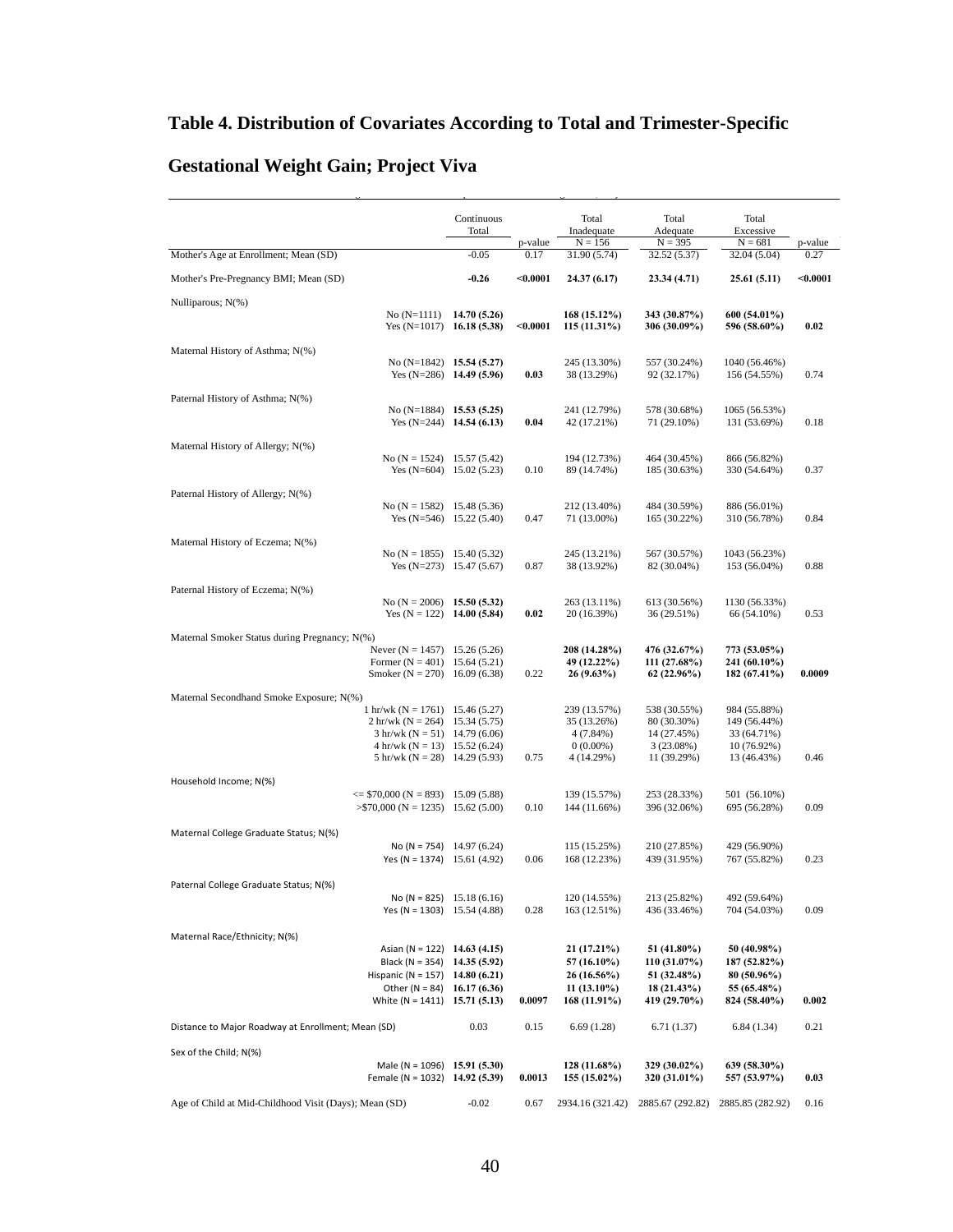|                                                                    | 1st Trimester<br>Continuous |                 | 2nd Trimester<br>Continuous |                 | 3rd Trimester<br>Continuous |                     |
|--------------------------------------------------------------------|-----------------------------|-----------------|-----------------------------|-----------------|-----------------------------|---------------------|
| Mother's Age at Enrollment; Mean (SD)                              | 0.07                        | p-value<br>0.01 | $-0.02$                     | p-value<br>0.77 | $-0.15$                     | p-value<br>$0.0001$ |
| Mother's Pre-Pregnancy BMI; Mean (SD)                              | $-0.6$                      | 0.26            | $-0.37$                     | $0.0001$        | $-0.13$                     | $0.0001$            |
| Nulliparous; $N(\%)$                                               |                             |                 |                             |                 |                             |                     |
| $No (N=1111)$<br>Yes $(N=1017)$                                    | 2.80(2.84)<br>2.83(2.67)    | 0.86            | 6.09(2.35)<br>6.56(2.40)    | 0.0006          | 5.81 (2.84)<br>6.79(2.87)   | $0.0001$            |
| Maternal History of Asthma; N(%)                                   |                             |                 |                             |                 |                             |                     |
| No $(N=1842)$                                                      | 2.80(2.69)                  |                 | 6.41(2.33)                  |                 | 6.33(2.85)                  |                     |
| Yes $(N=286)$                                                      | 2.92(3.26)                  | 0.60            | 5.67 (2.64)                 | 0.0003          | 5.91 (3.20)                 | 0.10                |
| Paternal History of Asthma; N(%)                                   |                             |                 |                             |                 |                             |                     |
| No (N=1884)<br>Yes $(N=244)$                                       | 2.86(2.67)<br>2.49(3.35)    | 0.14            | 6.36(2.35)<br>6.04(2.61)    | 0.15            | 6.32(2.90)<br>6.00(2.87)    | 0.23                |
| Maternal History of Allergy; N(%)                                  |                             |                 |                             |                 |                             |                     |
| No $(N = 1524)$                                                    | 2.83(2.87)                  |                 | 6.39(2.36)                  |                 | 6.35(2.92)                  |                     |
| Yes $(N=604)$                                                      | 2.77(2.49)                  | 0.72            | 6.15(2.44)                  | 0.11            | 6.10(2.82)                  | 0.17                |
| Paternal History of Allergy; N(%)                                  |                             |                 |                             |                 |                             |                     |
| No $(N = 1582)$<br>Yes $(N=546)$                                   | 2.94(2.71)<br>2.45(2.88)    | 0.0083          | 6.30(2.47)<br>6.36(2.14)    | 0.70            | 6.24(2.96)<br>6.41(2.70)    | 0.38                |
|                                                                    |                             |                 |                             |                 |                             |                     |
| Maternal History of Eczema; N(%)<br>No $(N = 1855)$                | 2.83(2.77)                  |                 | 6.31(2.39)                  |                 | 6.27(2.88)                  |                     |
| Yes $(N=273)$                                                      | 2.71(2.72)                  | 0.64            | 6.41 (2.36)                 | 0.62            | 6.35(3.02)                  | 0.75                |
| Paternal History of Eczema; N(%)                                   |                             |                 |                             |                 |                             |                     |
| No ( $N = 2006$ )                                                  | 2.83(2.76)                  |                 | 6.34(2.34)                  |                 | 6.34(2.86)                  |                     |
| Yes $(N = 122)$                                                    | 2.57(2.88)                  | 0.46            | 5.99 (3.00)                 | 0.24            | 5.44 (3.31)                 | 0.01                |
| Maternal Smoker Status during Pregnancy; N(%)                      |                             |                 |                             |                 |                             |                     |
| Never $(N = 1457)$                                                 | 2.75(2.78)                  |                 | 6.30(2.31)                  |                 | 6.21(2.74)                  |                     |
| Former $(N = 401)$<br>Smoker ( $N = 270$ )                         | 2.77(2.45)<br>3.35(3.14)    | 0.09            | 6.46(2.37)<br>6.15(2.92)    | 0.48            | 6.40(3.19)<br>6.59(3.35)    | 0.3                 |
|                                                                    |                             |                 |                             |                 |                             |                     |
| Maternal Secondhand Smoke Exposure; N(%)<br>1 hr/wk ( $N = 1761$ ) | 2.78(2.69)                  |                 | 6.38(2.32)                  |                 | 6.30(2.83)                  |                     |
| 2 hr/wk ( $N = 264$ )                                              | 2.96(2.69)                  |                 | 6.07(2.49)                  |                 | 6.32(3.07)                  |                     |
| $3 hr/wk (N = 51)$<br>4 hr/wk ( $N = 13$ )                         | 3.02(4.53)<br>4.25(2.55)    |                 | 6.04(3.27)<br>5.99(2.64)    |                 | 5.73 (3.72)<br>5.28 (2.54)  |                     |
| 5 hr/wk ( $N = 28$ )                                               | 2.22(2.63)                  | 0.47            | 5.82 (3.04)                 | 0.41            | 6.25(3.32)                  | 0.67                |
| Household Income; N(%)                                             |                             |                 |                             |                 |                             |                     |
| $\le$ \$70,000 (N = 893)                                           | 2.95(3.26)                  |                 | 6.01(2.67)                  |                 | 6.12(2.97)                  |                     |
| $>$ \$70,000 (N = 1235)                                            | 2.72(2.39)                  | 0.17            | 6.52(2.16)                  | 0.0006          | 6.38(2.84)                  | 0.14                |
| Maternal College Graduate Status; N(%)                             |                             |                 |                             |                 |                             |                     |
| $No (N = 754)$                                                     | 2.92(3.31)                  |                 | 5.97(2.85)                  |                 | 6.08(3.21)                  |                     |
| Yes (N = $1374$ )                                                  | 2.76(2.48)                  | 0.35            | 6.47(2.14)                  | 0.0008          | 6.37(2.74)                  | 0.10                |
| Paternal College Graduate Status; N(%)                             |                             |                 |                             |                 |                             |                     |
| $No (N = 825)$                                                     | 2.97(3.35)                  |                 | 5.99 (2.80)                 |                 | 6.23(3.12)                  |                     |
| Yes (N = 1303)                                                     | 2.73 (2.38)                 | 0.17            | 6.50(2.11)                  | 0.0005          | 6.31(2.77)                  | 0.62                |
| Maternal Race/Ethnicity; N(%)                                      |                             |                 |                             |                 |                             |                     |
| Asian ( $N = 122$ )                                                | 2.61(2.37)                  |                 | 6.33(1.69)                  |                 | 5.69(2.47)                  |                     |
| Black (N = 354)<br>Hispanic ( $N = 157$ )                          | 2.93(3.71)<br>2.90(3.04)    |                 | 5.53 (2.96)<br>5.96 (2.57)  |                 | 5.89 (3.19)<br>5.94(3.11)   |                     |
| Other ( $N = 84$ )                                                 | 3.47(4.07)                  |                 | 6.30(2.41)                  |                 | 6.40(2.94)                  |                     |
| White $(N = 1411)$                                                 | 2.75(2.39)                  | 0.36            | 6.53(2.23)                  | < 0.0001        | 6.43(2.82)                  | 0.05                |
| Distance to Major Roadway at Enrollment; Mean (SD)                 | $-0.05$                     | 0.22            | 0.05                        | 0.02            | 0.04                        | 0.05                |
| Sex of the Child; N(%)                                             |                             |                 |                             |                 |                             |                     |
| Male ( $N = 1096$ )<br>Female (N = 1032)                           | 2.95(2.94)<br>2.67(2.56)    | 0.08            | 6.49(2.41)<br>6.15(2.36)    | 0.02            | 6.47(2.96)<br>6.09(2.81)    | 0.02                |
| Age of Child at Mid-Childhood Visit (Days); Mean (SD)              | 0.03                        | 0.14            | $-0.05$                     | 0.15            | $-0.04$                     | 0.32                |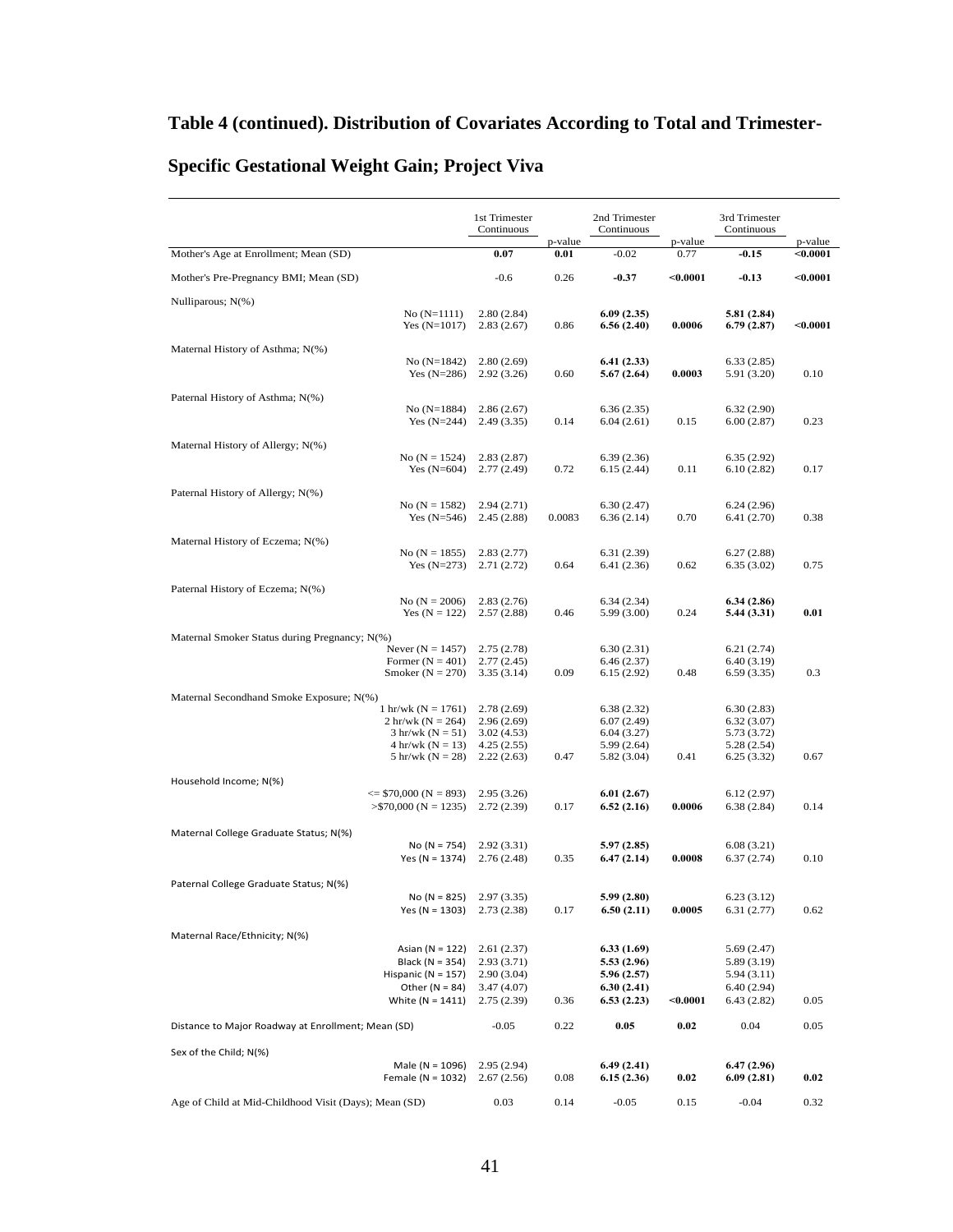|                                                                                        | 1st Trimester<br>Inadequate                               | 1st Trimester<br>Adequate    | 1st Trimester<br>Excessive    |                     |
|----------------------------------------------------------------------------------------|-----------------------------------------------------------|------------------------------|-------------------------------|---------------------|
| Mother's Age at Enrollment; Mean (SD)                                                  | 30.39 (5.91)                                              | 31.95(4.62)                  | 32.69(5.17)                   | p-value<br>< 0.0001 |
| Mother's Pre-Pregnancy BMI; Mean (SD)                                                  | 26.72 (6.21)                                              | 24.22 (5.02)                 | 24.41 (4.93)                  | $0.0001$            |
| Nulliparous; N(%)                                                                      |                                                           |                              |                               |                     |
|                                                                                        | No $(N=1111)$ 173 (15.57%)<br>Yes (N=1017) $163(16.03%)$  | 229 (20.61%)<br>207 (20.35%) | 709 (63.82%)<br>647 (63.62%)  | 0.89                |
| Maternal History of Asthma; N(%)                                                       |                                                           |                              |                               |                     |
|                                                                                        | No $(N=1842)$ 279 (15.15%)<br>Yes (N=286) 57 (19.86%)     | 385 (20.91%)<br>51 (17.77%)  | 1177 (63.93%)<br>179 (62.37%) | 0.13                |
| Paternal History of Asthma; N(%)                                                       |                                                           |                              |                               |                     |
| No $(N=1884)$<br>Yes $(N=244)$                                                         | 284 (15.07%)<br>52 (21.31%)                               | 390 (20.70%)<br>46 (18.85%)  | 1210 (64.23%)<br>146 (59.84%) | 0.05                |
| Maternal History of Allergy; N(%)                                                      |                                                           |                              |                               |                     |
|                                                                                        | No (N = 1524) 241 (15.81%)<br>Yes (N=604) 95 (15.73%)     | 325 (21.33%)<br>111 (18.38%) | 958 (62.86%)<br>398 (65.89%)  | 0.32                |
| Paternal History of Allergy; N(%)                                                      |                                                           |                              |                               |                     |
|                                                                                        | No (N = 1582) 245 (15.50%)<br>Yes (N=546) 92 (16.82%)     | 322 (20.37%)<br>113 (20.66%) | 1014 (64.14%)<br>342 (62.52%) | 0.63                |
| Maternal History of Eczema; N(%)                                                       |                                                           |                              |                               |                     |
|                                                                                        | No (N = 1855) 292 (15.74%)<br>Yes $(N=273)$ 44 (16.12%)   | 373 (20.11%)<br>63 (23.08%)  | 1190 (64.15%)<br>166(60.81%)  | 0.48                |
| Paternal History of Eczema; N(%)                                                       |                                                           |                              |                               |                     |
|                                                                                        | No (N = 2006) 320 (15.95%)<br>Yes $(N = 122)$ 17 (13.93%) | 402 (20.04%)<br>34 (27.87%)  | 1284 (64.01%)<br>71 (58.20%)  | 0.31                |
| Maternal Smoker Status during Pregnancy; N(%)                                          |                                                           |                              |                               |                     |
| Never (N = 1457) 238 (16.32%)<br>Former $(N = 401)$ 61 (15.21%)                        |                                                           | 318 (21.81%)<br>80 (19.95%)  | 902 (61.87%)<br>260 (64.84%)  |                     |
| Smoker ( $N = 270$ ) 38 (14.13%)                                                       |                                                           | 37 (13.75%)                  | 194 (72.12%)                  | 0.06                |
| Maternal Secondhand Smoke Exposure; N(%)                                               |                                                           |                              |                               |                     |
| $1 \text{ hr}/\text{wk}$ (N = 1761) 277 (15.73%)<br>2 hr/wk ( $N = 264$ ) 44 (16.67%)  |                                                           | 366 (20.78%)<br>51 (19.32%)  | 1118 (63.49%)<br>169 (64.02%) |                     |
| $3 \text{ hr/wk}$ (N = 51) 9 (17.65%)                                                  |                                                           | 11 (21.57%)                  | 31 (60.78%)                   |                     |
| $4 \text{ hr/wk}$ (N = 13) 0 (0.00%)<br>$5 \text{ hr}/\text{wk}$ (N = 28) $5 (17.86%)$ |                                                           | 3(23.08%)<br>3 (10.71%)      | $10(76.92\%)$<br>20 (71.43%)  | 0.67                |
| Household Income; N(%)                                                                 |                                                           |                              |                               |                     |
| $\le$ \$70,000 (N = 893) 180 (20.16%)                                                  |                                                           | 161 (18.03%)                 | 552 (61.81%)                  | 0.0006              |
| $>$ \$70,000 (N = 1235) 156 (12.63%)                                                   |                                                           | 275 (22.27%)                 | 804 (65.10%)                  |                     |
| Maternal College Graduate Status; N(%)                                                 | No (N = 754) 155 (20.56%)                                 | 140 (18.57%)                 | 459 (60.88%)                  |                     |
|                                                                                        | Yes (N = 1374) 181 (13.17%)                               | 296 (21.54%)                 | 897 (65.28%)                  | 0.0002              |
| Paternal College Graduate Status; N(%)                                                 |                                                           |                              |                               |                     |
|                                                                                        | No (N = 825) 166 (20.10%)<br>Yes (N = 1303) 171 (13.13%)  | 154 (18.64%)<br>282 (21.66%) | 506 (61.26%)<br>849 (65.21%)  | 0.0007              |
| Maternal Race/Ethnicity; N(%)                                                          |                                                           |                              |                               |                     |
| Asian (N = 122) 21 (17.21%)                                                            |                                                           | 27(22.13%)                   | 74 (60.66%)                   |                     |
| Black (N = 354) 75 (21.25%)<br>Hispanic (N = 157) 36 (22.93%)                          |                                                           | 53 (15.01%)<br>33 (21.02%)   | 225 (63.74%)<br>88 (56.05%)   |                     |
|                                                                                        | Other (N = 84) 16 (19.05%)                                | 14(16.67%)                   | 54 (64.29%)                   |                     |
| White (N = 1411) 189 (13.39%)                                                          |                                                           | 308 (21.81%)                 | 915 (64.80%)                  | 0.004               |
| Distance to Major Roadway at Enrollment; Mean (SD)                                     | 6.76(1.27)                                                | 6.94(1.24)                   | 6.73(1.39)                    | 0.08                |
| Sex of the Child; N(%)                                                                 |                                                           |                              |                               |                     |
| Male (N = 1096) $170(15.51%)$<br>Female (N = 1032) $167(16.18%)$                       |                                                           | 210 (19.16%)<br>225 (21.80%) | 716 (65.33%)<br>640 (62.02%)  | 0.24                |
| Age of Child at Mid-Childhood Visit (Days); Mean (SD)                                  | 2889.96 (268.80)                                          | 2878.71 (285.78)             | 2896.99 (298.81)              | 0.67                |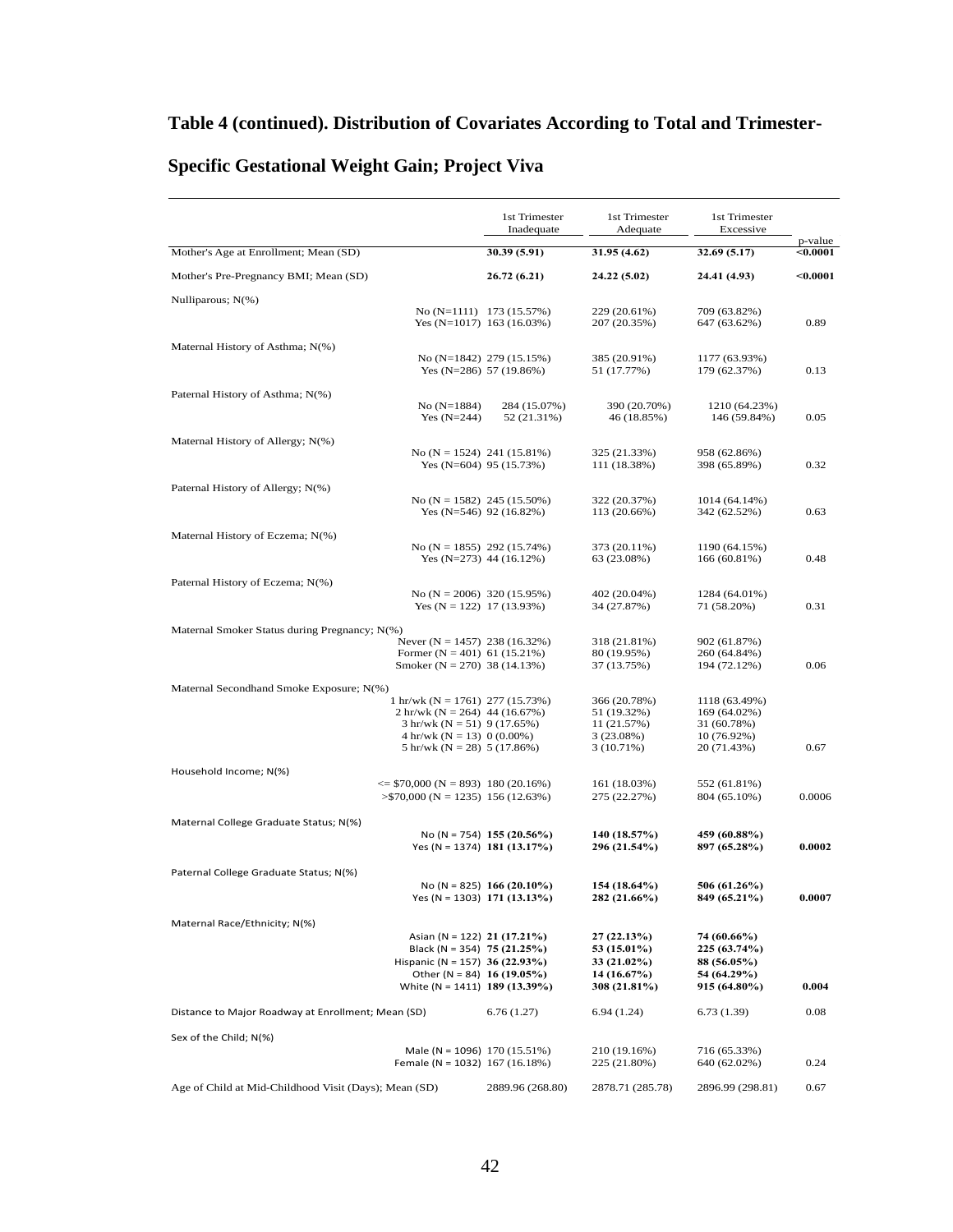|                                                                          | 2nd Trimester<br>Inadequate                           | 2nd Trimester<br>Adequate    | 2nd Trimester<br>Excessive    |                 |
|--------------------------------------------------------------------------|-------------------------------------------------------|------------------------------|-------------------------------|-----------------|
| Mother's Age at Enrollment; Mean (SD)                                    | 31.87(6.15)                                           | 32.52 (5.07)                 | 32.09 (5.11)                  | p-value<br>0.33 |
| Mother's Pre-Pregnancy BMI; Mean (SD)                                    | 26.51 (7.62)                                          | 22.96 (4.12)                 | 25.17 (4.85)                  | $0.0001$        |
| Nulliparous; N(%)                                                        |                                                       |                              |                               |                 |
| Yes (N=1017) 100 $(9.83\%)$                                              | No (N=1111) 180 (16.20%)                              | 296 (26.64%)<br>276 (27.14%) | 635 (57.16%)<br>641 (63.03%)  | < 0.0001        |
| Maternal History of Asthma; N(%)                                         |                                                       |                              |                               |                 |
|                                                                          | No (N=1842) 225 (12.22%)<br>Yes $(N=286)$ 55 (19.16%) | 500 (27.16%)<br>72 (25.09%)  | 1116 (60.62%)<br>160(55.75%)  | 0.01            |
| Paternal History of Asthma; N(%)                                         |                                                       |                              |                               |                 |
|                                                                          | No (N=1884) 250 (13.27%)<br>Yes $(N=244)$ 30 (12.30%) | 498 (26.43%)<br>75 (30.74%)  | 1136 (60.30%)<br>139 (56.97%) | 0.46            |
| Maternal History of Allergy; N(%)                                        |                                                       |                              |                               |                 |
| No (N = 1524) 189 (12.40%)                                               | Yes $(N=604)$ 91 (15.07%)                             | 401 (26.31%)<br>171 (28.31%) | 934 (61.29%)<br>342 (56.62%)  | 0.07            |
| Paternal History of Allergy; N(%)                                        |                                                       |                              |                               |                 |
| No $(N = 1582)$ 222 (14.04%)                                             | Yes $(N=546)$ 58 (10.60%)                             | 411 (26.00%)<br>161 (29.43%) | 948 (59.962%)<br>328 (59.96%) | 0.17            |
| Maternal History of Eczema; N(%)                                         |                                                       |                              |                               |                 |
| No (N = 1855) 252 (13.58%)                                               | Yes $(N=273)$ 28 $(10.26%)$                           | 491 (26.47%)<br>81 (29.67%)  | 1112 (59.95%)<br>164(60.07%)  | 0.30            |
| Paternal History of Eczema; N(%)                                         |                                                       |                              |                               |                 |
| No $(N = 2006)$ 265 (13.21%)<br>Yes $(N = 122)$ 14 (11.48%)              |                                                       | 535 (26.67%)<br>38 (31.15%)  | 1206 (60.07%)<br>70 (57.38%)  | 0.65            |
| Maternal Smoker Status during Pregnancy; N(%)                            |                                                       |                              |                               |                 |
| Never (N = 1457) 202 (13.85%)<br>Former $(N = 401)$ 37 (9.23%)           |                                                       | 404 (27.71%)<br>111 (27.68%) | 852 (58.44%)<br>253 (63.09%)  |                 |
| Smoker (N = 270) 42 (15.61%)                                             |                                                       | 56 (20.82%)                  | 171(63.57%)                   | 0.02            |
| Maternal Secondhand Smoke Exposure; N(%)                                 |                                                       |                              |                               |                 |
| 1 hr/wk ( $N = 1761$ ) 217 (12.32%)<br>2 hr/wk ( $N = 264$ ) 44 (16.67%) |                                                       | 483 (27.43%)<br>63 (23.86%)  | 1061 (60.25%)<br>157 (59.47%) |                 |
| $3 \text{ hr}/\text{wk}$ (N = 51) 6 (11.76%)                             |                                                       | 13 (25.49%)                  | 32 (62.75%)                   |                 |
| 4 hr/wk ( $N = 13$ ) 3 (23.08%)<br>5 hr/wk ( $N = 28$ ) 7 (25.00%)       |                                                       | 2 (15.38%)<br>10 (35.71%)    | 8 (61.54%)<br>11 (39.29%)     | 0.09            |
| Household Income; N(%)                                                   |                                                       |                              |                               |                 |
| $\le$ \$70,000 (N = 893) 142 (15.90%)                                    |                                                       | 236 (26.43%)                 | 515 (57.67%)                  |                 |
| $>$ \$70,000 (N = 1235) <b>138 (11.17%)</b>                              |                                                       | 337 (27.29%)                 | 760 (61.54%)                  | 0.01            |
| Maternal College Graduate Status; N(%)                                   | No (N = 754) 130 (17.24%)                             | 179 (23.74%)                 | 445 (59.02%)                  |                 |
|                                                                          | Yes (N = 1374) 150 (10.92%)                           | 393 (28.60%)                 | 831 (60.48%)                  | 0.01            |
| Paternal College Graduate Status; N(%)                                   |                                                       |                              |                               |                 |
| Yes (N = 1303) $150(11.52%)$                                             | No (N = 825) $130(15.74%)$                            | 198 (23.97%)<br>374 (28.73%) | 498 (60.29%)<br>778 (59.75%)  | 0.09            |
| Maternal Race/Ethnicity; N(%)                                            |                                                       |                              |                               |                 |
| Asian (N = 122) 21 (17.21%)                                              |                                                       | 33 (27.05%)                  | 68 (55.74%)                   |                 |
| Black (N = 354) 76 (21.53%)<br>Hispanic (N = 157) 25 (15.92%)            |                                                       | 88 (24.93%)<br>35 (22.29%)   | 189 (53.54%)<br>97 (61.78%)   |                 |
| Other (N = 84) 10 (11.90%)                                               |                                                       | 19(22.62%)                   | 55 (65.48%)                   |                 |
| White (N = 1411) 149 (10.55%)                                            |                                                       | 396 (28.05%)                 | 867 (61.40%)                  | $<$ 0.0001      |
| Distance to Major Roadway at Enrollment; Mean (SD)                       | 6.58(1.50)                                            | 6.73(1.33)                   | 6.84(1.31)                    | 0.08            |
| Sex of the Child; N(%)                                                   |                                                       |                              |                               |                 |
| Male (N = 1096) 131 $(11.95%)$<br>Female (N = 1032) 149 (14.44%)         |                                                       | 284 (27.52%)<br>288 (27.91%) | 681 (62.147%)<br>595 (57.66%) | 0.06            |
| Age of Child at Mid-Childhood Visit (Days); Mean (SD)                    | 2919.99 (350.19)                                      | 2881.43 (277.65)             | 2890.27 (283.49)              | 0.40            |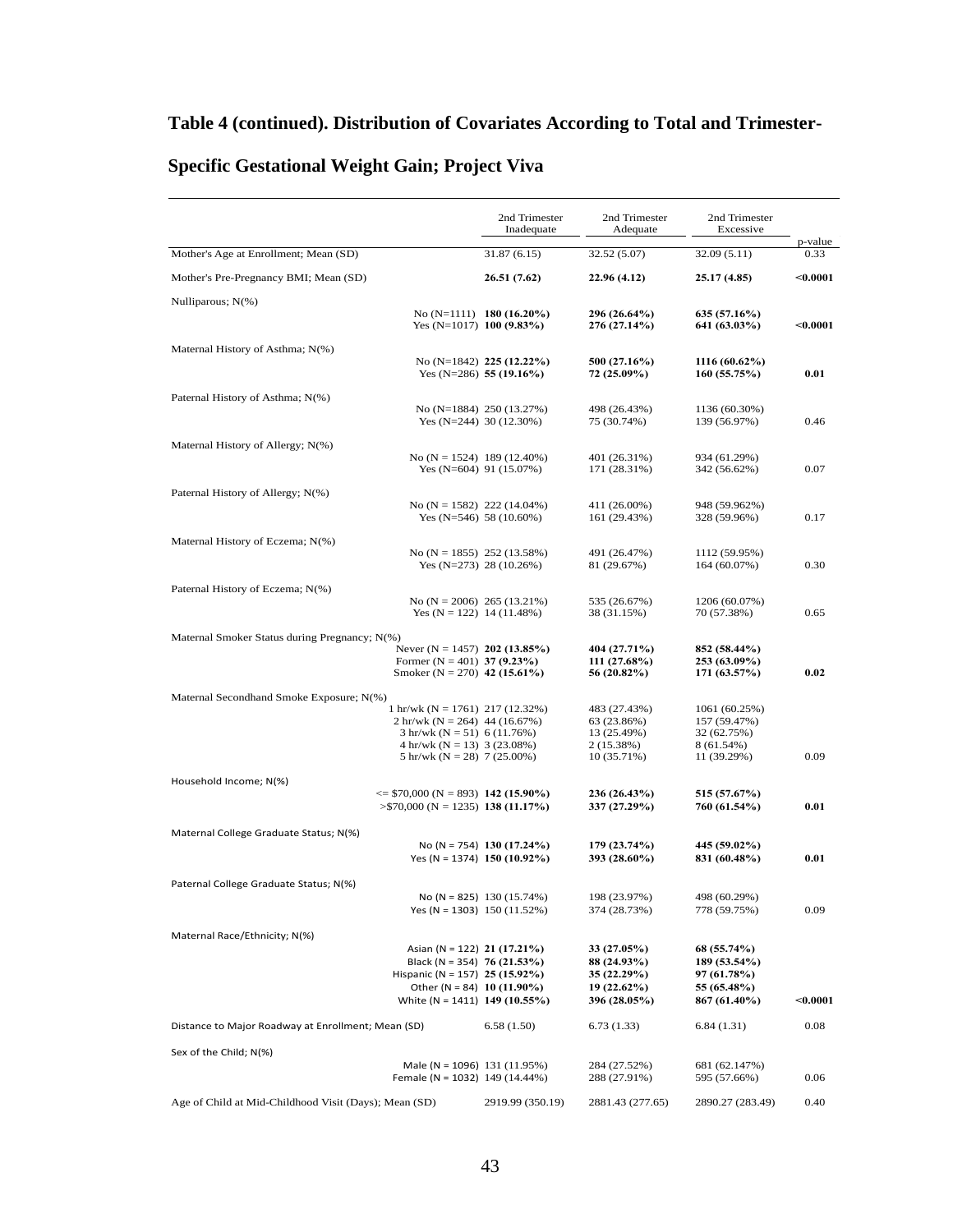|                                                                                          | 3rd Trimester<br>Inadequate                           | 3rd Trimester<br>Adequate     | 3rd Trimester<br>Excessive    |                     |
|------------------------------------------------------------------------------------------|-------------------------------------------------------|-------------------------------|-------------------------------|---------------------|
| Mother's Age at Enrollment; Mean (SD)                                                    | 33.00 (5.32)                                          | 32.92 (4.95)                  | 31.60 (5.24)                  | p-value<br>$0.0001$ |
| Mother's Pre-Pregnancy BMI; Mean (SD)                                                    | 23.92 (5.62)                                          | 22.90 (4.28)                  | 25.72 (5.19)                  | $0.0001$            |
| Nulliparous; N(%)                                                                        | No (N=1111) $277(24.93\%)$                            | 248 (22.32%)                  | 586 (52.75%)                  |                     |
|                                                                                          | Yes (N=1017) 177 (17.40%)                             | 223 (21.93%)                  | 617 (60.67%)                  | < 0.0001            |
| Maternal History of Asthma; N(%)                                                         |                                                       |                               |                               |                     |
|                                                                                          | No (N=1842) 390 (21.18%)<br>Yes $(N=286)$ 64 (22.30%) | 414 (22.49%)<br>57 (19.86%)   | 1037 (56.33%)<br>166 (57.84%) | 0.67                |
| Paternal History of Asthma; N(%)                                                         |                                                       |                               |                               |                     |
| $No (N=1884)$<br>Yes $(N=244)$                                                           | 402 (21.34%)<br>52 (21.31%)                           | 412 (21.87%)<br>59 (24.18%)   | 1070 (56.79%)<br>133 (54.51%) | 0.69                |
| Maternal History of Allergy; N(%)                                                        |                                                       |                               |                               |                     |
| No (N = 1524) 311 (20.41%)                                                               | Yes $(N=604)$ 143 (23.68%)                            | 336 (22.05%)<br>135 (22.35%)  | 877 (57.55%)<br>326 (53.97%)  | 0.15                |
| Paternal History of Allergy; N(%)                                                        |                                                       |                               |                               |                     |
| No (N = 1582) 362 (22.90%)                                                               | Yes (N=546) 92 (16.82%)                               | 339 (21.44%)<br>132(24.13%)   | 880 (55.66%)<br>323 (59.04%)  | 0.02                |
| Maternal History of Eczema; N(%)                                                         |                                                       |                               |                               |                     |
| No (N = 1855) 398 (21.46%)                                                               | Yes $(N=273)$ 57 (20.88%)                             | 412 (22.21%)<br>59 (21.61%)   | 1045 (56.33%)<br>157 (57.51%) | 0.83                |
| Paternal History of Eczema; N(%)                                                         |                                                       |                               |                               |                     |
| No (N = 2006) 423 (21.09%)<br>Yes $(N = 122)$ 32 (26.23%)                                |                                                       | 446 (22.23%)<br>24 (19.67%)   | 1137 (56.68%)<br>66 (54.10%)  | 0.40                |
| Maternal Smoker Status during Pregnancy; N(%)                                            |                                                       |                               |                               |                     |
| Never ( $N = 1457$ ) 320 (21.95%)<br>Former $(N = 401)$ 83 (20.70%)                      |                                                       | 336 (23.05%)<br>84 (20.95%)   | 802 (55.01%)<br>234 (58.35%)  |                     |
| Smoker ( $N = 270$ ) 51 (18.96%)                                                         |                                                       | 51 (18.96%)                   | 167 (62.08%)                  | 0.22                |
| Maternal Secondhand Smoke Exposure; N(%)                                                 |                                                       |                               |                               |                     |
| 1 hr/wk ( $N = 1761$ ) 364 (20.67%)                                                      |                                                       | 391 (22.20%)                  | 1006 (57.13%)                 |                     |
| $2 \text{ hr/wk}$ (N = 264) 57 (21.59%)<br>$3 \text{ hr}/\text{wk}$ (N = 51) 15 (29.41%) |                                                       | 64 (24.24%)<br>7(13.73%)      | 143 (54.17%)<br>29 (56.86%)   |                     |
| $4 \text{ hr/wk}$ (N = 13) 3 (23.08%)                                                    |                                                       | 3(23.08%)                     | 7 (53.85%)                    |                     |
| 5 hr/wk $(N = 28)$ 10 (35.71%)                                                           |                                                       | 5 (17.86%)                    | 13 (46.43%)                   | 0.26                |
| Household Income; N(%)                                                                   |                                                       |                               |                               |                     |
| $\le$ \$70,000 (N = 893) 201 (22.51%)<br>$>$ \$70,000 (N = 1235) 253 (20.49%)            |                                                       | 179 (20.04%)<br>292 (23.64%)  | 513 (57.45%)<br>690 (55.87%)  | 0.38                |
|                                                                                          |                                                       |                               |                               |                     |
| Maternal College Graduate Status; N(%)                                                   | No (N = 754) $174$ (23.08%)                           | 150 (19.89%)                  | 430 (57.03%)                  |                     |
| Yes (N = 1374) 281 (20.45%)                                                              |                                                       | 321 (23.36%)                  | 772 (56.19%)                  | 0.30                |
| Paternal College Graduate Status; N(%)                                                   |                                                       |                               |                               |                     |
|                                                                                          | No (N = 825) $189 (22.88%)$                           | 156 (18.89%)                  | 481 (58.23%)                  |                     |
| Yes (N = 1303) $265 (20.35%)$                                                            |                                                       | 315 (24.19%)                  | 722 (55.45%)                  | 0.28                |
| Maternal Race/Ethnicity; N(%)                                                            |                                                       |                               |                               |                     |
| Asian (N = 122) 34 (27.87%)<br>Black (N = 354) 89 (25.21%)                               |                                                       | 35 (28.69%)<br>67 (18.98%)    | 53 (43.44%)<br>197 (55.81%)   |                     |
| Hispanic (N = 157) 38 (24.20%)                                                           |                                                       | 30 (19.11%)                   | 89 (56.69%)                   |                     |
| Other (N = 84) 16 (19.05%)<br>White (N = 1411) 276 (19.55%)                              |                                                       | $15(17.86\%)$<br>325 (23.02%) | 53 (63.10%)<br>811 (57.44%)   | 0.01                |
| Distance to Major Roadway at Enrollment; Mean (SD)                                       | 6.75(1.29)                                            | 6.68(1.42)                    | 6.82(1.33)                    | 0.33                |
|                                                                                          |                                                       |                               |                               |                     |
| Sex of the Child; N(%)<br>Male (N = 1096) 227 (20.71%)                                   |                                                       |                               |                               |                     |
| Female (N = 1032) 227 (22.00%)                                                           |                                                       | 220(20.07%)<br>251 (24.32%)   | 649 (59.22%)<br>554 (53.68%)  | 0.03                |
| Age of Child at Mid-Childhood Visit (Days); Mean (SD)                                    | 2959.80 (331.95)                                      | 2844.24 (267.98)              | 2886.04 (280.32)              | $0.0001$            |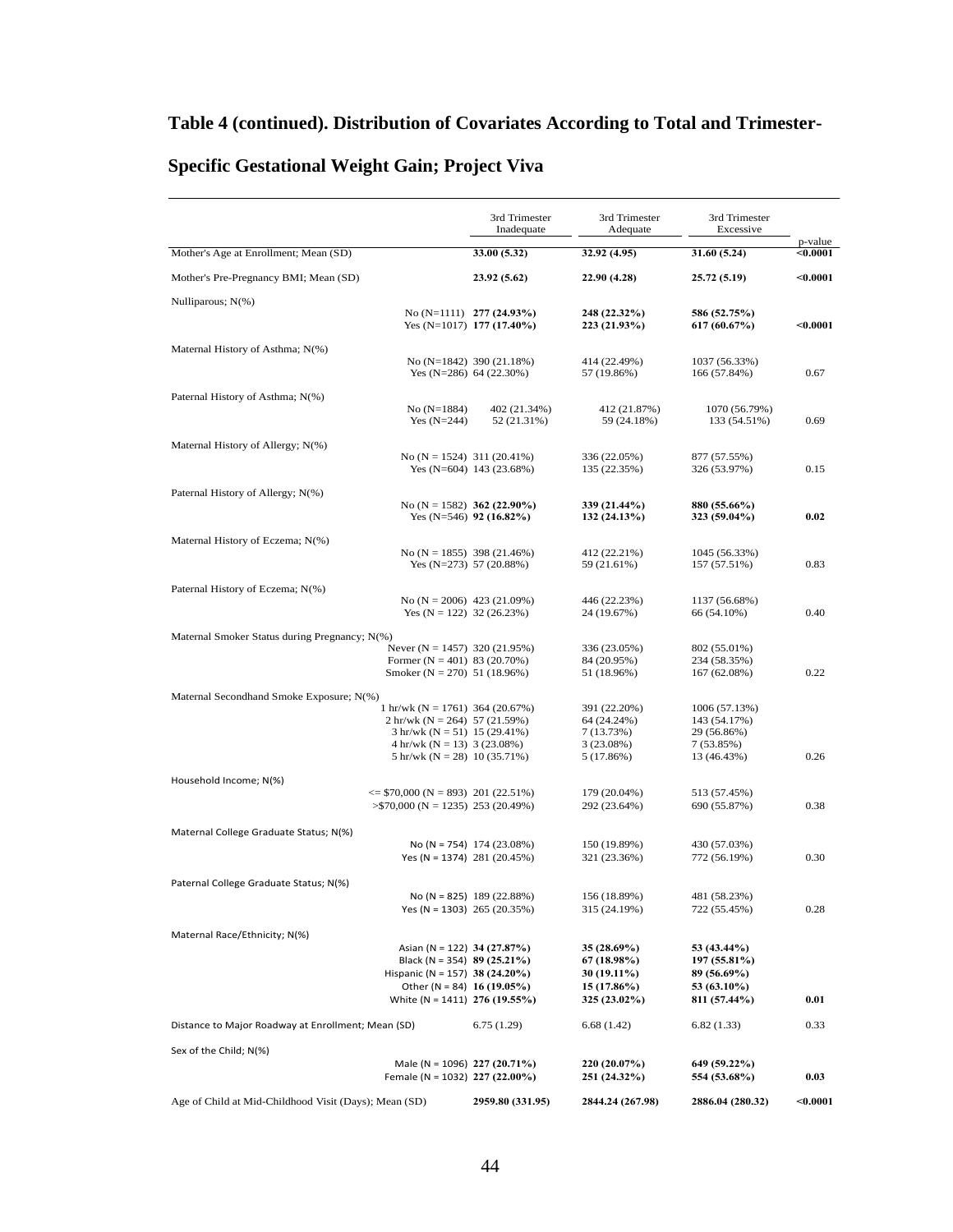### **Table 5. Distribution of Covariates According to Offspring Current Mid-Childhood**

Table 5. Distribution of Covariates According to Offspring Current Mid-Childhood Asthma and Wheeze Phenotype; Project Viva

|                                                       |                                     | No Current Mid-<br>Childhood Asthma<br>$N = 1013$ | Current Mid-<br>Childhood Asthma<br>$N = 219$ |                 |
|-------------------------------------------------------|-------------------------------------|---------------------------------------------------|-----------------------------------------------|-----------------|
| Mother's Age at Enrollment; Mean (SD)                 |                                     | 32.35 (5.13)                                      | 31.36 (5.66)                                  | p-value<br>0.01 |
|                                                       |                                     |                                                   |                                               |                 |
| Mother's Pre-Pregnancy BMI; Mean (SD)                 |                                     | 24.47 (4.92)                                      | 25.92 (6.39)                                  | 0.001           |
| Nulliparous; N(%)                                     | No<br>Yes                           | 514 (80.56%)<br>499 (84.01%)                      | 124 (19.44%)<br>95 (15.99%)                   | 0.12            |
| Maternal History of Asthma; N(%)                      |                                     |                                                   |                                               |                 |
|                                                       | No<br>Yes                           | 913 (84.54%)<br>100 (65.79%)                      | 167 (15.46%)<br>52 (34.21%)                   | < 0.0001        |
| Paernal History of Asthma; N(%)                       |                                     |                                                   |                                               |                 |
|                                                       | No<br>Yes                           | 913 (84.15%)<br>100(68.03%)                       | 172 (15.85%)<br>47 (31.97%)                   | $0.0001$        |
| Maternal History of Allergy; N(%)                     |                                     |                                                   |                                               |                 |
|                                                       | No<br>Yes                           | 731 (83.26%)<br>282 (79.66%)                      | 147 (16.74%)<br>72 (20.34%)                   | 0.14            |
|                                                       |                                     |                                                   |                                               |                 |
| Paternal History of Allergy; N(%)                     | No                                  | 763 (84.31%)                                      | 142 (15.69%)                                  |                 |
|                                                       | Yes                                 | 250 (76.45%)                                      | 77 (23.55%)                                   | 0.003           |
| Maternal History of Eczema; N(%)                      |                                     |                                                   |                                               |                 |
|                                                       | No                                  | 887 (82.67%)                                      | 186 (17.33%)                                  |                 |
|                                                       | Yes                                 | 126 (79.25%)                                      | 33 (20.75%)                                   | 0.36            |
| Paternal History of Eczema; N(%)                      |                                     |                                                   |                                               |                 |
|                                                       | No<br>Yes                           | 950 (82.18%)<br>63 (82.89%)                       | 206 (17.82%)<br>13 (17.11%)                   | 0.80            |
|                                                       |                                     |                                                   |                                               |                 |
| Maternal Smoker Status during Pregnancy; N(%)         | Never                               | 714 (81.60%)                                      | 161 (18.40%)                                  |                 |
|                                                       | Fomer<br>Smoker                     | 211 (87.92%)                                      | 29 (12.08%)                                   | 0.02            |
|                                                       |                                     | 88 (75.21%)                                       | 29 (24.79%)                                   |                 |
| Maternal Secondhand Smoke Exposure; N(%)              | $1 \text{ hr}/\text{wk}$            |                                                   |                                               |                 |
|                                                       | 2 hr/wk                             | 852 (82.88%)<br>121 (79.08%)                      | 176 (17.12%)<br>31 (20.92%)                   |                 |
|                                                       | 3 hr/wk                             | 26 (83.87%)                                       | 5 (16.13%)                                    |                 |
|                                                       | 4 hr/wk<br>$5 \text{ hr}/\text{wk}$ | $3(60.00\%)$<br>9 (64.29%)                        | 2 (40.00%)<br>5 (35.71%)                      | 0.24            |
|                                                       |                                     |                                                   |                                               |                 |
| Household Income; N(%)                                | $\leq$ \$70,000                     | 368 (75.88%)                                      | 117 (24.12%)                                  |                 |
|                                                       | $>$ \$70,000                        | 645 (86.35%)                                      | 102 (13.65%)                                  | 0.0001          |
| Maternal College Graduate Status; N(%)                |                                     |                                                   |                                               |                 |
|                                                       | No                                  | 289 (76.46%)                                      | 89 (23.54%)                                   |                 |
|                                                       | Yes                                 | 724 (84.78%)                                      | 130 (15.22%)                                  | 0.0004          |
| Paternal College Graduate Status; N(%)                |                                     |                                                   |                                               |                 |
|                                                       | No                                  | 329 (75.98%)                                      | 104 (24.02%)                                  |                 |
|                                                       | Yes                                 | 684 (85.61%)                                      | 115 (14.39%)                                  | < 0.0001        |
| Maternal Race/Ethnicity; N(%)                         |                                     |                                                   |                                               |                 |
|                                                       | Asian                               | 55 (88.71%)                                       | 7 (11.29%)                                    |                 |
|                                                       | <b>Black</b><br>Hispanic            | 130 (68.78%)<br>46 (60.53%)                       | 59 (31.22%)<br>30 (39.47%)                    |                 |
|                                                       | Other                               | 44 (80.00%)                                       | 11 (20.00%)                                   |                 |
|                                                       | White                               | 738 (86.82%)                                      | 112 (13.18%)                                  | < 0.0001        |
| Distance to Major Roadway at Enrollment; Mean (SD)    |                                     | 6.79(1.33)                                        | 6.71(1.40)                                    | 0.44            |
| Sex of the Child; N(%)                                |                                     |                                                   |                                               |                 |
|                                                       | Male<br>Female                      | 494 (79.94%)<br>519 (84.53%)                      | 124 (20.06%)<br>95 (15.47%)                   | 0.04            |
| Age of Child at Mid-Childhood Visit (Days); Mean (SD) |                                     | 2888.58 (285.16)                                  | 2907.37 (319.11)                              | 0.40            |

### **Asthma and Wheeze Phenotypes; Project Viva**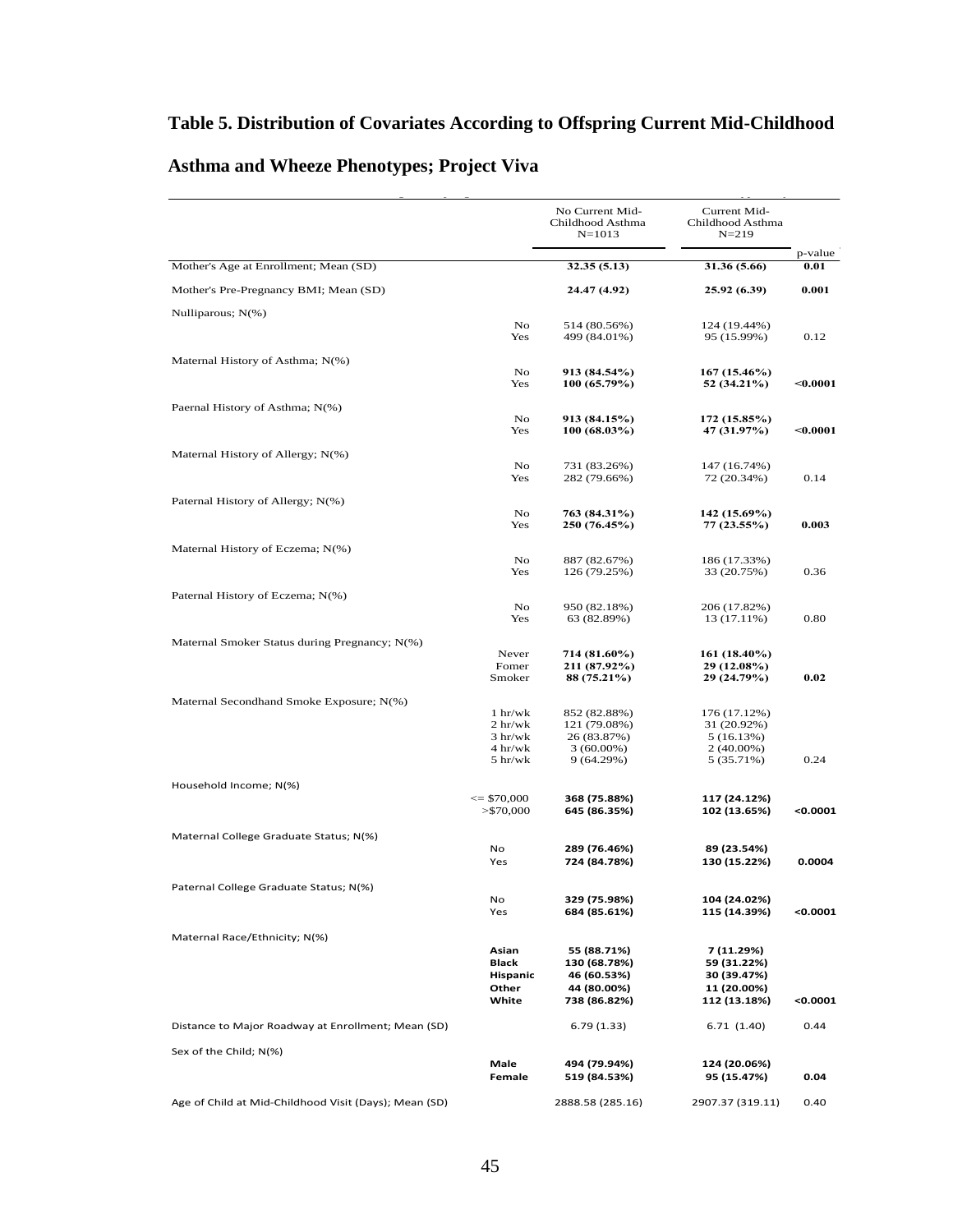### **Table 5 (continued). Distribution of Covariates According to Offspring Current**

|                                                       |                                 | Never/Inconsistent<br>Wheeze<br>$N = 960$ | <b>Early Transient</b><br>Wheeze<br>$N = 165$ | Persistent<br>Wheeze<br>$N = 170$ |                 |
|-------------------------------------------------------|---------------------------------|-------------------------------------------|-----------------------------------------------|-----------------------------------|-----------------|
| Mother's Age at Enrollment; Mean (SD)                 |                                 | 32.53 (5.01)                              | 32.30 (4.77)                                  | 31.29 (5.63)                      | p-value<br>0.01 |
|                                                       |                                 |                                           |                                               |                                   |                 |
| Mother's Pre-Pregnancy BMI; Mean (SD)                 |                                 | 24.52 (5.02)                              | 24.11 (4.84)                                  | 25.96 (6.59)                      | 0.002           |
| Nulliparous; N(%)                                     | No<br>Yes                       | 475 (70.90%)<br>485 (77.60%)              | 93 (13.88%)<br>72 (11.52%)                    | 102 (15.22%)<br>68 (10.88%)       | 0.01            |
| Maternal History of Asthma; N(%)                      |                                 |                                           |                                               |                                   |                 |
|                                                       | No<br>Yes                       | 865 (76.62%)<br>95 (57.23%)               | 129 (11.43%)<br>36 (21.69%)                   | 135 (11.96%)<br>35 (21.08%)       | $0.0001$        |
| Paernal History of Asthma; N(%)                       |                                 |                                           |                                               |                                   |                 |
|                                                       | No<br>Yes                       | 865 (75.94%)<br>95 (60.90%)               | 146 (12.82%)<br>19 (12.18%)                   | 128 (11.24%)<br>42 (26.92%)       | $0.0001$        |
| Maternal History of Allergy; N(%)                     |                                 |                                           |                                               |                                   |                 |
|                                                       | No<br>Yes                       | 687 (76.08%)<br>273 (69.64%)              | 105 (11.63%)<br>60 (15.31%)                   | 111 (12.29%)<br>59 (15.05%)       | 0.05            |
| Paternal History of Allergy; N(%)                     |                                 |                                           |                                               |                                   |                 |
|                                                       | No                              | 728 (76.55%)                              | 117 (12.30%)                                  | 106 (11.15%)                      |                 |
|                                                       | Yes                             | 232 (67.44%)                              | 48 (13.95%)                                   | 64 (18.60%)                       | 0.001           |
| Maternal History of Eczema; N(%)                      | No                              | 850 (75.29%)                              | 139 (12.31%)                                  | 140 (12.40%)                      |                 |
|                                                       | Yes                             | 110 (66.27%)                              | 26 (15.66%)                                   | 30 (18.07%)                       | 0.03            |
| Paternal History of Eczema; N(%)                      |                                 |                                           |                                               |                                   |                 |
|                                                       | No                              | 911 (74.92%)                              | 149 (12.25%)                                  | 156 (12.83%)                      |                 |
|                                                       | Yes                             | 49 (62.03%)                               | 16(20.25%)                                    | 14 (17.72%)                       | 0.03            |
| Maternal Smoker Status during Pregnancy; N(%)         | Never                           | 687 (75.41%)                              | 110 (12.07%)                                  | 114 (12.51%)                      |                 |
|                                                       | Fomer                           | 185 (70.61%)                              | 42 (16.03%)                                   | 35 (13.34%)                       |                 |
|                                                       | Smoker                          | 88 (72.13%)                               | 13 (10.66%)                                   | 21 (17.21%)                       | 0.22            |
| Maternal Secondhand Smoke Exposure; N(%)              |                                 |                                           |                                               |                                   |                 |
|                                                       | $1 \frac{hr}{wk}$<br>2 hr/wk    | 816 (74.52%)<br>110 (72.37%)              | 138 (12.60%)<br>21 (13.82%)                   | 141 (12.88%)<br>21 (13.82%)       |                 |
|                                                       | 3 hr/wk                         | 20 (71.43%)                               | 5 (17.86%)                                    | 3 (10.71%)                        |                 |
|                                                       | 4 hr/wk                         | 5 (83.33%)                                | $0(0.00\%)$                                   | 1(16.67%)                         |                 |
|                                                       | $5 \text{ hr}/\text{wk}$        | 8 (57.14%)                                | 2 (14.29%)                                    | 4 (28.57%)                        | 0.53            |
| Household Income; N(%)                                |                                 |                                           |                                               |                                   |                 |
|                                                       | $\leq$ \$70,000<br>$>$ \$70,000 | 335 (68.65%)<br>625 (77.45%)              | 68 (13.93%)<br>97 (12.02%)                    | 85 (17.42%)<br>85 (10.53%)        | 0.0007          |
|                                                       |                                 |                                           |                                               |                                   |                 |
| Maternal College Graduate Status; N(%)                | No                              | 256 (68.82%)                              | 50 (13.44%)                                   | 66 (17.74%)                       |                 |
|                                                       | Yes                             | 704 (76.27%)                              | 115 (12.46%)                                  | 104 (11.27%)                      | 0.004           |
| Paternal College Graduate Status; N(%)                |                                 |                                           |                                               |                                   |                 |
|                                                       | No                              | 295 (68.45%)                              | 62 (14.39%)                                   | 74 (17.17%)                       |                 |
|                                                       | Yes                             | 665 (76.97%)                              | 103 (11.92%)                                  | 96 (11.11%)                       | 0.003           |
| Maternal Race/Ethnicity; N(%)                         |                                 |                                           |                                               |                                   |                 |
|                                                       | Asian                           | 51 (78.46%)                               | 8 (12.31%)                                    | 6 (9.23%)                         |                 |
|                                                       | Black<br>Hispanic               | 114 (68.67%)<br>44 (56.41%)               | 16 (9.64%)<br>13 (16.67%)                     | 36 (21.67%)<br>21 (26.92%)        |                 |
|                                                       | Other                           | 39 (72.22%)                               | 8 (14.81%)                                    | 7 (12.96%)                        |                 |
|                                                       | White                           | 712 (76.39%)                              | 120 (12.88%)                                  | 100 (10.73%)                      | 0.001           |
| Distance to Major Roadway at Enrollment; Mean (SD)    |                                 | 6.79 (1.33)                               | 6.98(1.26)                                    | 6.59 (1.48)                       | 0.0006          |
| Sex of the Child; N(%)                                |                                 |                                           |                                               |                                   |                 |
|                                                       | Male<br>Female                  | 463 (69.62%)<br>497 (78.89%)              | 101 (15.19%)<br>64 (10.16%)                   | 101 (15.19%)<br>69 (10.95%)       | 0.0006          |
| Age of Child at Mid-Childhood Visit (Days); Mean (SD) |                                 | 2874.53 (283.77)                          | 2881.13 (272.70)                              | 2873.67 (292.06)                  | 0.88            |

### **Mid-Childhood Asthma and Wheeze Phenotypes; Project Viva**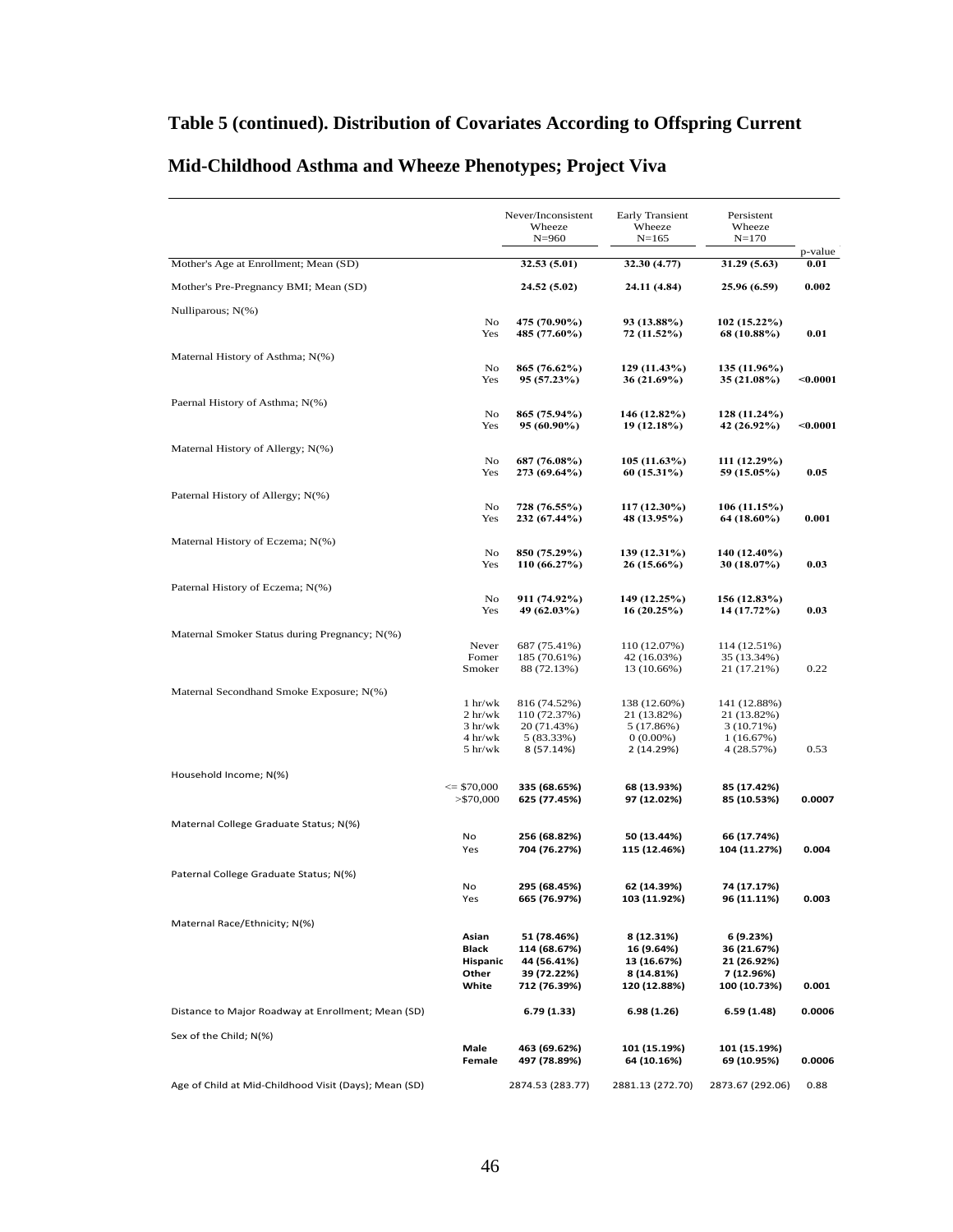## **Table 6. Unadjusted and Adjusted Odds Ratios and 95% Confidence Intervals for Total and Trimester-Specific Gestational Weight Gain and Offspring Current Mid-Childhood Asthma; Project Viva**  $\mathcal{L}$  and 95% Confidence Intervals for Gestational Weight Gain and Current Mid-Childhood Asthma; Projectional Weight Gain and Current Mid-Childhood Asthma; Projectional Mid-Childhood Asthma; Projectional Mid-Childhood

|                                                   | Current Mid-Childhood Asthma                                         |                                |                       |                                |                 |                                |
|---------------------------------------------------|----------------------------------------------------------------------|--------------------------------|-----------------------|--------------------------------|-----------------|--------------------------------|
|                                                   | Unadjusted                                                           |                                | Adjusted <sup>*</sup> |                                |                 | Adjusted**                     |
|                                                   | $\overline{RR}$                                                      | 95% CI                         | $\overline{RR}$       | 95% CI                         | $\overline{RR}$ | 95% CI                         |
|                                                   | 0.96                                                                 | $0.94 - 0.99$                  | 0.98                  | $0.95 - 1.01$                  | 0.98            | $0.95 - 1.01$                  |
|                                                   |                                                                      |                                |                       |                                |                 |                                |
| Excessive vs. Adequate                            | 0.88                                                                 | $0.63 - 1.23$                  | 1.21                  | $0.85 - 1.73$                  | 1.09            | $0.63 - 1.03$<br>0.91 - 1.31   |
|                                                   | 1.00                                                                 | $0.94 - 1.05$                  | 0.98                  | $0.93 - 1.04$                  | 0.99            | $0.94 - 1.05$                  |
|                                                   | 0.90                                                                 | $0.85 - 0.95$                  | 0.95                  | $0.89 - 1.02$                  | 0.95            | $0.89 - 1.02$                  |
|                                                   | 0.95                                                                 | $0.90 - 1.00$                  | 0.97                  | $0.92 - 1.02$                  | 0.97            | $0.91 - 1.02$                  |
| Inadequate vs. Adequate<br>Excessive vs. Adequate | 1.15<br>0.86                                                         | $0.72 - 1.83$<br>$0.60 - 1.24$ | 1.08<br>1.25          | $0.66 - 1.78$<br>$0.85 - 1.84$ | 1.10<br>1.12    | $0.85 - 1.42$<br>0.92 - 1.37   |
| Inadequate vs. Adequate<br>Excessive vs. Adequate | 2.06<br>0.97                                                         | $1.30 - 3.29$<br>$0.69 - 1.38$ | 0.66<br>1.15          | $0.40 - 1.10$<br>$0.79 - 1.67$ | 0.79<br>1.04    | $0.61 - 1.03$<br>$0.86 - 1.26$ |
| Inadequate vs. Adequate<br>Excessive vs. Adequate | 1.43<br>1.09                                                         | $0.91 - 2.23$<br>$0.74 - 1.59$ | 0.80<br>1.09          | $0.50 - 1.28$<br>$0.72 - 1.65$ | 0.86<br>1.03    | $0.67 - 1.09$<br>$0.83 - 1.27$ |
|                                                   | Categorical Total Gestational Weight Gain<br>Inadequate vs. Adequate | 1.57                           | $1.01 - 2.46$         | 0.64                           | $0.40 - 1.02$   | 0.81                           |

\*Adjusted for confounders: mother's age at enrollment, mother's pre-pregnancy BMI, nulliparity, maternal asthma, maternal allergy, maternal eczema, maternal smoking status during pregnancy, household income above \$70,000, maternal college graduate, paternal college graduate, maternal college graduate, maternal college graduate, maternal college graduate, maternal coll race/ethnicity, distance to a major roadway, sex of the child, and age in days of child at Mid-Childhood Visit

\*\*Adjusted for confounders and risk factors: mother's age at enrollment, mother's pre-pregnancy BMI, nulliparity, maternal asthma, maternal allergy, maternal eczema, maternal smoking status during pregnancy, household income above \$70,000, maternal college graduate, paternal college graduate, maternal race/ethnicity, distance to a major roadway, sex of the child, age in days of child at Mid-Childhood Visit, paternal asthma, paternal allergy, paternal eczema, maternal secondhand smoking status during pregnancy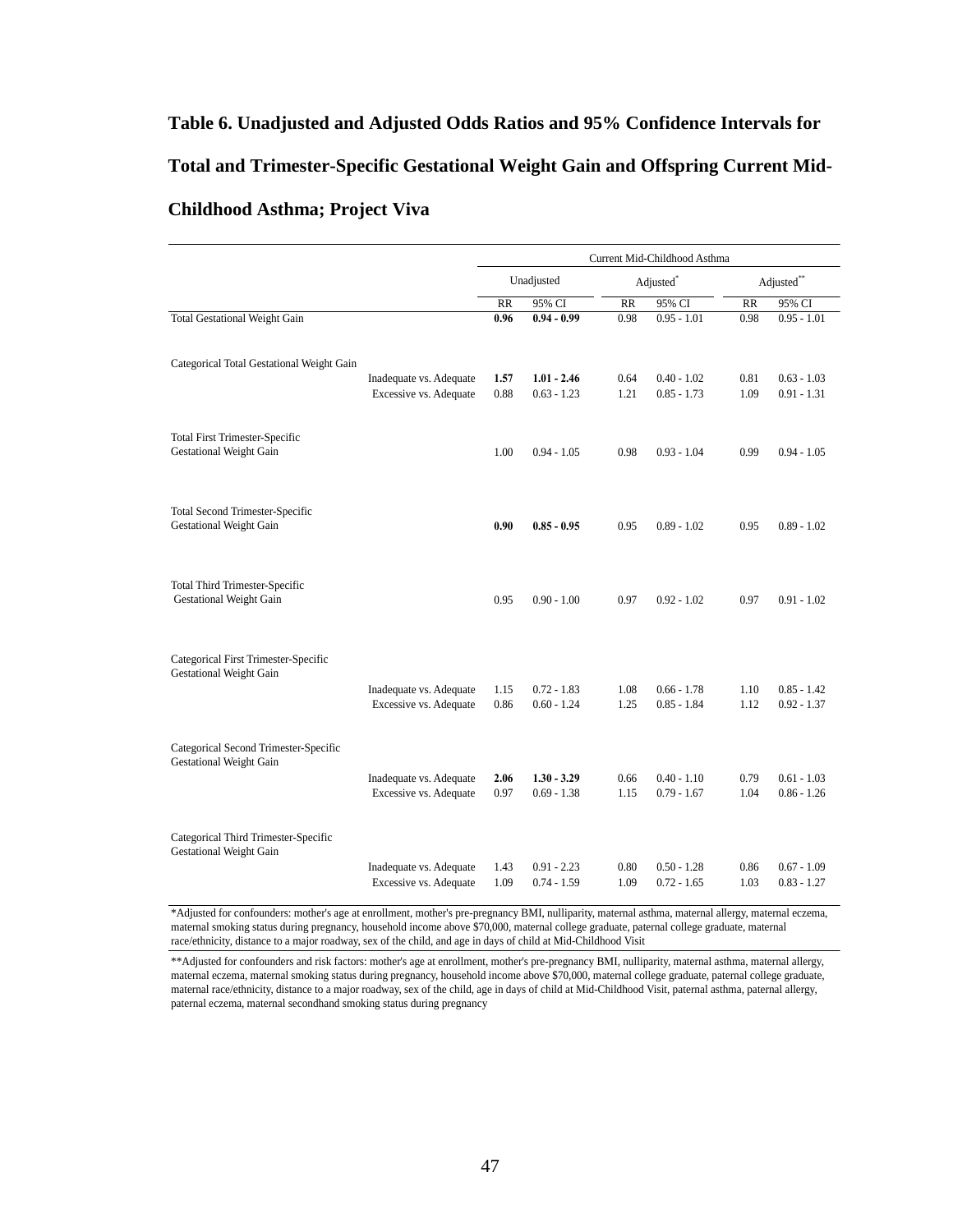# **Table 7. Unadjusted and Adjusted Odds Ratios and 95% Confidence Intervals for Total and Trimester-Specific Gestational Weight Gain and Offspring Wheeze Phenotypes; Project Viva**

|                                                                         |                                                                                                              |                                                | Wheeze Phenotypes |                                              |              |                                |              |                                |
|-------------------------------------------------------------------------|--------------------------------------------------------------------------------------------------------------|------------------------------------------------|-------------------|----------------------------------------------|--------------|--------------------------------|--------------|--------------------------------|
|                                                                         |                                                                                                              |                                                | Unadjusted        |                                              | Adjusted*    |                                |              | Adjusted**                     |
|                                                                         |                                                                                                              |                                                | <b>OR</b>         | 95% CI                                       | <b>RR</b>    | 95% CI                         | <b>RR</b>    | 95% CI                         |
| <b>Total Gestational Weight Gain</b>                                    |                                                                                                              | Early Transient Wheeze                         | 0.99              | $0.96 - 1.02$                                | 0.99         | $0.95 - 1.02$                  | 0.99         | $0.95 - 1.02$                  |
|                                                                         |                                                                                                              | Persistent Wheeze                              | 0.96              | $0.93 - 0.99$                                | 0.97         | $0.94 - 1.01$                  | 0.98         | $0.95 - 1.01$                  |
|                                                                         |                                                                                                              |                                                |                   |                                              |              |                                |              |                                |
| Categorical Total Gestational Weight Gain                               |                                                                                                              |                                                |                   |                                              |              |                                |              |                                |
|                                                                         |                                                                                                              | Inadequate vs. Adequate Early Transient Wheeze | 1.10              | $0.64 - 1.92$                                | 1.16         | $0.65 - 2.04$                  | 1.16         | $0.65 - 2.06$                  |
|                                                                         |                                                                                                              | Excessive vs. Adequate Early Transient Wheeze  | 1.02              | $0.71 - 1.48$                                | 1.06         | $0.72 - 1.57$                  | 1.08         | $0.72 - 1.60$                  |
|                                                                         | Inadequate vs. Adequate Persistent Wheeze                                                                    |                                                | 1.44              | $0.87 - 2.38$                                | 1.35         | $0.80 - 2.29$                  | 1.33         | $0.78 - 2.29$                  |
|                                                                         | Excessive vs. Adequate Persistent Wheeze                                                                     |                                                | 0.88              | $0.61 - 1.28$                                | 0.83         | $0.56 - 1.23$                  | 0.86         | $0.57 - 1.28$                  |
| <b>Total First Trimester-Specific</b>                                   |                                                                                                              |                                                |                   |                                              |              |                                |              |                                |
| Gestational Weight Gain                                                 |                                                                                                              |                                                |                   |                                              |              |                                |              |                                |
|                                                                         |                                                                                                              | Early Transient Wheeze<br>Persistent Wheeze    | 1.01<br>0.95      | $0.95 - 1.08$<br>$0.89 - 1.01$               | 1.01<br>0.96 | $0.95 - 1.08$<br>$0.90 - 1.02$ | 1.02<br>0.96 | $0.95 - 1.09$<br>$0.91 - 1.03$ |
|                                                                         |                                                                                                              |                                                |                   |                                              |              |                                |              |                                |
| <b>Total Second Trimester-Specific</b>                                  |                                                                                                              |                                                |                   |                                              |              |                                |              |                                |
| <b>Gestational Weight Gain</b>                                          |                                                                                                              |                                                |                   |                                              |              |                                |              |                                |
|                                                                         |                                                                                                              | Early Transient Wheeze                         | 0.98              | $0.92 - 1.05$                                | 0.97         | $0.89 - 1.05$                  | 0.96         | $0.89 - 1.05$                  |
|                                                                         |                                                                                                              | Persistent Wheeze                              | 0.92              | $0.86 - 0.99$                                | 0.97         | $0.90 - 1.05$                  | 0.98         | $0.91 - 1.06$                  |
| Total Third Trimester-Specific                                          |                                                                                                              |                                                |                   |                                              |              |                                |              |                                |
| Gestational Weight Gain                                                 |                                                                                                              |                                                |                   |                                              |              |                                |              |                                |
|                                                                         |                                                                                                              | Early Transient Wheeze                         | 0.97              | $0.92 - 1.03$                                | 0.97         | $0.91 - 1.03$                  | 0.97         | $0.91 - 1.03$                  |
|                                                                         |                                                                                                              | Persistent Wheeze                              | 0.96              | $0.91 - 1.02$                                | 0.98         | $0.92 - 1.04$                  | 0.98         | $0.92 - 1.04$                  |
| Categorical First Trimester-Specific                                    |                                                                                                              |                                                |                   |                                              |              |                                |              |                                |
| <b>Gestational Weight Gain</b>                                          |                                                                                                              |                                                |                   |                                              |              |                                |              |                                |
|                                                                         |                                                                                                              | Inadequate vs. Adequate Early Transient Wheeze | 0.72              | $0.41 - 1.27$                                | 0.67         | $0.37 - 1.20$                  | 0.66         | $0.37 - 1.19$                  |
|                                                                         |                                                                                                              | Excessive vs. Adequate Early Transient Wheeze  | 0.80              | $0.54 - 1.19$                                | 0.79         | $0.53 - 1.20$                  | 0.80         | $0.53 - 1.21$                  |
|                                                                         |                                                                                                              |                                                |                   |                                              |              |                                |              |                                |
|                                                                         | Inadequate vs. Adequate Persistent Wheeze                                                                    |                                                | 1.14<br>0.80      | $0.68 - 1.89$                                | 0.82<br>0.75 | $0.48 - 1.41$<br>$0.49 - 1.15$ | 0.78<br>0.76 | $0.44 - 1.34$<br>$0.50 - 1.18$ |
|                                                                         | Excessive vs. Adequate Persistent Wheeze                                                                     |                                                |                   | $0.53 - 1.20$                                |              |                                |              |                                |
| Categorical Second Trimester-Specific<br><b>Gestational Weight Gain</b> |                                                                                                              |                                                |                   |                                              |              |                                |              |                                |
|                                                                         |                                                                                                              | Inadequate vs. Adequate Early Transient Wheeze | 0.89              | $0.48 - 1.66$                                | 0.95         | $0.50 - 1.80$                  | 1.00         | $0.52 - 1.92$                  |
|                                                                         |                                                                                                              | Excessive vs. Adequate Early Transient Wheeze  | 1.02              | $0.69 - 1.49$                                | 1.04         | $0.69 - 1.54$                  | 1.06         | $0.71 - 1.59$                  |
|                                                                         |                                                                                                              |                                                |                   |                                              |              |                                |              |                                |
|                                                                         | Inadequate vs. Adequate Persistent Wheeze                                                                    |                                                | 1.73              | $1.01 - 2.94$                                | 1.32         | $0.74 - 2.36$                  | 1.39         | $0.77 - 2.52$                  |
|                                                                         | Excessive vs. Adequate Persistent Wheeze                                                                     |                                                | 1.09              | $0.74 - 1.62$                                | 1.00         | $0.66 - 1.51$                  | 1.04         | $0.68 - 1.59$                  |
| Categorical Third Trimester-Specific<br><b>Gestational Weight Gain</b>  |                                                                                                              |                                                |                   |                                              |              |                                |              |                                |
|                                                                         |                                                                                                              | Inadequate vs. Adequate Early Transient Wheeze | 0.72              | 0.44 - 1.18                                  | 0.61         | $0.37 - 1.02$                  | 0.60         | $0.36 - 1.02$                  |
|                                                                         |                                                                                                              | Excessive vs. Adequate Early Transient Wheeze  | 0.71              | $0.48 - 1.05$                                | 0.64         | $0.61 - 1.52$                  | 0.64         | $0.42 - 0.98$                  |
|                                                                         |                                                                                                              |                                                |                   |                                              |              |                                |              |                                |
|                                                                         | Inadequate vs. Adequate Persistent Wheeze                                                                    |                                                | 1.34              | $0.80 - 2.23$                                | 1.13         | $0.66 - 1.93$                  | 1.14<br>0.97 | $0.66 - 1.97$                  |
| $*$ A. $1!$ $*$ . $1!$ $1!$ $1!$ $1!$ $1!$<br>بالمستلف                  | Excessive vs. Adequate Persistent Wheeze<br>constitutional constitution of the constitution DMT continued to |                                                | 1.19              | $0.77 - 1.83$<br>$-1$ $-11$ $-$<br>$-1 - -1$ | 0.96         | $0.61 - 1.52$                  |              | $0.61 - 1.55$                  |

\*Adjusted for confounders: mother's age at enrollment, mother's pre-pregnancy BMI, nulliparity, maternal asthma, maternal allergy, maternal eczema,

 maternal smoking status during pregnancy, household income above \$70,000, maternal college graduate, paternal college graduate, maternal race/ethnicity, paternal race/ethnicity, distance to a major roadway, sex of the child and age in days of child at Mid-Childhood Visit

\*\*Adjusted for confounders and risk factors: mother's age at enrollment, mother's pre-pregnancy BMI, nulliparity, maternal asthma, maternal allergy,

 maternal eczema, maternal smoking status during pregnancy, household income above \$70,000, maternal college graduate, paternal college graduate, maternal race/ethnicity, paternal race/ethnicity, distance to a major roadway, sex of the child, age in days of child at Mid-Childhood Visit, paternal asthma, paternal allergy, paternal eczema, maternal secondhand smoking status during pregnancy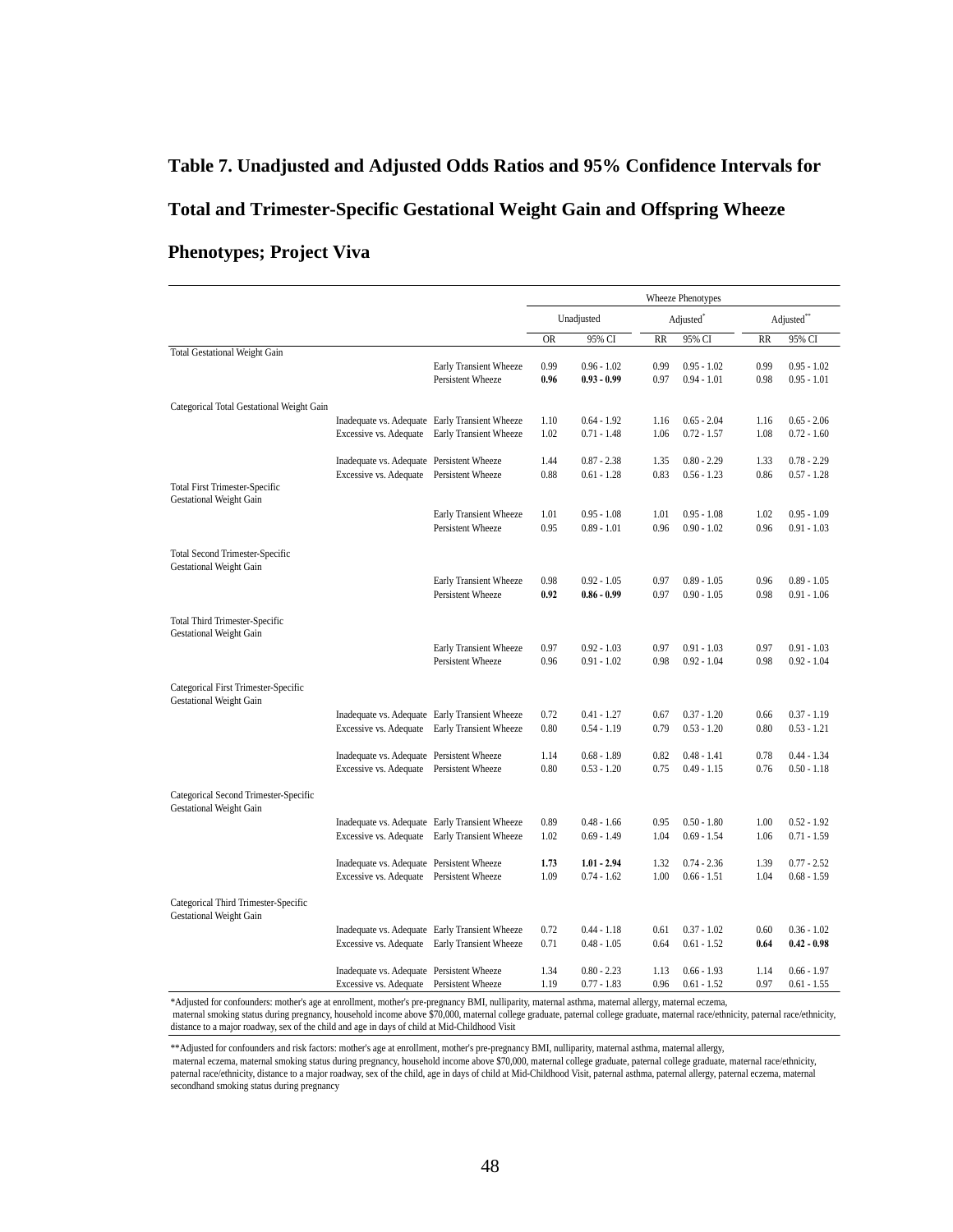### **Table 8. Conditional Predicted Probabilities for Total and Trimester-Specific**

#### **Gestational Weight Gain and Offspring Current Mid-Childhood Asthma; Project**

#### **Viva**  $T_{\rm N1V2}$

|                                                               |                 | Conditional<br>Predicted | Conditional<br>Predicted<br>Probability** |
|---------------------------------------------------------------|-----------------|--------------------------|-------------------------------------------|
|                                                               |                 | Probability*             |                                           |
|                                                               |                 | $\%$                     | $\%$                                      |
| <b>Total Gestational Weight Gain</b>                          | $1 \text{ kg}$  | 17.87%                   | 13.10%<br>11.10%                          |
|                                                               | $10 \text{ kg}$ | 14.91%                   |                                           |
|                                                               | $30 \text{ kg}$ | 9.78%                    | 7.60%                                     |
| Categorical Total Gestational Weight Gain                     |                 |                          |                                           |
|                                                               | Inadequate      | 20.31%                   | 15.22%                                    |
|                                                               | Adequate        | 13.95%                   | 10.45%                                    |
|                                                               | Excessive       | 11.81%                   | 8.93%                                     |
| Total First Trimester-Specific Gestational Weight Gain        | $0.07$ kg       | 13.81%                   | 10.21%                                    |
|                                                               | $2.94$ kg       | 13.26%                   | 9.97%                                     |
|                                                               | 5.81 kg         | 12.72%                   | 9.72%                                     |
|                                                               |                 |                          |                                           |
| Total Second Trimester-Specific Gestational Weight Gain       | $3.82$ kg       | 15.04%                   | 15.04%                                    |
|                                                               | $6.31$ kg       | 13.50%                   | 13.50%                                    |
|                                                               | $8.80$ kg       | 12.09%                   | 12.09%                                    |
|                                                               |                 |                          |                                           |
| Total Third Trimester-Specific Gestational Weight Gain        | $3.29$ kg       | 14.58%                   | 14.58%                                    |
|                                                               | $6.31$ kg       | 13.38%                   | 13.38%                                    |
|                                                               | 9.33 kg         | 12.28%                   | 12.28%                                    |
|                                                               |                 |                          |                                           |
| Categorical First Trimester-Specific Gestational Weight Gain  |                 |                          |                                           |
|                                                               | Inadequate      | 14.15%                   | 9.80%                                     |
|                                                               | Adequate        | 15.12%                   | 11.60%                                    |
|                                                               | Excessive       | 12.43%                   | 9.41%                                     |
|                                                               |                 |                          |                                           |
| Categorical Second Trimester-Specific Gestational Weight Gain |                 |                          |                                           |
|                                                               | Inadequate      | 19.78%                   | 15.26%                                    |
|                                                               | Adequate        | 14.02%                   | 10.11%                                    |
|                                                               | Excessive       | 12.42%                   | 9.35%                                     |
|                                                               |                 |                          |                                           |
| Categorical Third Trimester-Specific Gestational Weight Gain  | Inadequate      | 16.47%                   | 12.90%                                    |
|                                                               | Adequate        | 13.58%                   | 9.82%                                     |
|                                                               | Excessive       | 12.58%                   |                                           |
|                                                               |                 |                          | 9.36%                                     |

\*Adjusted for confounders: mother's age at enrollment, mother's pre-pregnancy BMI, nulliparity, maternal asthma, maternal allergy, maternal eczema, maternal smoking status during pregnancy, household income above \$70,000, maternal college graduate, paternal college graduate, maternal race/ethnicity, paternal race/ethnicity, distance to a major roadway, sex of the child and age in days of child at Mid-Childhood Visit

\*\*Adjusted for confounders and risk factors: mother's age at enrollment, mother's pre-pregnancy BMI, nulliparity, maternal asthma, maternal allergy, maternal eczema, maternal smoking status during pregnancy, household income above \$70,000, maternal college graduate, paternal college graduate, maternal race/ethnicity, paternal race/ethnicity, distance to a major roadway, sex of the child, age in days of child at Mid-Childhood Visit, paternal asthma, paternal allergy, paternal eczema, maternal secondhand smoke exposure during pregnancy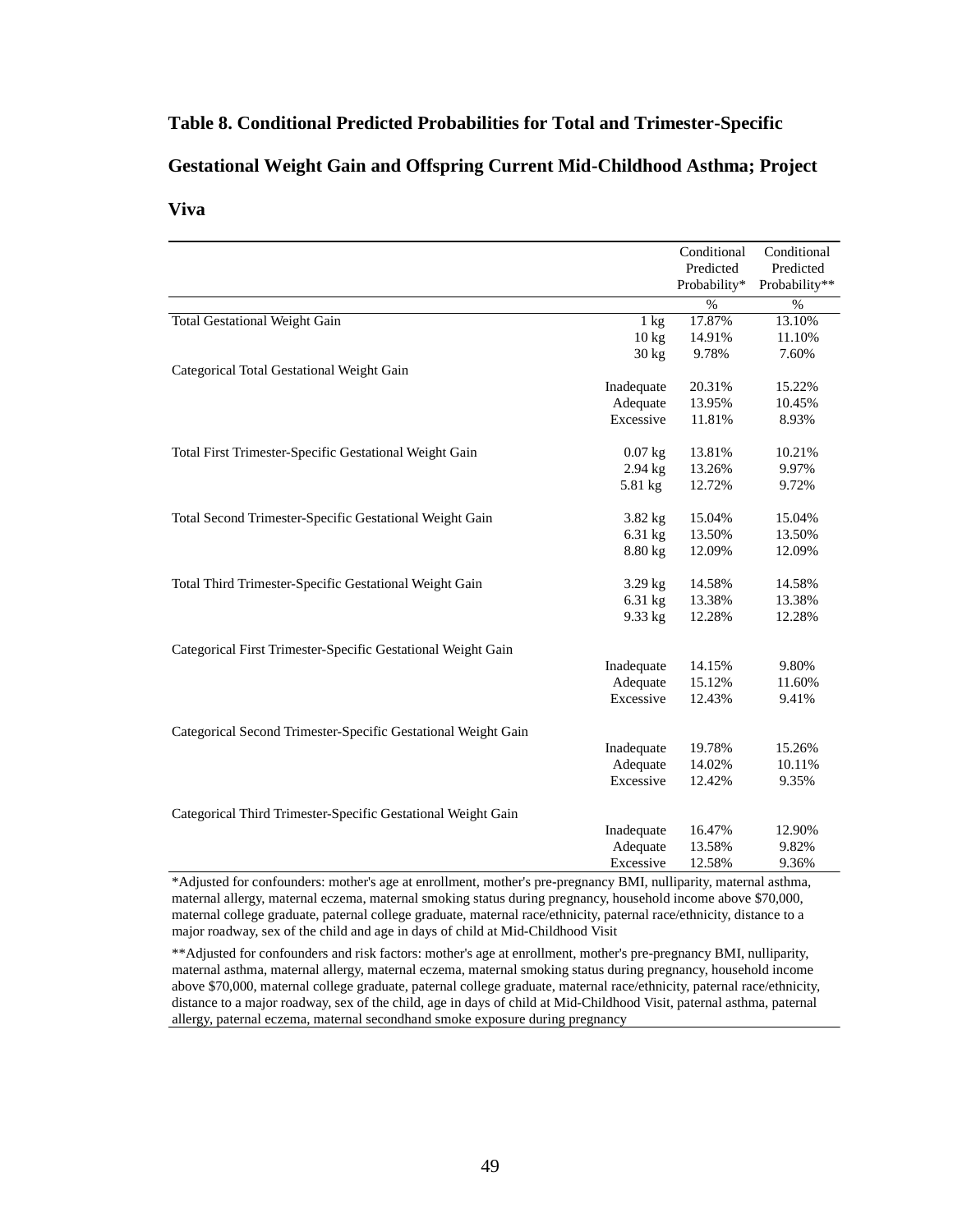#### **Table 9. Conditional Predicted Probabilities for Total and Trimester-Specific**

|                                           |                 | Conditional<br>Predicted<br>Probability* | Conditional<br>Predicted<br>Probabilities** |
|-------------------------------------------|-----------------|------------------------------------------|---------------------------------------------|
|                                           |                 | $\%$                                     | $\%$                                        |
| <b>Total Gestational Weight Gain</b>      |                 |                                          |                                             |
| Never/Infrequent                          | $1 \text{ kg}$  | 69.73%                                   | 75.71%                                      |
|                                           | $10 \text{ kg}$ | 73.53%                                   | 78.35%                                      |
|                                           | $30 \text{ kg}$ | 80.65%                                   | 83.37%                                      |
| <b>Early Transient</b>                    | $1 \text{ kg}$  | 14.12%                                   | 13.25%                                      |
|                                           | $10 \text{ kg}$ | 13.03%                                   | 12.22%                                      |
|                                           | $30 \text{ kg}$ | 10.63%                                   | 10.07%                                      |
| Persistent                                | $1 \text{ kg}$  | 16.16%                                   | 11.04%                                      |
|                                           | $10 \text{ kg}$ | 13.45%                                   | 9.43%                                       |
|                                           | $30 \text{ kg}$ | 8.72%                                    | 6.56%                                       |
| Categorical Total Gestational Weight Gain |                 |                                          |                                             |
| Never/Infrequent                          | Inadequate      | 70.88%                                   | 76.32%                                      |
|                                           | Adequate        | 75.40%                                   | 79.98%                                      |
|                                           | Excessive       | 76.51%                                   | 80.38%                                      |
| <b>Early Transient</b>                    | Inadequate      | 12.71%                                   | 12.12%                                      |
|                                           | Adequate        | 11.70%                                   | 10.94%                                      |
|                                           | Excessive       | 12.63%                                   | 11.82%                                      |
| Persistent                                | Inadequate      | 16.40%                                   | 11.55%                                      |
|                                           | Adequate        | 12.90%                                   | 9.08%                                       |
|                                           | Excessive       | 10.85%                                   | 7.80%                                       |

### **Gestational Weight Gain and Offspring Wheeze Phenotypes; Project Viva**

\*Adjusted for confounders: mother's age at enrollment, mother's pre-pregnancy BMI, nulliparity, maternal asthma, maternal allergy, maternal eczema, maternal smoking status during pregnancy, household income above \$70,000, maternal college graduate, paternal college graduate, maternal race/ethnicity, paternal race/ethnicity, distance to a major roadway, sex of the child and age in days of child at Mid-Childhood Visit

\*\*Adjusted for confounders and risk factors: mother's age at enrollment, mother's pre-pregnancy BMI, nulliparity, maternal asthma, maternal allergy, maternal eczema, maternal smoking status during pregnancy, household income above \$70,000, maternal college graduate, paternal college graduate, maternal race/ethnicity, paternal race/ethnicity, distance to a major roadway, sex of the child, age in days of child at Mid-Childhood Visit, paternal asthma, paternal allergy, paternal eczema, maternal secondhand smoke exposure during pregnancy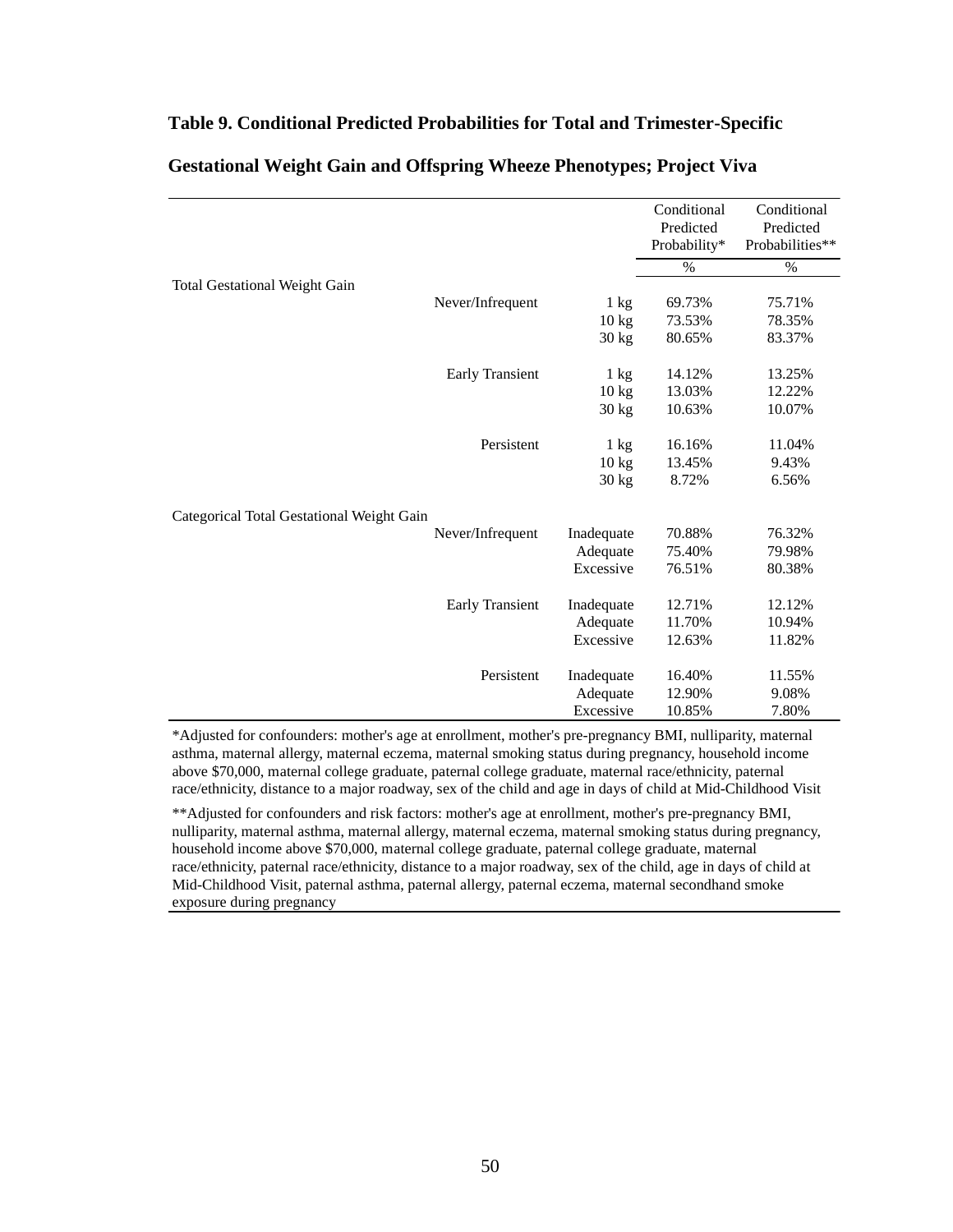|                                                      |           | Conditional<br>Predicted<br>Probability* | Conditional<br>Predicted<br>Probabilities** |
|------------------------------------------------------|-----------|------------------------------------------|---------------------------------------------|
|                                                      |           | $\%$                                     | $\%$                                        |
| <b>Total First Trimester Gestational Weight Gain</b> |           |                                          |                                             |
| Never/Infrequent                                     | $0.07$ kg | 74.89%                                   | 79.64%                                      |
|                                                      | $2.94$ kg | 75.83%                                   | 79.96%                                      |
|                                                      | 5.81 kg   | 76.63%                                   | 80.19%                                      |
| <b>Early Transient</b>                               | $0.07$ kg | 11.93%                                   | 11.11%                                      |
|                                                      | $2.94$ kg | 12.45%                                   | 11.66%                                      |
|                                                      | 5.81 kg   | 12.98%                                   | 12.23%                                      |
| Persistent                                           | $0.07$ kg | 13.18%                                   | 9.25%                                       |
|                                                      | 2.94 kg   | 11.71%                                   | 8.38%                                       |
|                                                      | 5.81 kg   | 10.39%                                   | 7.59%                                       |
| Total Second Trimester Gestational Weight Gain       |           |                                          |                                             |
| Never/Infrequent                                     | 3.82 kg   | 74.03%                                   | 78.51%                                      |
|                                                      | 6.31 kg   | 75.51%                                   | 79.76%                                      |
|                                                      | 8.80 kg   | 76.93%                                   | 80.95%                                      |
| <b>Early Transient</b>                               | 3.82 kg   | 13.26%                                   | 12.56%                                      |
|                                                      | 6.31 kg   | 12.41%                                   | 11.65%                                      |
|                                                      | 8.80 kg   | 11.61%                                   | 10.80%                                      |
| Persistent                                           | 3.82 kg   | 12.71%                                   | 8.93%                                       |
|                                                      | 6.31 kg   | 12.07%                                   | 8.58%                                       |
|                                                      | 8.80 kg   | 11.46%                                   | 8.25%                                       |
| Total Third Trimester Gestational Weight Gain        |           |                                          |                                             |
| Never/Infrequent                                     | $3.29$ kg | 73.88%                                   | 78.43%                                      |
|                                                      | 6.31 kg   | 75.56%                                   | 79.79%                                      |
|                                                      | 9.33 kg   | 77.15%                                   | 81.09%                                      |
| <b>Early Transient</b>                               | 3.29 kg   | 13.49%                                   | 12.58%                                      |
|                                                      | 6.31 kg   | 12.40%                                   | 11.63%                                      |
|                                                      | 9.33 kg   | 11.38%                                   | 10.73%                                      |
| Persistent                                           | $3.29$ kg | 12.63%                                   | 8.99%                                       |
|                                                      | 6.31 kg   | 12.04%                                   | 8.58%                                       |
|                                                      | 9.33 kg   | 11.46%                                   | 8.18%                                       |

### **Table 9 (continued). Conditional Predicted Probabilities for Total and Trimester-**

Specific Gestational Weight Gain and Offspring Wheeze Phenotypes; Project Viva

\*Adjusted for confounders: mother's age at enrollment, mother's pre-pregnancy BMI, nulliparity, maternal asthma, maternal allergy, maternal eczema, maternal smoking status during pregnancy, household income above \$70,000, maternal college graduate, paternal college graduate, maternal race/ethnicity, paternal race/ethnicity, distance to a major roadway, sex of the child and age in days of child at Mid-Childhood Visit

\*\*Adjusted for confounders and risk factors: mother's age at enrollment, mother's pre-pregnancy BMI, nulliparity, maternal asthma, maternal allergy, maternal eczema, maternal smoking status during pregnancy, household income above \$70,000, maternal college graduate, paternal college graduate, maternal race/ethnicity, paternal race/ethnicity, distance to a major roadway, sex of the child, age in days of child at Mid-Childhood Visit, paternal asthma, paternal allergy, paternal eczema, maternal secondhand smoke exposure during pregnancy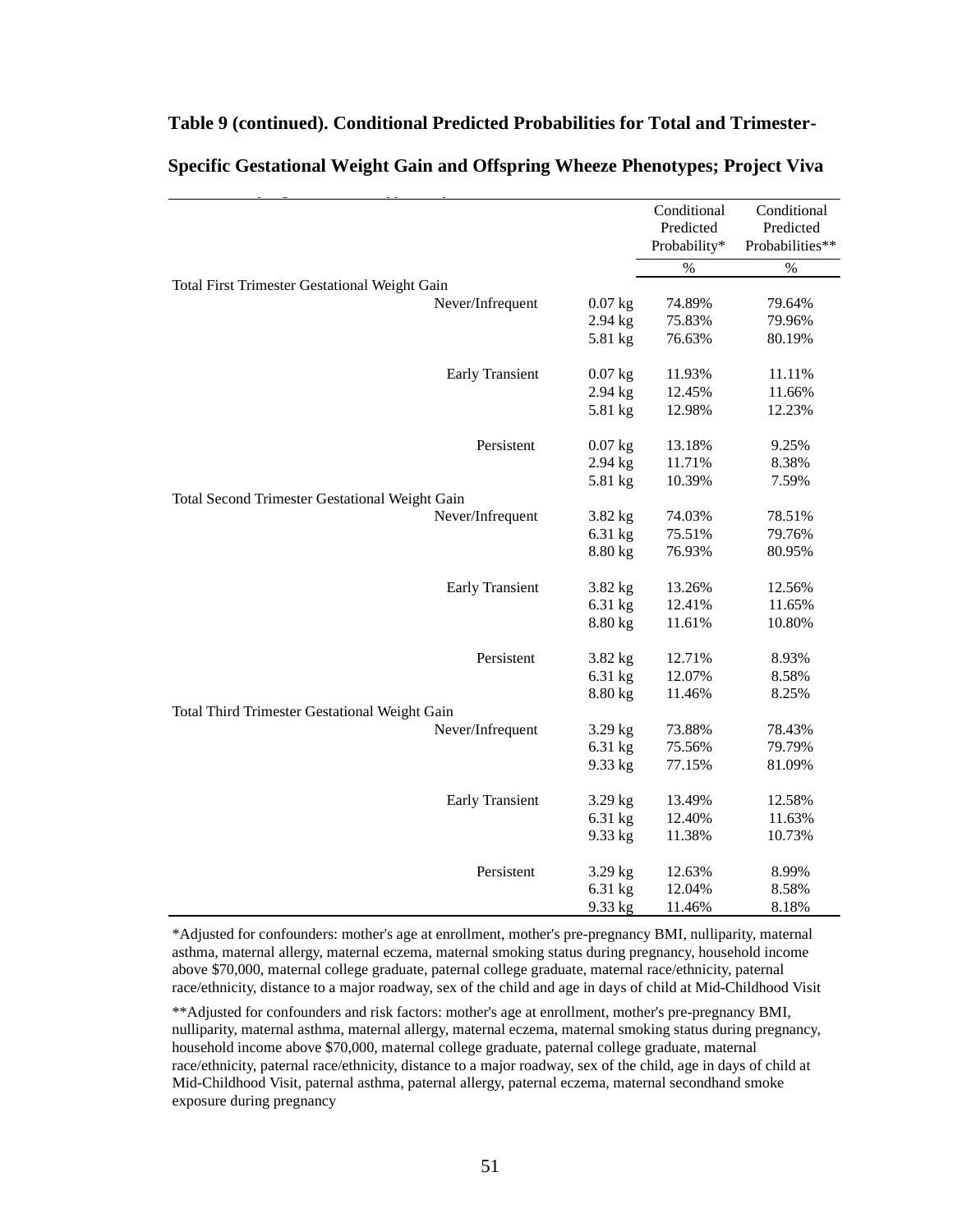#### **Table 9 (continued). Conditional Predicted Probabilities for Total and Trimester-**

|                                                      |            | Conditional<br>Predicted | Conditional<br>Predicted |
|------------------------------------------------------|------------|--------------------------|--------------------------|
|                                                      |            | Probability*             | Probabilities**          |
|                                                      |            | $\%$                     | $\%$                     |
| Categorical First Trimester Gestational Weight Gain  |            |                          |                          |
| Never/Infrequent                                     | Inadequate | 74.80%                   | 82.20%                   |
|                                                      | Adequate   | 75.40%                   | 76.56%                   |
|                                                      | Excessive  | 75.94%                   | 80.65%                   |
| <b>Early Transient</b>                               | Inadequate | 11.89%                   | 9.57%                    |
|                                                      | Adequate   | 12.23%                   | 13.47%                   |
|                                                      | Excessive  | 12.56%                   | 11.31%                   |
| Persistent                                           | Inadequate | 13.31%                   | 8.22%                    |
|                                                      | Adequate   | 12.38%                   | 9.97%                    |
|                                                      | Excessive  | 11.49%                   | 8.04%                    |
| Categorical Second Trimester Gestational Weight Gain |            |                          |                          |
| Never/Infrequent                                     | Inadequate | 74.41%                   | 79.18%                   |
|                                                      | Adequate   | 75.19%                   | 79.63%                   |
|                                                      | Excessive  | 75.84%                   | 79.99%                   |
| <b>Early Transient</b>                               | Inadequate | 11.43%                   | 10.86%                   |
|                                                      | Adequate   | 12.04%                   | 11.33%                   |
|                                                      | Excessive  | 12.65%                   | 11.81%                   |
| Persistent                                           | Inadequate | 14.15%                   | 9.96%                    |
|                                                      | Adequate   | 12.77%                   | 9.04%                    |
|                                                      | Excessive  | 11.51%                   | 8.20%                    |
| Categorical Third Trimester Gestational Weight Gain  |            |                          |                          |
| Never/Infrequent                                     | Inadequate | 75.57%                   | 80.15%                   |
|                                                      | Adequate   | 71.71%                   | 75.99%                   |
|                                                      | Excessive  | 76.63%                   | 80.74%                   |
| <b>Early Transient</b>                               | Inadequate | 10.85%                   | 10.12%                   |
|                                                      | Adequate   | 16.84%                   | 15.92%                   |
|                                                      | Excessive  | 11.59%                   | 10.91%                   |
| Persistent                                           | Inadequate | 13.58%                   | 9.73%                    |
|                                                      | Adequate   | 11.45%                   | 8.09%                    |
|                                                      | Excessive  | 11.78%                   | 8.36%                    |

### Specific Gestational Weight Gain and Offspring Wheeze Phenotypes; Project Viva

\*Adjusted for confounders: mother's age at enrollment, mother's pre-pregnancy BMI, nulliparity, maternal asthma, maternal allergy, maternal eczema, maternal smoking status during pregnancy, household income above \$70,000, maternal college graduate, paternal college graduate, maternal race/ethnicity, paternal race/ethnicity, distance to a major roadway, sex of the child and age in days of child at Mid-Childhood Visit

\*\*Adjusted for confounders and risk factors: mother's age at enrollment, mother's pre-pregnancy BMI, nulliparity, maternal asthma, maternal allergy, maternal eczema, maternal smoking status during pregnancy, household income above \$70,000, maternal college graduate, paternal college graduate, maternal race/ethnicity, paternal race/ethnicity, distance to a major roadway, sex of the child, age in days of child at Mid-Childhood Visit, paternal asthma, paternal allergy, paternal eczema, maternal secondhand smoke exposure during pregnancy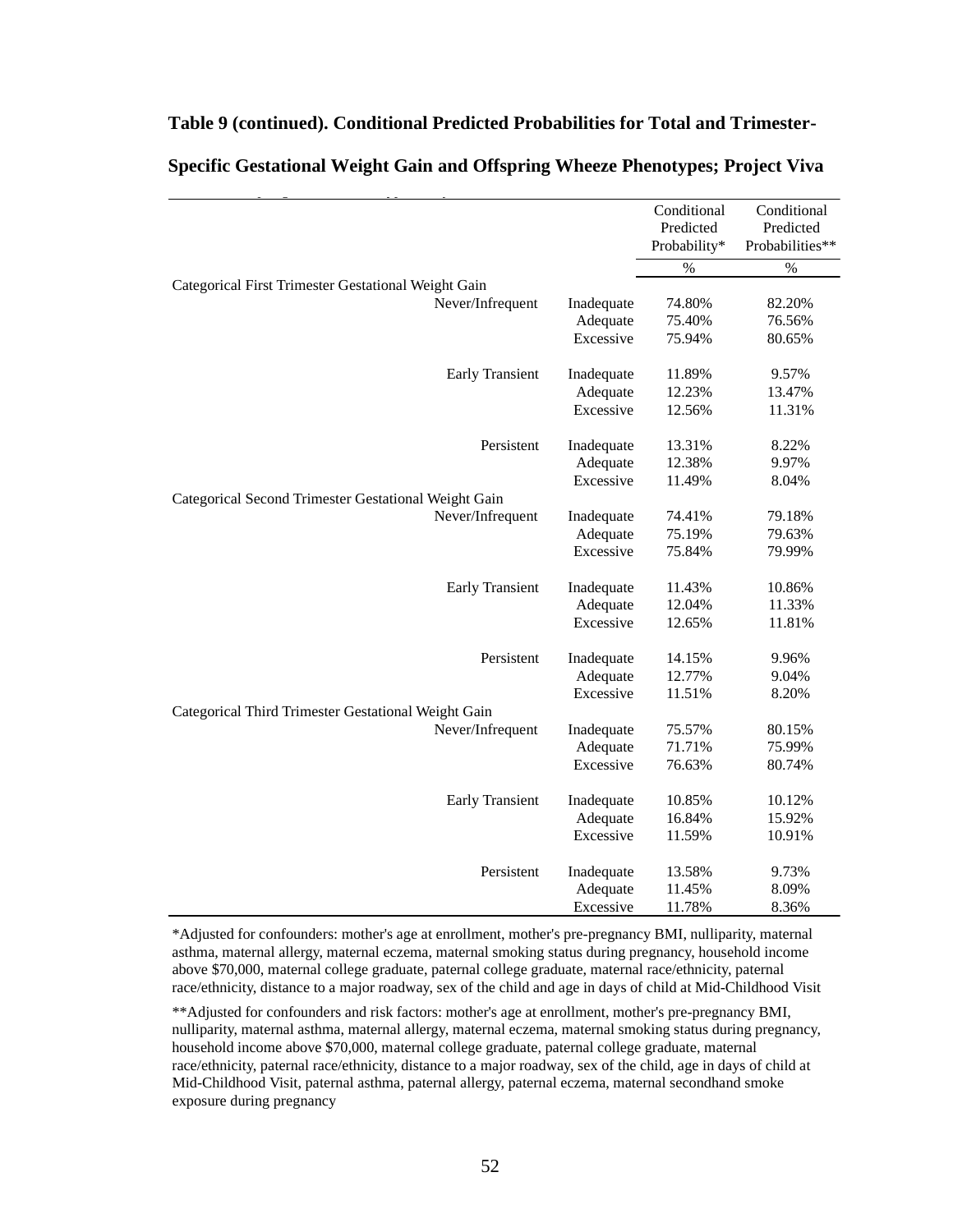

### **Figure 1. Physiologic Mechanisms #1: Leptin**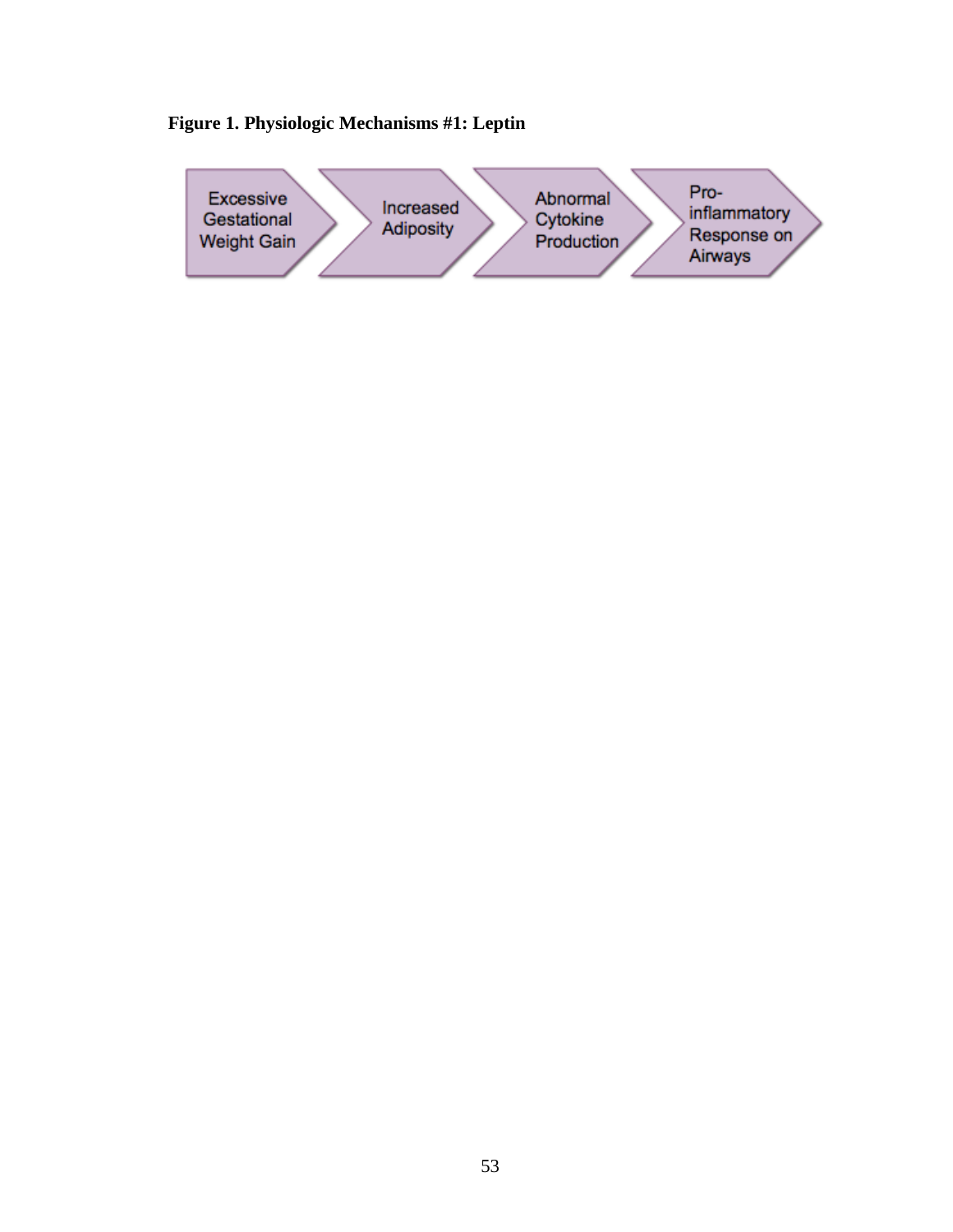### **Figure 2. Physiologic Mechanism #2: Tumor Necrosis Factor – α**

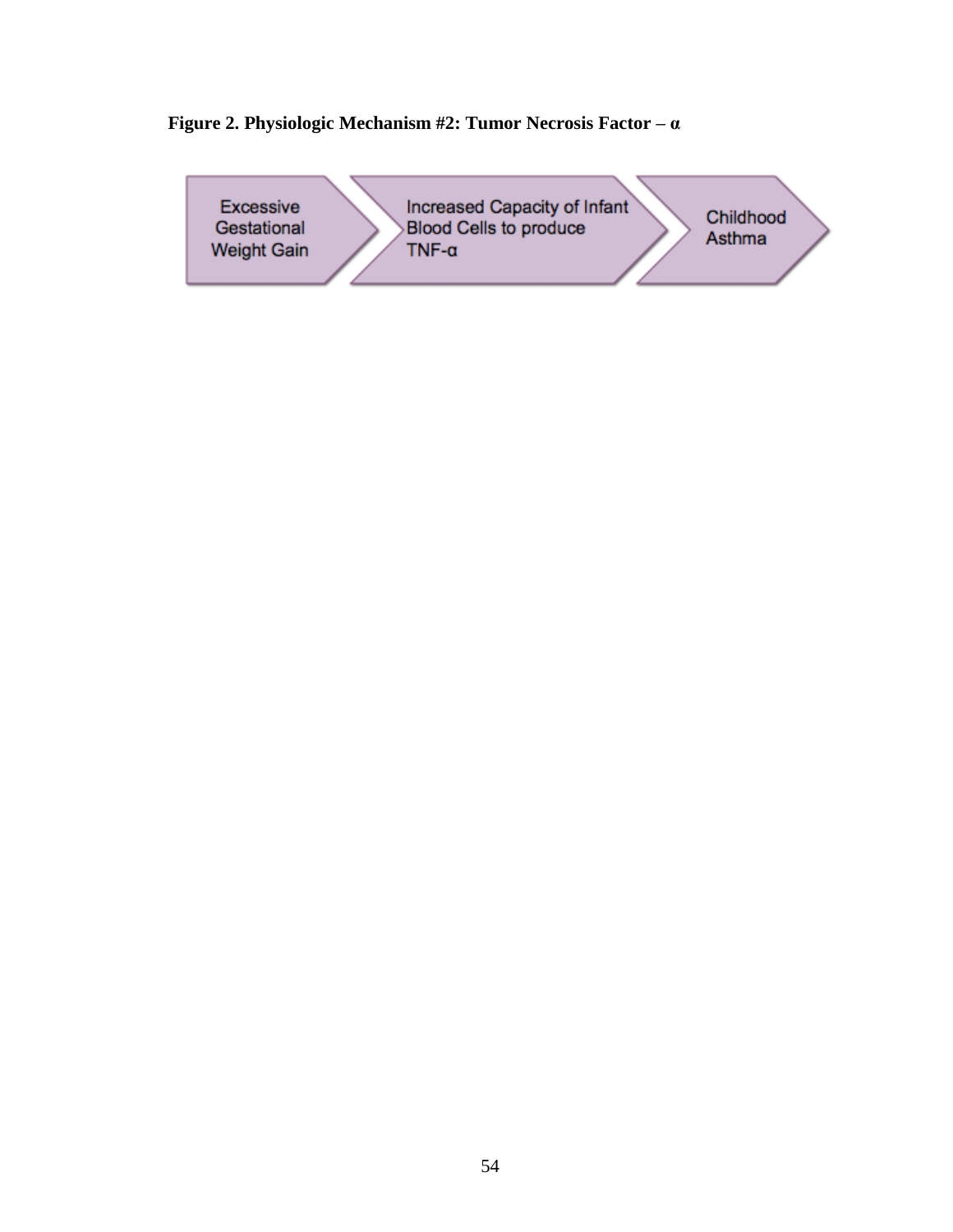**Figure 3. Generalized Additive Model of Continuous Total Gestational Weight Gain and Offspring Current Mid-Childhood Asthma; Project Viva**

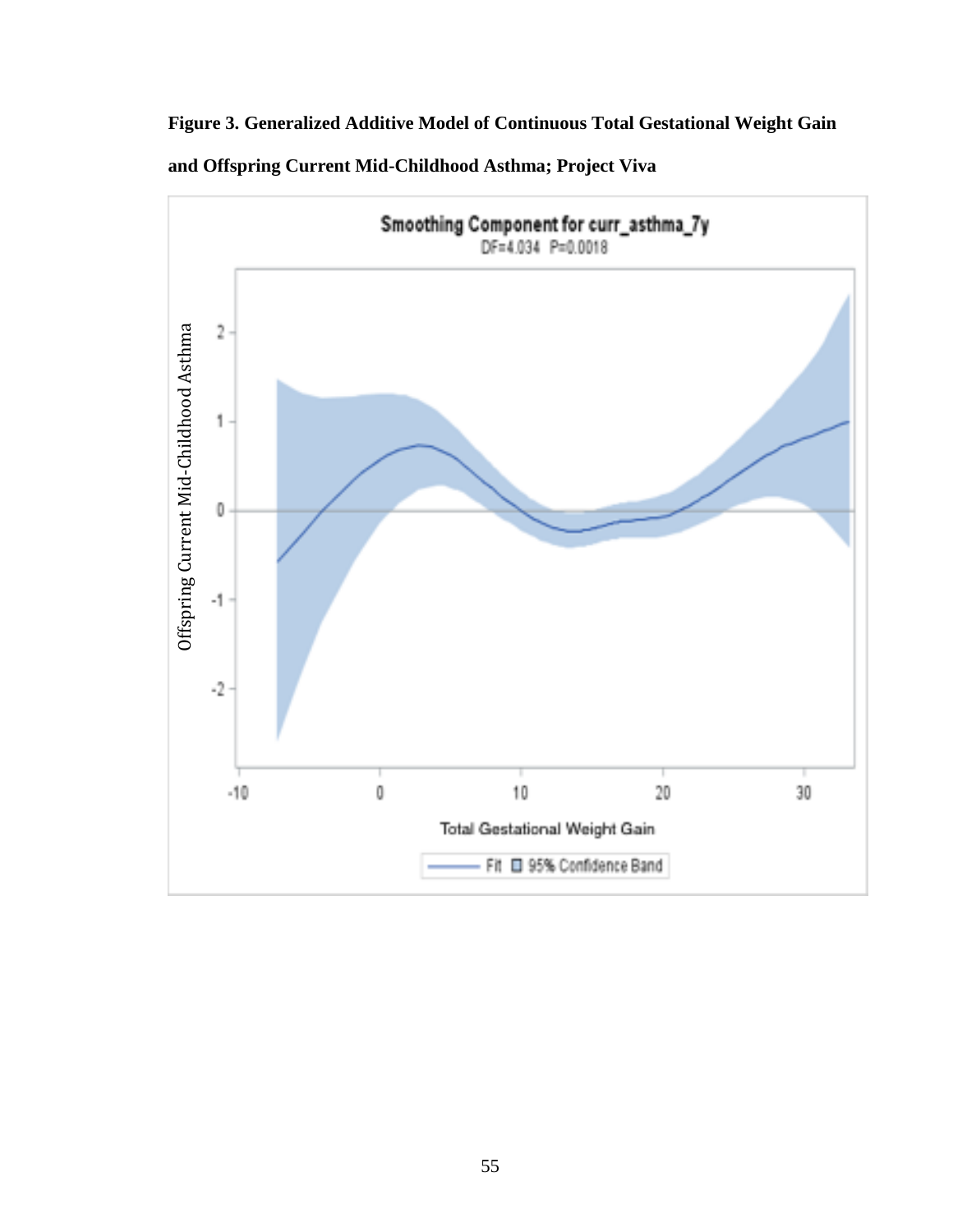#### **BIBLIOGRAPHY**

- 1. NIH: National Heart, Lung, and Blood Institute. Asthma. *National Heart, Lung, and Blood Institute*. (https://www.nhlbi.nih.gov/health-topics/asthma).
- 2. American Academy of Allergy, Asthma and Immunology. Pediatric Asthma Definition. *American Academy of Allergy, Asthma and Immunology*. (https://www.aaaai.org/conditions-and-treatments/conditions-dictionary/pediatricasthma).
- 3. van Aalderen WM. Childhood Asthma: Diagnosis and Treatment. *Scientifica (Cairo)*[electronic article]. 2012;674204. (https://www.ncbi.nlm.nih.gov/pmc/articles/PMC3820621/).
- 4. Zahran HS, Bailey CM, Damon SA, et al. Vital Signs: Asthma in Children United States, 2001-2016. *CDC Weekly - Morbidity and Mortality Weekly Report* [electronic article]. 2018;67(5):149–155. (https://www.cdc.gov/mmwr/volumes/67/wr/mm6705e1.htm).
- 5. Centers for Disease Control and Prevention. 2015 Previous Most Recent Asthma Data. *CDC: Centers for Disease Control and Prevention*. 2018;(https://www.cdc.gov/asthma/archivedata/2015/2015\_data.html).
- 6. Davidson J. The Effect of Asthma on Long-Term Health. *Verywell Health*. 2018;(https://www.verywellhealth.com/the-effect-of-asthma-on-long-term-health-200590).
- 7. Asthma and Allergy Foundation of America. Asthma Facts and Figures. *Asthma and Allergy Foundation of America*. 2018;(http://www.aafa.org/asthma-facts/).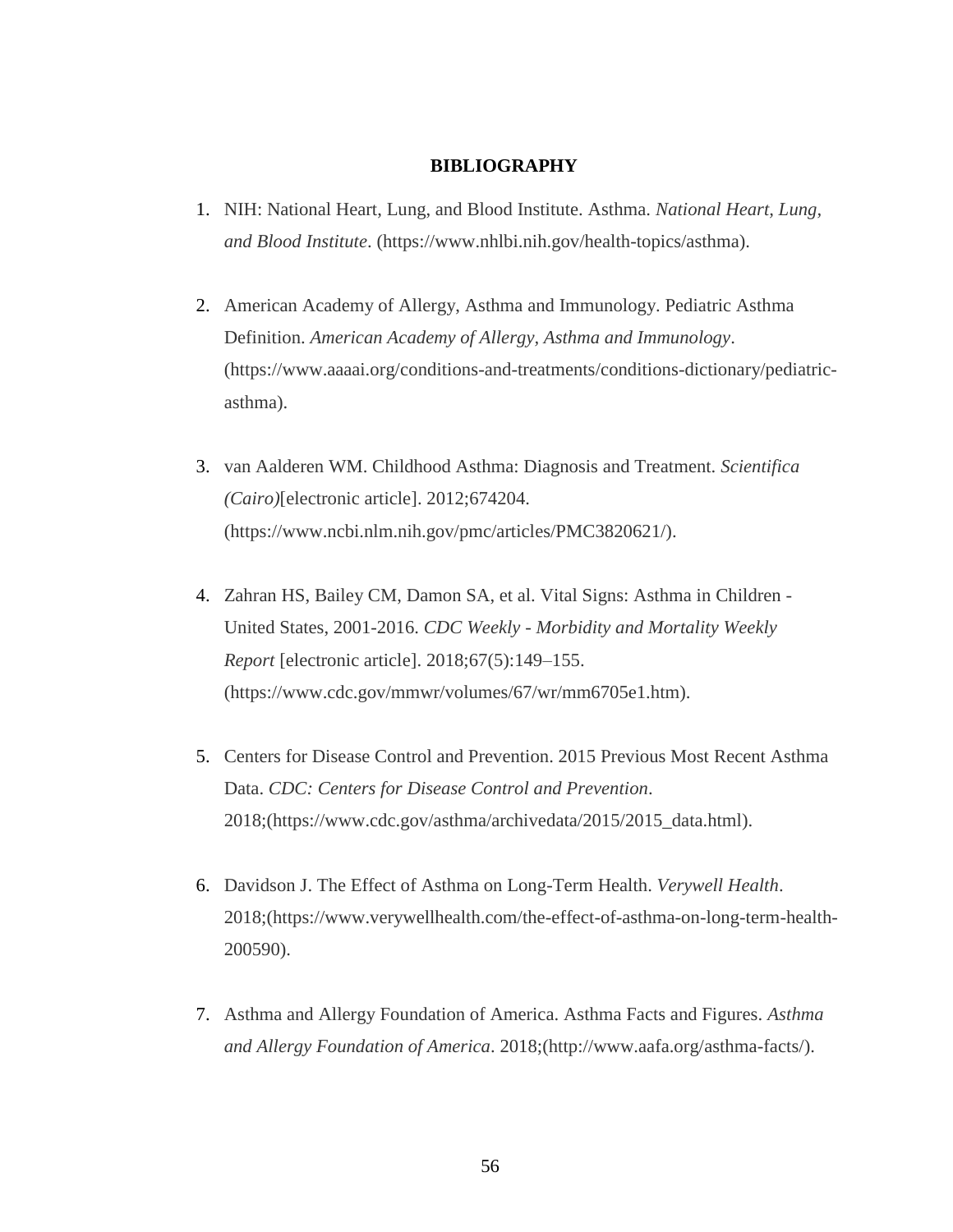- 8. American Lung Association. The Impact of Asthma. *American Lung Association*. 2018;(http://www.lung.org/lung-health-and-diseases/lung-diseaselookup/asthma/learn-about-asthma/impact-of-asthma.html).
- 9. National Sleep Foundation. Asthma and Sleep. *Sleep*. (https://www.sleep.org/articles/asthma-and-sleep/).
- 10. Halonen M, Lohman IC, Stem DA, et al. Perinatal tumor necrosis factor-α production, influenced by maternal pregnancy weight gain, predicts childhood asthma. *American Journal of Respiratory and Critical Care Medicine* [electronic article]. 2013;188(1):35–41. (https://www-ncbi-nlm-nihgov.silk.library.umass.edu/pubmed/23590270).
- 11. Kershaw EE, Flier JS. Adipose tissue as an endocrine organ. *The Journal of Clinical Endocrinology and Metabolism*. 2004;89(6):2548–56. 10.1210/jc.2004- 0395
- 12. Das UN. Is obesity an inflammatory condition? *Nutrition*. 2001; 17: 953-966.
- 13. Shore SA, Johnston RA. Obesity and asthma. *Pharmacology and Therapeutics*. 2006; 110: 83-102.
- 14. Shore SA. Obesity and asthma: lessons for animal models. *Journal of Applied Physiology*. 2007; 102: 516-528.
- 15. Trayhurn P., Wood IS. Adipokines: inflammation and the pleitropic role of white adipose tissue. *British Journal of Nutrition*. 2004; 92: 347-355.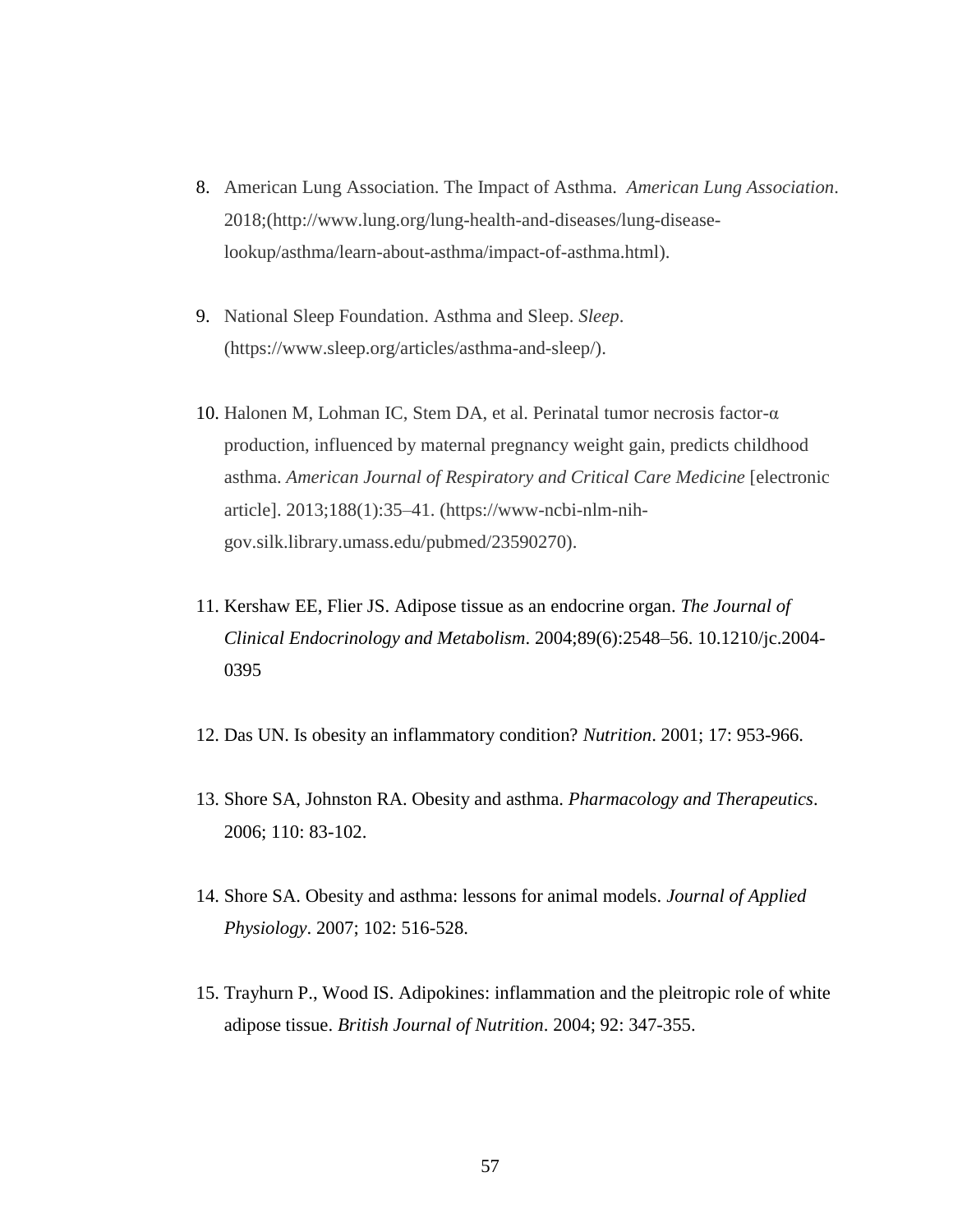- 16. Karachaliou M, Georgiou V, Roumeliotaki T, et al. Association of trimesterspecific gestational weight gain with fetal growth, offspring obesity, and cardiometabolic traits in early childhood. *American Journal of Obstetrics and Gynecology*. 2015;212(4):502.e1–14. 10.1016/j.ajog.2014.12.038
- 17. Karakosta P, Georgiou V, Fthenou E, et al. Maternal weight status, cord blood leptin and fetal growth: a prospective mother-child cohort study (Rhea study). *Paediatric and Perinatal Epidemiology*. 2013;27(5):461–71. 10.1111/ppe.12074
- 18. Shore SA, Schwartzman IN, Mellema MS, et al. Effect of leptin on allergic airway responses in mice. *Journal of Allergy and Clinical Immunology*. 2005; 115: 103-109.
- 19. Polinski KJ, Liu J, Boghossian NS, et al. Maternal Obesity, Gestational Weight Gain, and Asthma in Offspring. *Preventing Chronic Disease* [electronic article]. 2017;14(109). (https://www-ncbi-nlm-nihgov.silk.library.umass.edu/pmc/articles/PMC5695645/).
- 20. Dumas O, Varraso R, Gillman MW, et al. Longitudinal study of maternal body mass index, gestational weight gain, and offspring asthma. *Allergy* [electronic article]. 2016;71(9):1295–1304. (https://www-ncbi-nlm-nihgov.silk.library.umass.edu/pmc/articles/PMC4975656/).
- 21. Harpsoe MC, Basit S, Bager P, et al. Maternal obesity, gestational weight gain, and risk of asthma and atopic disease in offspring: A study within the Danish National Birth Cohort. *Journal of Allergy and Clinical Immunology* [electronic article]. 2013;131(4):1033–1040. (https://www-sciencedirectcom.silk.library.umass.edu/science/article/pii/S0091674912015023?via=ihub).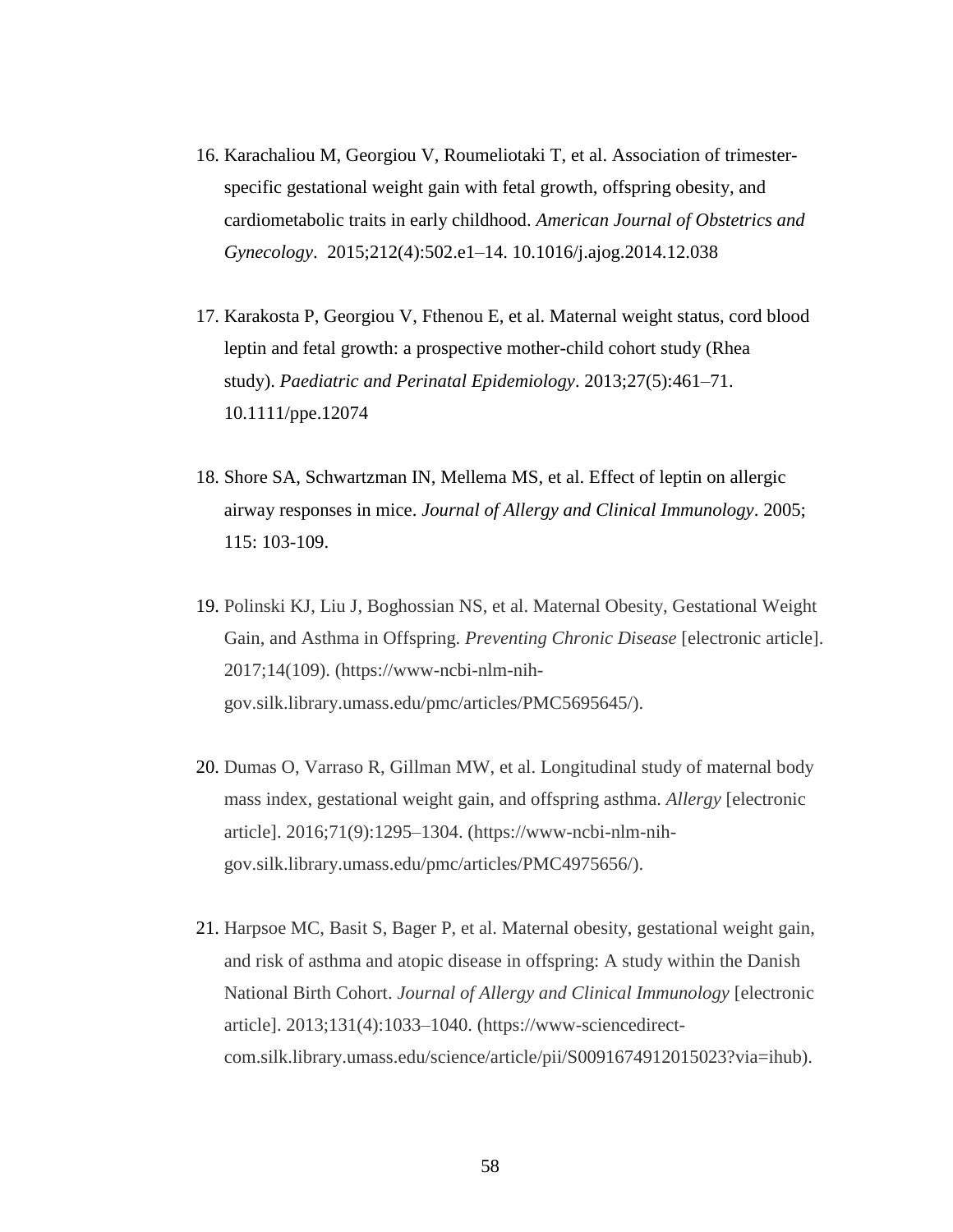- 22. Oken E, Baccarelli AA, Gold DR, et al. Cohort Profile: Project Viva. *International Journal of Epidemiology* [electronic article]. 2015; 44(1): 37-48. (https://www.ncbi.nlm.nih.gov/pubmed/24639442).
- 23. Weight gain during pregnancy. Committee Opinion No. 548. American College of Obstetricians and Gynecologists. Obstetrics and Gynecology [electronic article]. 2013;121:210–2. (https://www.acog.org/Clinical-Guidance-and-Publications/Committee-Opinions/Committee-on-Obstetric-Practice/Weight-Gain-During-Pregnancy).
- 24. Oken E, Taveras EM, Kleinman KP, et al. Gestational Weight Gain and Child Adiposity at Age 3 Years. *American Journal of Obstetrics and Gynecology*  [electronic article]. 2007; 196(4):322.e1 – 322.e8. (https://www.ncbi.nlm.nih.gov/pmc/articles/PMC1899090/#R8).
- 25. Cornish RP, Henderson J, Boyd AW*,* et al*.* Validating Childhood Asthma in an Epidemiological Study using Linked Electronic Patient Records. *BMJ Open*  [electronic article]. 2014; 4:e005345. (https://bmjopen.bmj.com/content/4/4/e005345).
- 26. Kuiper IN, Svanes C, Benediktsdottir B, et al. Agreement in Reporting of Asthma by Parents or Offspring – the RHINESSA Generation Study. *BMC Pulmonary Medicine* [electronic article]. 2018; 18: 122. (https://bmcpulmmed.biomedcentral.com/articles/10.1186/s12890-018-0687-4).
- 27. Hirano T, Matsunaga K. Late-onset asthma: current perspectives. *Journal of Asthma and Allergy* [electronic article]*.* 2018; 11: 19-27. (https://www.ncbi.nlm.nih.gov/pmc/articles/PMC5810515/).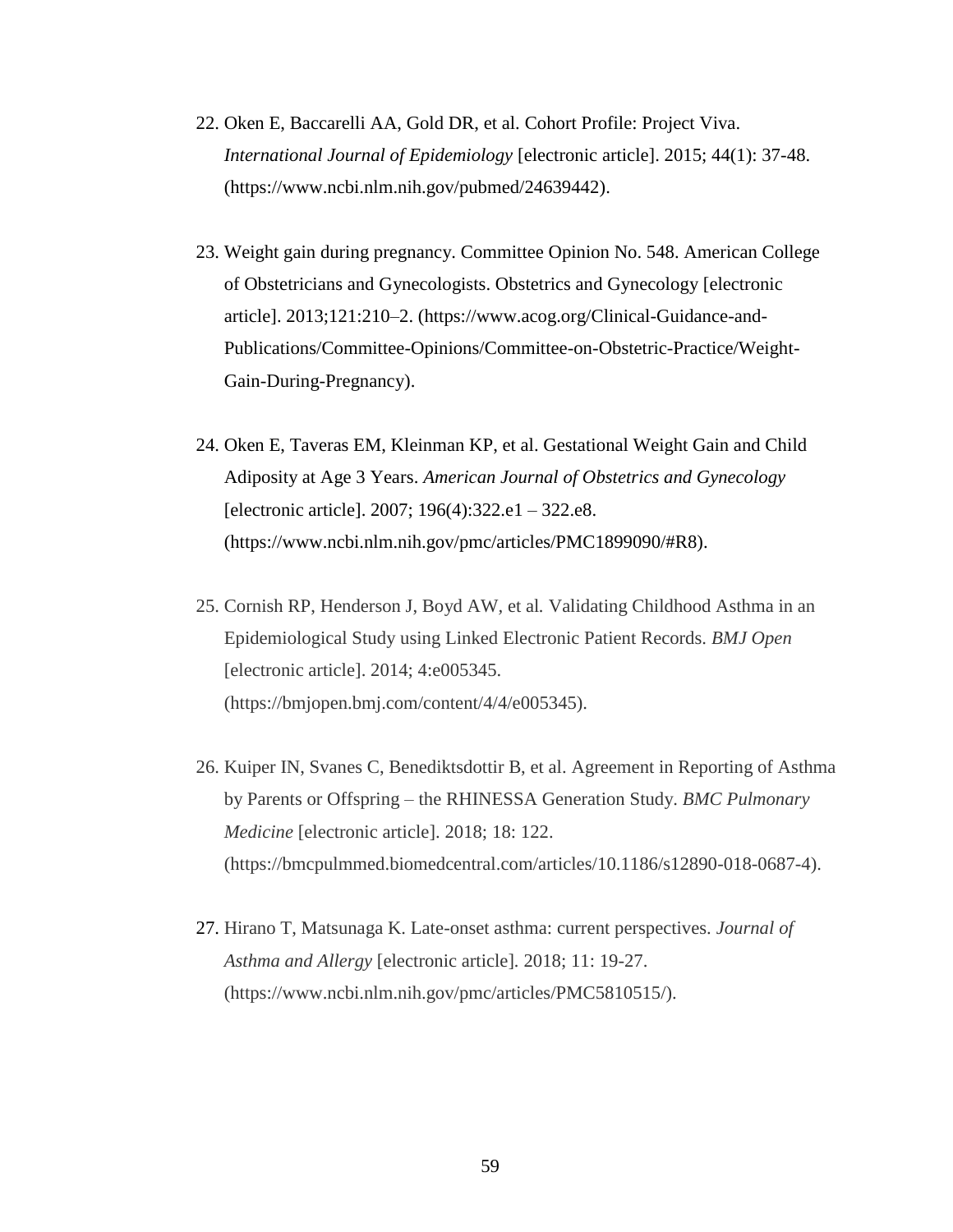- 28. Zein JG, Erzurum SC. Asthma is Different in Women. *Current Allergy and Asthma Reports* [electronic article]. 2015; 15(6): 28. (https://www.ncbi.nlm.nih.gov/pmc/articles/PMC4572514/).
- 29. Almqvist C, Worm M, Leynaert B, et al. Impact of gender on asthma in childhood and adolescence: a GA<sup>2</sup>LEN review. *Allergy* [electronic article]. 2008; 63: 47-57. (https://onlinelibrary.wiley.com/doi/pdf/10.1111/j.1398-9995.2007.01524.x).
- 30. Postma DS. Gender differences in asthma development and progression. *Gender Medicine* [electronic article]. 2007; 4 Supplement B: S133-46. (https://www.ncbi.nlm.nih.gov/pubmed/18156099).
- 31. Tenero L, Piazza M, Piacentini G. Recurrent wheezing in children. *Translational Pediatrics* [electronic article]. 2016; 5(1): 31-36. (https://www.ncbi.nlm.nih.gov/pmc/articles/PMC4729036/).
- 32. Rusconi F, Galassi C, Corbo GM, et al. Risk factors for early, persistent, and lateonset wheezing in young children. SIDRIA Collaborative Group. *American Journal of Respiratory and Critical Care Medicine* [electronic article]. 1999; 160(5 Pt. 1): 1617-22. (https://www.ncbi.nlm.nih.gov/pubmed/10556130).
- 33. Weiss LN. The Diagnosis of Wheezing in Children. *American Family Physician*  [electronic article]. 2008; 77(8): 1109-1114. (https://www.aafp.org/afp/2008/0415/p1109.html).
- 34. Ma H, Li Y, Tang L et al. Impact of childhood wheezing on lung function in adulthood: A meta-analysis. *PLOS ONE* [electronic article]. 2018; 13(2): e0192390. (https://journals.plos.org/plosone/article?id=10.1371/journal.pone.0192390).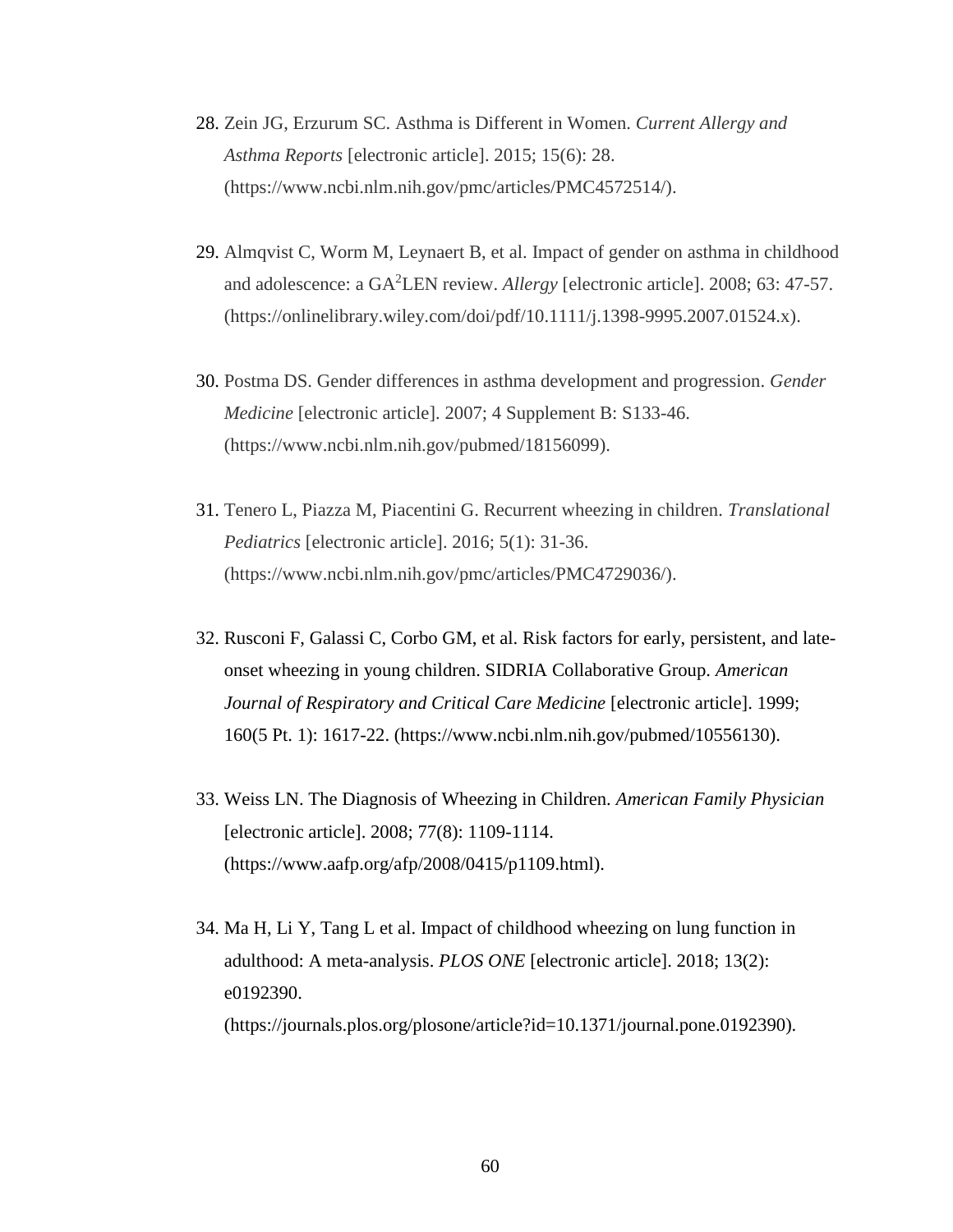- 35. Reddel HK, Bateman ED, Becker A et al. A summary of the new GINA strategy: a roadmap to asthma control. *European Respiratory Journal* [electronic article]. 2015; 46(3): 622-639. (https://www.ncbi.nlm.nih.gov/pmc/articles/PMC4554554/).
- 36. Yeatts K, Johnston Davis K, Peden D et al. Health consequences associated with frequent wheezing in adolescents without asthma diagnosis. *European Respiratory Journal* [electronic article]. 2003; 22: 781-786. (https://erj.ersjournals.com/content/22/5/781).
- 37. Morgan WJ, Martinez FD. Risk factors for developing wheezing and asthma in childhood. *Pediatric Clinics of North America* [electronic article]. 1992; 39(6): 1185-203. (https://www.ncbi.nlm.nih.gov/pubmed/1437315).
- 38. Hallit S, Leynaert B, Delmas MC et al. Wheezing phenotypes and risk factors in early life: the ELFE cohort. *PLOS ONE* [electronic article]. 2018; 13(4): e0196711. (https://journals.plos.org/plosone/article?id=10.1371/journal.pone.0196711).
- 39. Leermakers ETM, Sonnenschein-van der Voort AMM, Gaillard R et al. Maternal weight, gestational weight gain and preschool wheezing: the Generation R Study. *European Respiratory Journal* [electronic article]. 2013; 42: 1234-1243. (https://erj.ersjournals.com/content/42/5/1234.long).
- 40. Deshpande D, Morgan W. Wheezing disorders in children: Are boys and girls different? *Journal of Allergy and Clinical Immunology* [electronic article]. 2016; 138: 1569-70. (https://www.jacionline.org/article/S0091-6749(16)30952-6/pdf).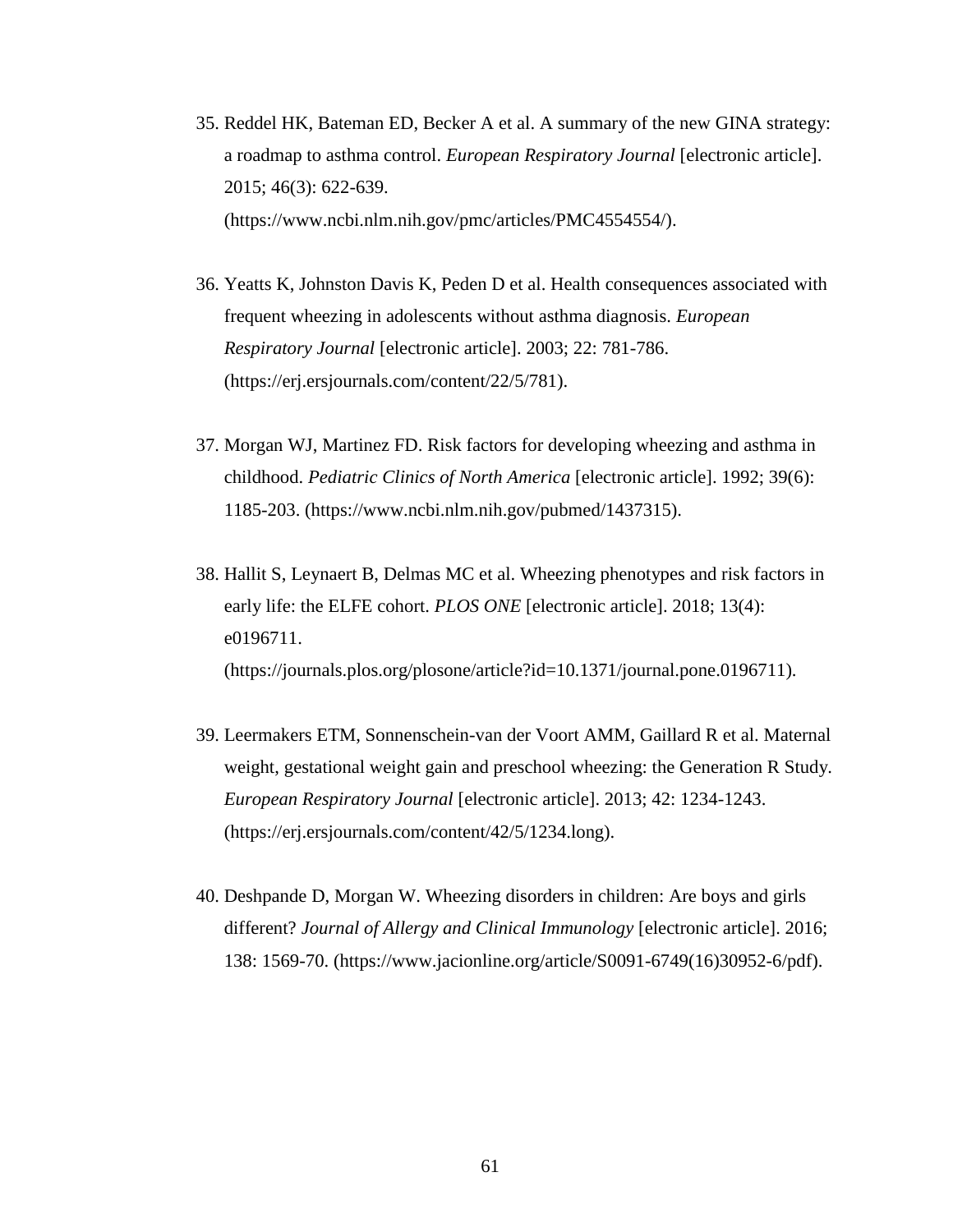- 41. Tse SM, Rifas-Shiman SL, Coull BA et al. Sex-specific risk factors for childhood wheeze and longitudinal phenotypes of wheeze. *Journal of Allergy and Clinical Immunology* [electronic article]. 2016; 138(6): 1561-1568. (https://www.ncbi.nlm.nih.gov/pmc/articles/PMC5083247/).
- 42. Rice MB, Rifas-Shiman SL, Oken E et al. Exposure to traffic and early life respiratory infection: a cohort study. *Pediatric Pulmonolory* [electronic article]. 2015; 50(3): 252-259. (https://www.ncbi.nlm.nih.gov/pmc/articles/PMC4177521/).
- 43. Lodge CJ, Zaloumis S, Lowe AJ et al. Early-life risk factors for childhood wheeze phenotypes in a high-risk birth cohort. *The Journal of Pediatrics* [electronic article]. 2014; 164(2): 289-94. (https://www.ncbi.nlm.nih.gov/pubmed/24238860/).
- 44. Chong Neto HJ, Rosario N, Dela Bianca AC et al. Validation of a questionnaire for epidemiologic studies of wheezing infants. *Pediatric Allergy and Immunology*  [electronic article]. 2007; 18(1): 86-87. (https://onlinelibrary.wiley.com/doi/abs/10.1111/j.1399-3038.2006.00488.x).
- 45. Dela Bianca AC, Wandalsten GF, Miyagi K et al. International Study of Wheezing in Infants (EISL): Validation of Written Questionnaire for Children Aged Below 3 Years. *Journal of Investigational Allergology & Clinical Immunology* [electronic article]. 2009; 19(1): 35-42. (https://www.researchgate.net/profile/Dirceu\_Sole/publication/24190192\_Internat ional\_Study\_of\_Wheezing\_in\_Infants\_EISL\_Validation\_of\_Written\_Questionnai re\_for\_Children\_Aged\_Below\_3\_Years/links/0912f505b37db508e7000000.pdf).